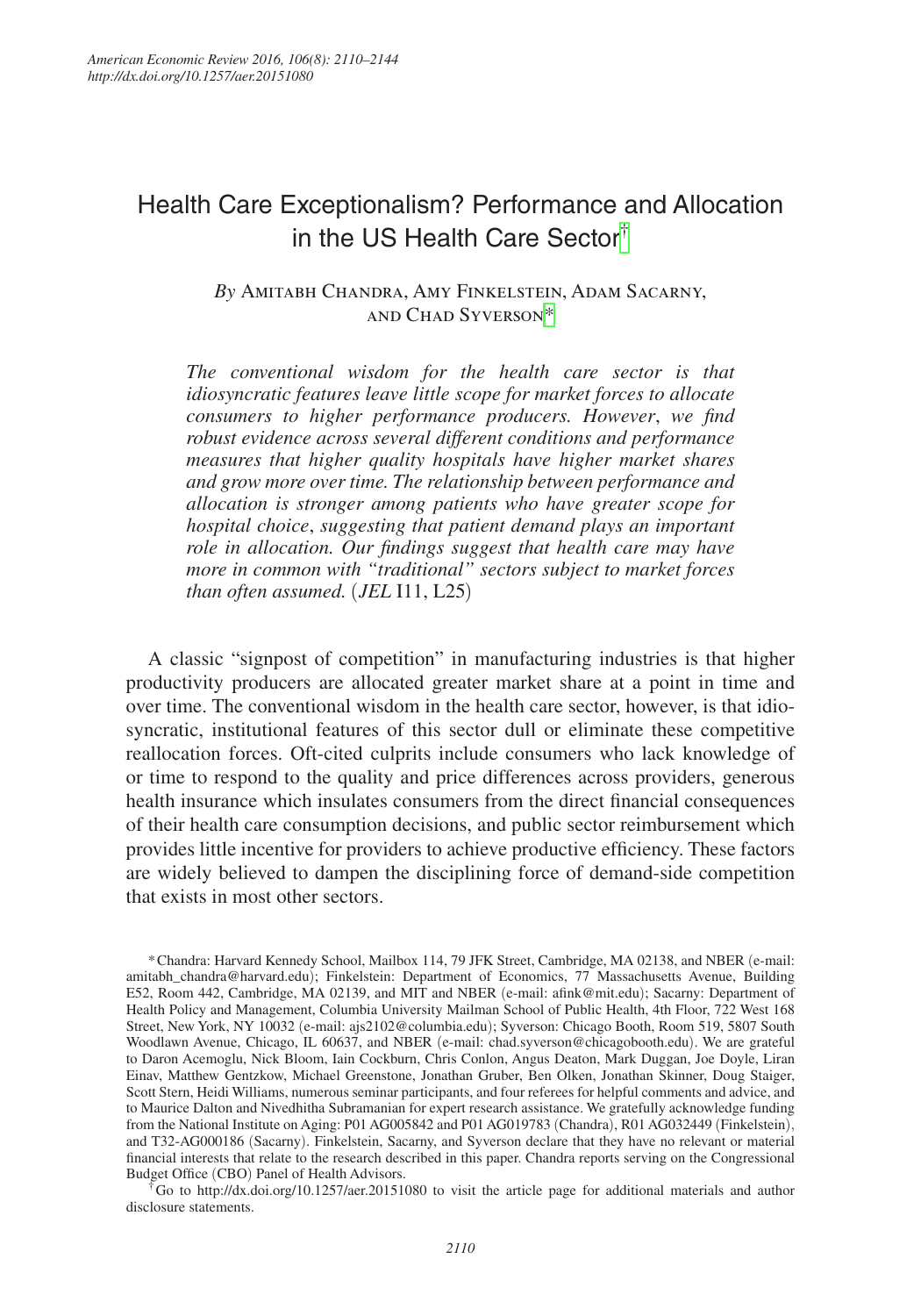This notion of "health care exceptionalism" has a long tradition in health economics. It dates back at least to the seminal article of Arrow (1963), which started the modern field of health economics by emphasizing key features of the health care industry that distinguish it from most other sectors and therefore warrant tailored study. Echoing and advancing the view that demand-side competition does not discipline health care providers, Cutler (2010, p. 3) notes:

[*T*]*here are two fundamental barriers to organizational innovation in health care. The first is the lack of good information on quality. Within a market*, *it is difficult to tell which providers are high quality and which are low quality… Difficulty measuring quality also* makes expansion of high-quality firms more difficult. [*emphasis added*]... *The second barrier is the stagnant compensation system of public insurance plans.*

In a similar vein, Skinner (2012, p. 47) states in his overview article on regional variations in health care:

[*Low productivity producers are*]*… unlikely to be shaken out by normal competitive forces*, *given the patchwork of providers*, *consumers and third-party payers each of which faces inadequate incentives to improve quality or lower costs.*

In this paper, we question this conventional wisdom by investigating empirically whether and to what extent higher performing hospitals tend to attract greater market share. We look at allocation of Medicare patients for several different health conditions—heart attacks (called acute myocardial infarction, or AMI), congestive heart failure, and pneumonia—and a common pair of surgical procedures (hip and knee replacements), that together account for almost one-fifth of Medicare hospital admissions and hospital spending. Hospital "performance" or "quality" (words that we use interchangeably) is, of course a highly multidimensional object. Broadly speaking, we think of hospital quality as increasing in hospital attributes that increase the utility of patients or their surrogates; hospital quality therefore includes the ability of the hospital to generate good health outcomes, patient beliefs about the hospital's ability to generate good health outcomes, and patient satisfaction with the hospital experience. In practice, we examine several different hospital quality measures: clinical outcomes (survival and readmission), conformance with processes of care (i.e., adherence to well-established practice guidelines), and ex post measures of patients' satisfaction with their experience (such as whether the room was quiet and whether nurses communicated well).

We find robust evidence that higher performing hospitals—as defined either by the health outcome-based measures or the process of care measures—tend to have greater market share (i.e., more Medicare patients) at a point in time, and experience more growth in market share over time. This positive correlation between quality and market share does not exist, however, when quality is measured by patient self-reported satisfaction with the hospital stay. Importantly, where we do find a positive correlation between quality and market share, these correlations are systematically and substantially stronger among patients who have more scope for choice. Specifically, within a condition the correlation between hospital quality and allocation is stronger for admissions that are transfers from other hospitals than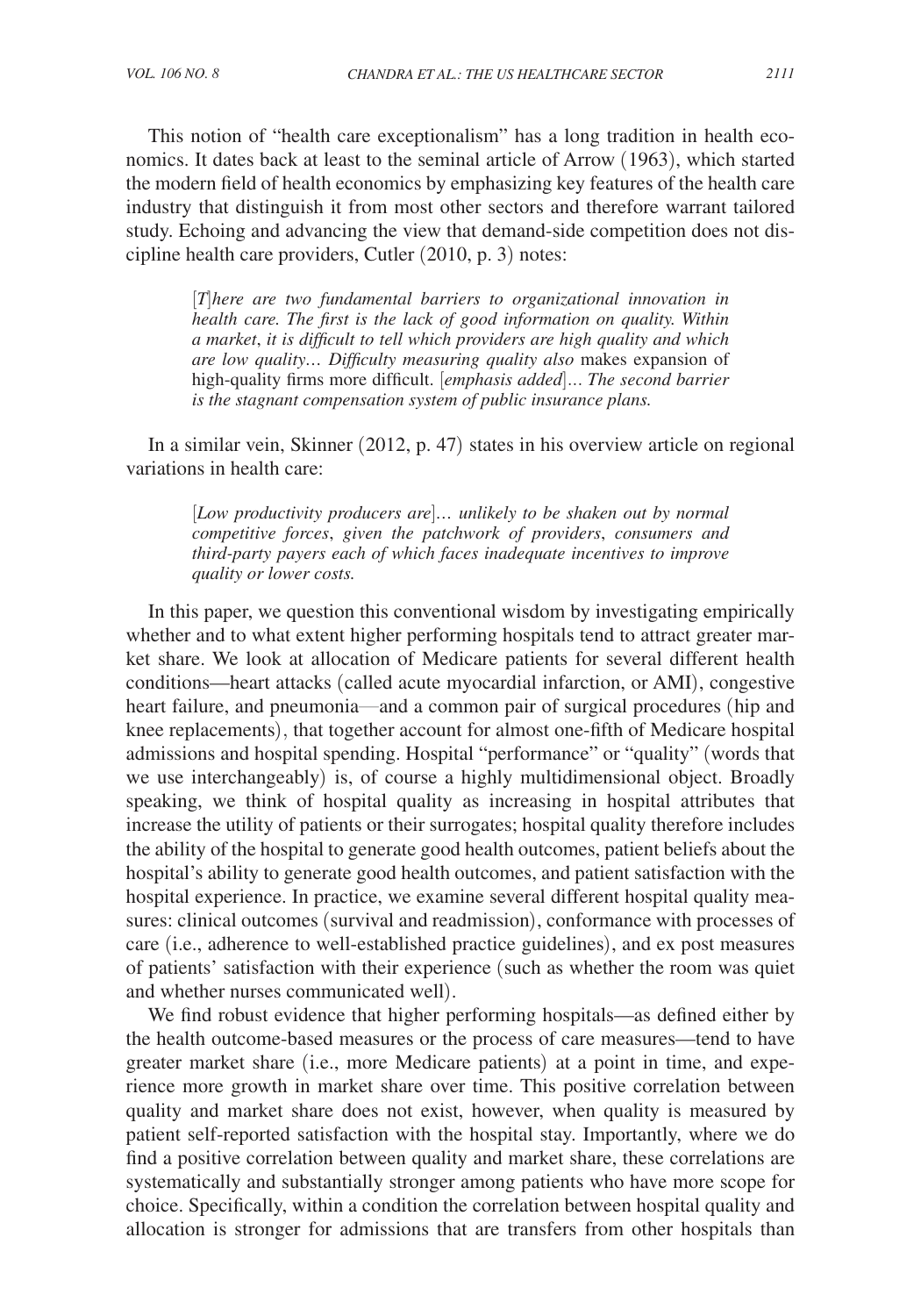admissions that come via the emergency room. We interpret these results as consistent with a role for consumer demand, either by patients or their surrogates, to affect the allocation of patients to hospitals. Also, consistent with consumer demand in a setting where there is little if any financial consequence of hospital choice for the patient, we find that conditional on hospital performance, the market does not penalize hospitals with higher inputs—if anything, it rewards them. The normative implications of the reallocation we observe therefore differ for the patient and for a benevolent social planner.

Qualitatively, our results reject the strong form of the health care exceptionalism hypothesis: that there are no forces allocating market share to higher quality hospitals. Quantitatively, they suggest an important role for these reallocation forces. For example, we find that reallocation to higher quality hospitals can explain about one-quarter of the 3.9 percentage point increase in 30-day survival for AMI over the 1996–2008 period. In other words, AMI survival rates rose almost one percentage point over the period simply because patient flows shifted to higher-quality hospitals. For heart failure and pneumonia—where the secular improvements in survival were, respectively, 0.9 and 3.2 percentage points over this time period—we find a somewhat smaller contribution of reallocation of 18 percent and 6 percent.

The rest of the paper proceeds as follows. Section I describes the analytical framework. Section II discusses our setting and data. Section III presents our main results on the relationship between hospital quality and market share. Section IV presents additional evidence consistent with a demand-based mechanism for these allocation results. The last section concludes.

#### **I. Analytical Approach: Static and Dynamic Allocation**

Our primary empirical exercise examines the correlation between producer (i.e., hospital) performance and market share at a point in time, and the correlation between producer performance and growth in market share over time. This relationship has been analyzed extensively in a variety of industries and countries as a proxy for the role of competition in these settings (e.g., Olley and Pakes 1996; Pavcnik 2002; Escribiano and Guasch 2005; Bartelsman, Haltiwanger, and Scarpetta 2013; Collard-Wexler and De Loecker 2015). Intuitively, competitive forces exert pressure on lower productivity firms, causing them to either become more efficient, shrink, or exit.

Models of such reallocation mechanisms among heterogeneous-productivity producers have found applications in a number of fields, including industrial orga-nization, trade, and macroeconomics.<sup>[1](#page-2-0)</sup> While these models differ considerably in their specifics, they share a common intuition: greater competition, as reflected in greater consumer willingness or ability to substitute to alternative producers, makes it more difficult for higher-cost, lower-productivity firms to earn positive profits, since demand is more responsive to cost and price differentials across firms. As substitutability increases, purchases are reallocated to higher productivity providers, raising the correlation between productivity and market share at a point in time

<span id="page-2-0"></span><sup>&</sup>lt;sup>1</sup> See, for example, Ericson and Pakes (1995); Melitz (2003); and Asplund and Nocke (2006).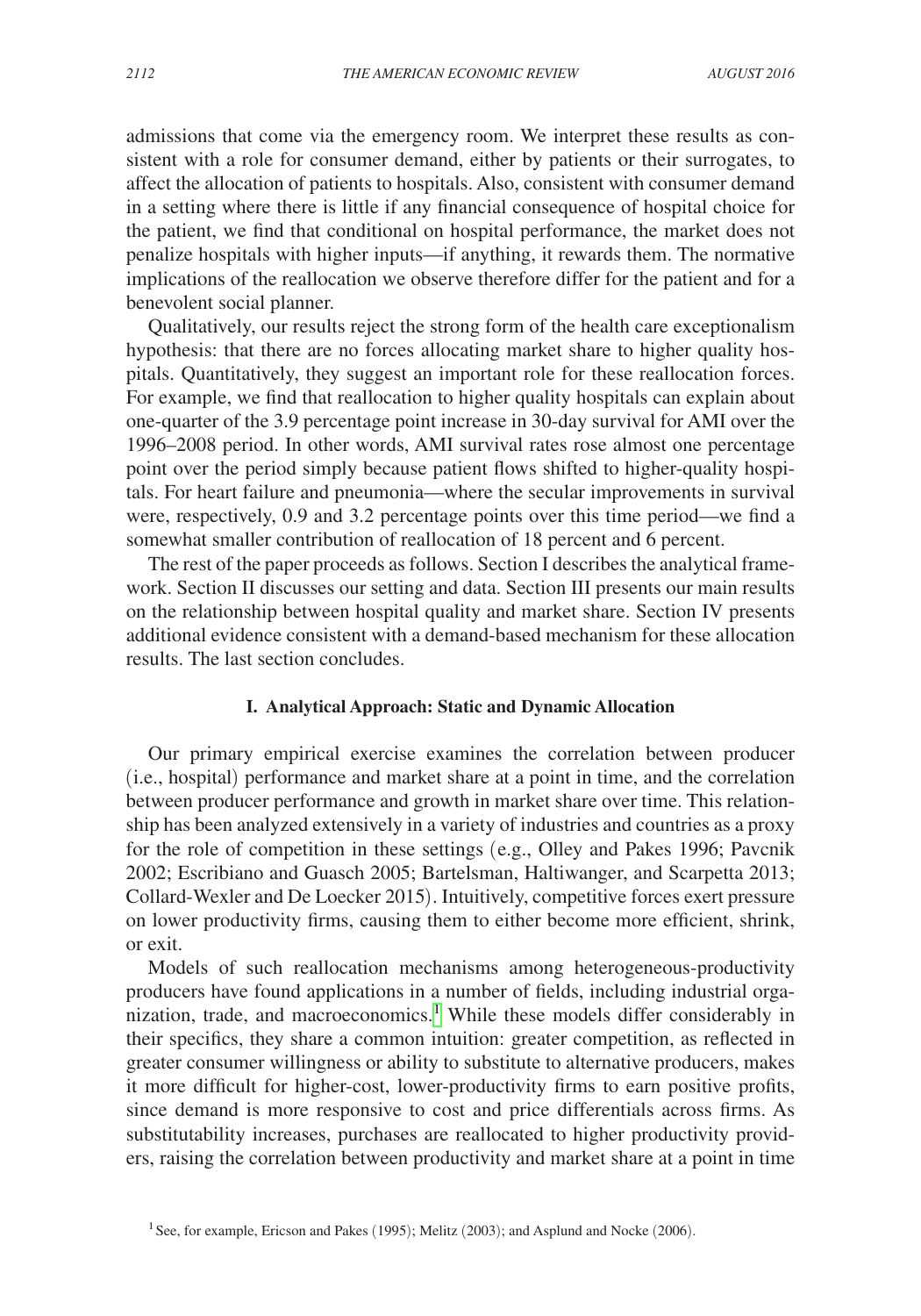(*"*static allocation") and causing higher productivity providers to experience more growth over time (*"*dynamic allocation").

The literature to date has focused on the relationship between market share and productivity, or the ratio of output to inputs. However, in the health care setting—and particularly for the Medicare enrollees that are the focus of this study—consumers bear little to none of the costs of production. As a result, it is more sensible to view competition as occurring mainly over output "performance," or quality, rather than productivity per se. In online Appendix A we therefore present a model of quality competition among firms that face consumers who are not sensitive to input costs. This model preserves the intuition that consumer ability or willingness to substitute across providers drives the relationship between performance and market allocation. However, in a setting where, due to insurance, consumers have little or no financial stake in their selection, the market need not allocate away from firms that are higher cost for a given level of output.

For the static allocation analysis, we will use the following regression framework:

(1) 
$$
\ln(N_h) = \beta_0^s + \beta_1^s q_h + \gamma_M^s + \varepsilon_h^s,
$$

where  $N_h$  is a measure of the market size of hospital  $h$ ,  $\gamma_M^s$  are market fixed effects, and  $q_h$  is a measure of the quality of hospital *h*. Thus,  $\beta_1^s$  reflects the static relationship between a hospitals quality and its market share within a market. If the coefficient is positive, as has been found with respect to productivity in many US manufacturing industries (e.g., Olley and Pakes 1996; Hortaçsu and Syverson 2007; Bartelsman, Haltiwanger, and Scarpetta 2013), it indicates that higher performance producers have a greater share of activity at a point in time. If  $\beta_1^s$  is zero or negative, it indicates that lower quality facilities are the same size or larger than their high-quality counterparts and suggests that forces beyond quality competition are driving the allocation of market activity. In the manufacturing productivity literature,  $\beta_1^s \leq 0$  has been found in some former Soviet bloc countries in the early 1990s (Bartelsman, Haltiwanger, and Scarpetta 2013) and in the US steel industry circa 1960 to 1970 (Collard-Wexler and De Loecker 2015). [2](#page-3-0)

The static allocation analysis in equation (1) can reflect the market's ability to reallocate activity from low quality hospitals to higher quality ones, but it shows the outcome of this process rather than the process itself. To measure the actual dynamics of the market's selection and reallocation mechanisms, we examine the relationship between a hospital's quality and its future growth. We will estimate

(2) 
$$
\Delta_h = \beta_0^d + \beta_1^d q_h + \gamma_M^d + \varepsilon_h^d,
$$

where  $\Delta_h$  is a measure of the hospital's growth rate in admissions and all other variables are defined as in equation (1). A positive correlation between quality and growth indicates that higher performance hospitals see larger gains in patient

<span id="page-3-0"></span><sup>&</sup>lt;sup>2</sup>A positive relationship between producer performance and market share could also reflect increasing returns to scale: increased size could cause performance to rise via, e.g., learning by doing. In the health care sector this story is called the "volume-outcome" hypothesis, and we discuss its relationship to our findings when we consider alternative explanations for them in Section IVB.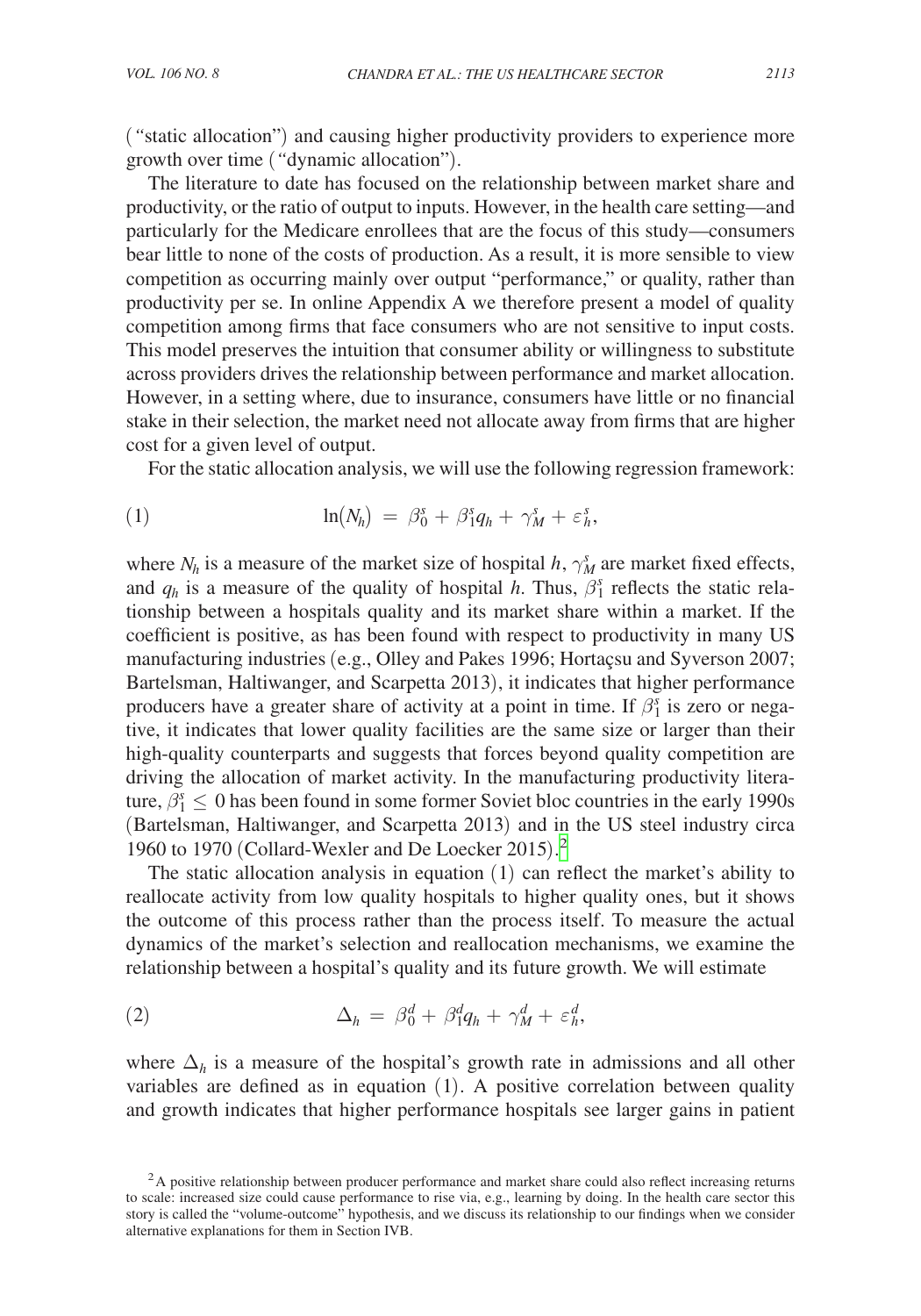admissions, and points to the operation of a selection and reallocation process. The productivity literature has found widespread evidence in developed country manufacturing and retail that higher productivity producers experience growth in market shares (e.g., Scarpetta et al. 2002; Disney, Haskel, and Heden 2003; and Foster, Haltiwanger, and Krizan 2006).<sup>[3](#page-4-0)</sup>

Regression equations (1) and (2) form the heart of our empirical analysis. They describe the associations between a hospital's quality and market share and indicate whether forces exist that are favorable to the expansion of higher quality producers. Crucially, they show whether there is a reduced-form relationship between our specific quality proxy measures and market allocation. A finding of  $\beta_1^s > 0$  or  $\beta_1^d > 0$ indicates a correlation between a quality proxy and market share. This may reflect that fact that patients and their surrogates directly value that quality proxy, or that they value attributes of the hospital that are correlated with it. Following the productivity literature, we do not take a stand on which heuristics of consumers generate the observed market allocation.

Although motivated by models in which competitive forces create these reallocation pressures, the static and dynamic correlations are naturally not direct evidence of the impact of competition. After presenting our allocation baseline results, we provide evidence consistent with quality competition as a driver of allocation by examining whether the allocation results are stronger among patients who have more scope for hospital choice. We also discuss possible alternative forces that may mimic the effects of competition, and present evidence suggesting that they are not primarily responsible for the allocation patterns we find in the data.

#### **II. Setting: Conditions and Quality Measures**

We analyze allocation of Medicare patients for three medical conditions and a pair of common surgical procedures: heart attacks (AMI), congestive heart failure (hereafter, heart failure (HF)), pneumonia, and hip and knee replacements. Together, they account for 17 percent of Medicare hospital admissions and hospital spending in 2008, our base year for analysis. We selected conditions for which the Centers for Medicare and Medicaid Services (CMS) reports a variety of hospitaland condition-specific quality measures. AMI, HF, and pneumonia are the only three inpatient conditions for which CMS reports all of our quality measures in our base year (2008). Since they are predominantly emergency conditions, we added hip and knee replacement as the only nonemergency (i.e., deferrable) treatment condition for which one of our condition-specific quality measures was available. We link these hospital quality measures to data on each hospital's market share in treating the conditions at a point in time and over time. In the remainder of this section we describe first our data on allocation across hospitals and then our various proxies for hospital quality.

<span id="page-4-0"></span><sup>&</sup>lt;sup>3</sup> An even stronger result from this literature is that low productivity producers are more likely to exit the market entirely (see Bartelsman and Doms 2000 and Syverson 2011 for surveys). Hospital exit is poorly measured in our data, so we eschew this analysis and instead look at hospital growth.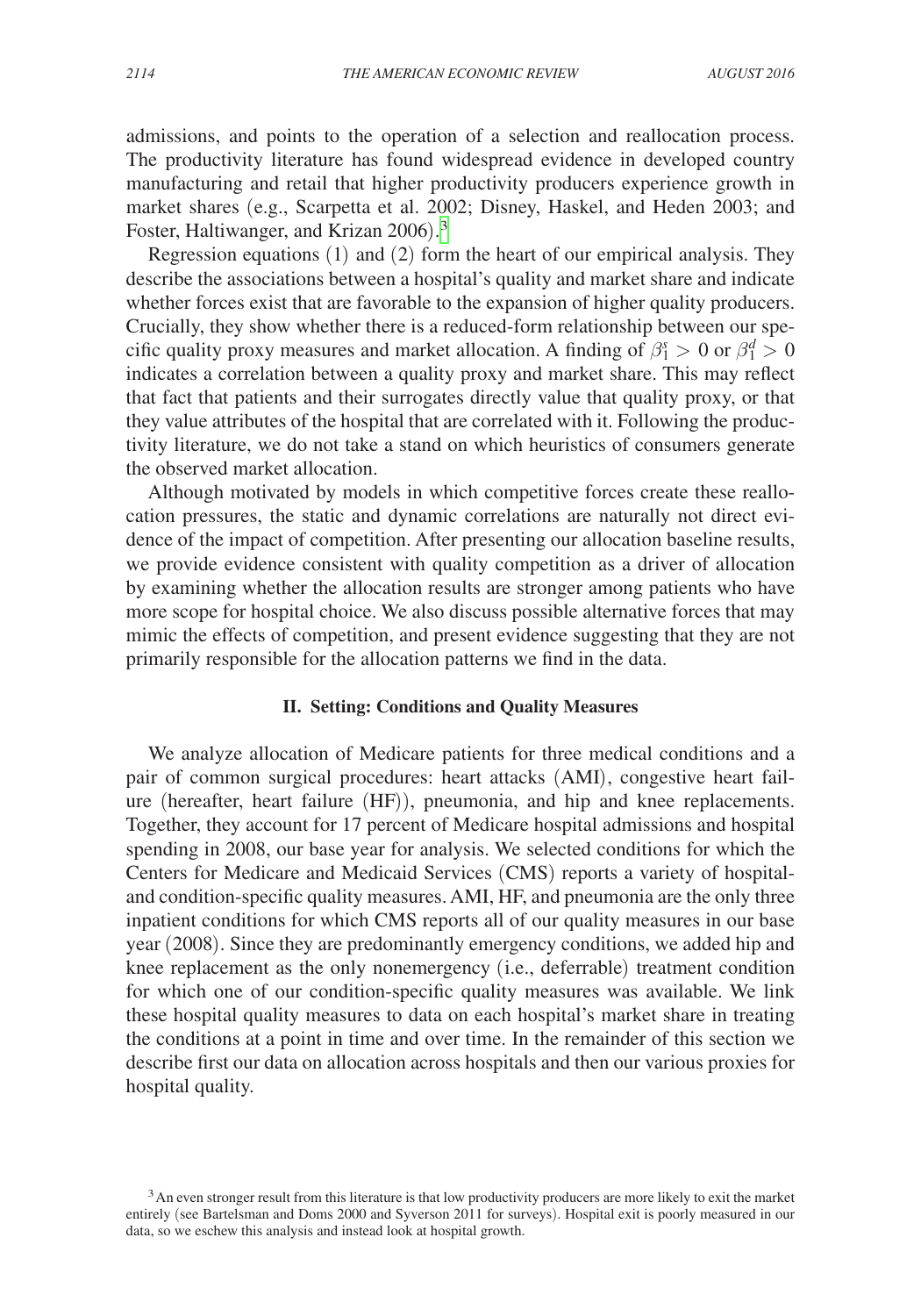## A. *Patient Data*

Our primary dataset on hospital size and growth consists of all Medicare Part A (i.e., inpatient hospital) claims for all AMI, heart failure, pneumonia, and hip and knee replacement hospital stays occurring in individuals age 66 and older in the United States in 2008 through 2010. We chose 2008 for our base year because it is the first year that all of our quality and allocation metrics could either be calculated by us or were well populated by CMS. We avoid using more recent years because doing so would limit our ability to study dynamic allocation. In some of our additional analyses below, we use a similar dataset spanning 1996 to 2010 to estimate survival (the quality measure we have going back the furthest in time) and allocation over a longer horizon.<sup>[4](#page-5-0)</sup> As in the primary dataset, these data encompass the universe of Medicare fee-for-service admissions for each of our four conditions for individuals age 66 and over in the United States in these years. The data also contain rich information on patient demographic and health characteristics (called risk adjusters in our context). Risk adjustment helps to address concerns that patient selection of hospitals might bias quality metrics.

Panel A of [Table 1](#page-9-0) shows the prevalence of each condition in the Medicare fee-for-service age 65 and older population in 2008. The emergency conditions (AMI, heart failure, and pneumonia) are defined based on the patient's principal diagnosis on the reimbursement claim, which indicates the underlying condition that caused the admission to the hospital. Hip and knee replacement patients are defined as patients who received a total hip or knee replacement procedure. Heart failure is the most common (accounting for over one-half of a million patients per year, or 6 percent of Medicare discharges) and AMI is the least common (totaling about one-quarter of a million patients per year or about 3 percent of discharges). Over 70 percent of AMI, heart failure, and pneumonia patients are admitted through the emergency room. By contrast, only 2 percent of hip and knee replacement admissions come via the emergency room, which is why we consider this condition nonemergent.

## B. *Quality Metrics*

Hospital quality is multidimensional and includes any aspects of the hospital that might affect the patient or his surrogate's utility. We employ a variety of proxies intended to capture various dimensions of hospital quality: the measures, which are described in more detail in online Appendix B, are each drawn from or based on publicly reported hospital-specific quality measures. They all are currently being used by CMS as the basis for financial incentives for hospitals.

Our first two hospital quality metrics capture condition-specific health outcomes: risk-adjusted 30-day survival rates and risk-adjusted 30-day readmission rates. Both are measured for Medicare patients with a given condition at a given

<span id="page-5-0"></span><sup>4</sup>In these data, hospitals that convert to critical access facilities (a program for rural hospitals) or that merge may change their Medicare identifiers and spuriously appear to close. We employ data on hospital identifier changes between 1994 and 2010 and group together all identifiers that ever refer to the same facility into one synthetic hospital. For example, if hospital A merges with hospital B and the two facilities begin sharing an identifier, we treat facilities A and B as one synthetic hospital throughout our analysis. We perform this aggregation for the quality measures as well. We thank Jon Skinner for generously sharing these data with us.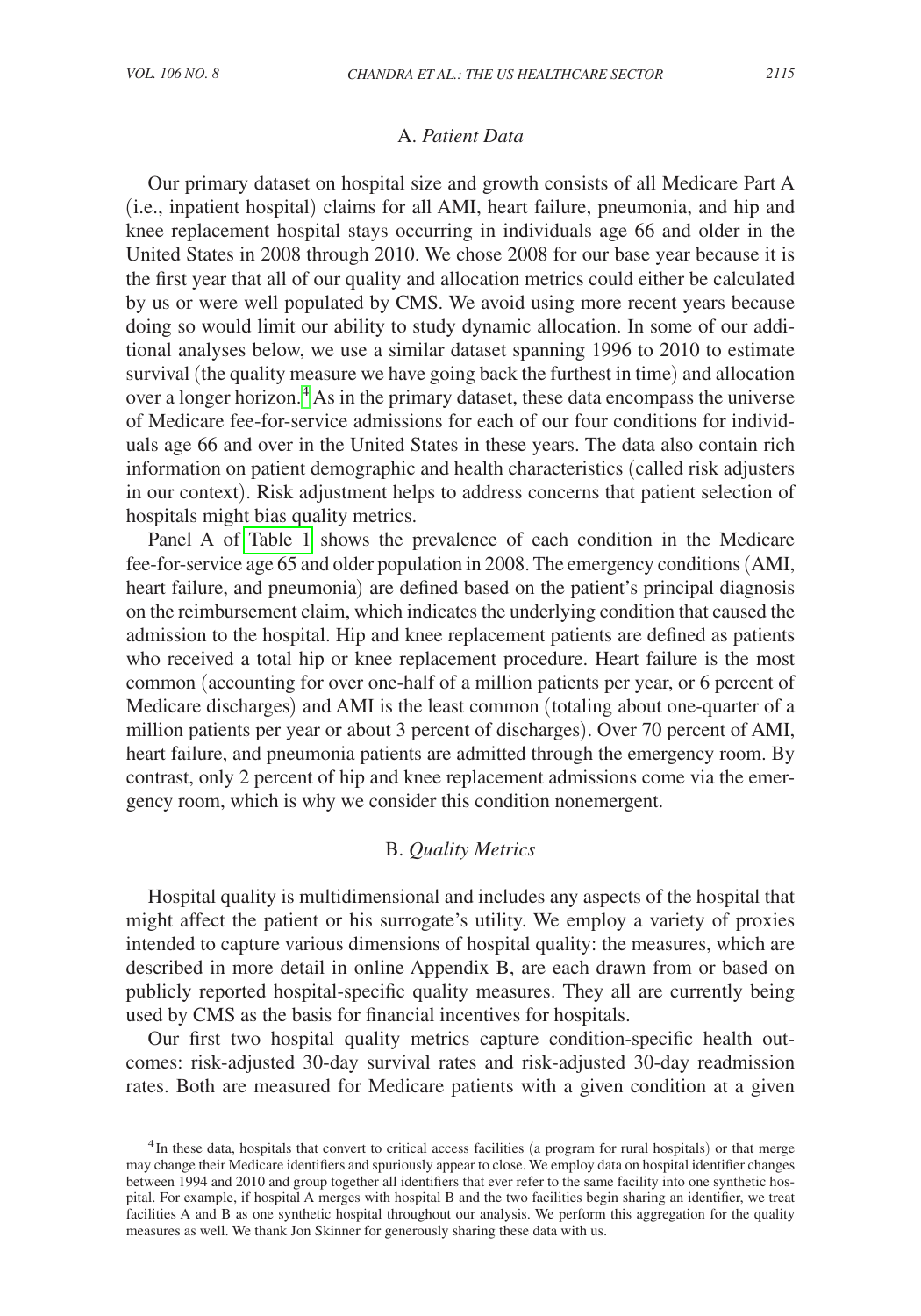hospital. Through the Hospital Value-Based Purchasing Program and Readmissions Reduction Program, respectively, CMS is now adjusting its payments to hospitals to reward those that provide high-quality care on these two dimensions (Rau 2013).

Risk-adjusted readmission is the only condition-specific measure which CMS reports for hip and knee replacement. Hip and knee surgeries are the second most common surgical conditions to occur before rehospitalizations in Medicare (Jencks, Williams, and Coleman 2009) and readmission (adjusted for patient risk factors) is a well-accepted quality metric for hip and knee replacement (e.g. Jencks, Williams, and Coleman 2009; Grosso et al. 2012). In 2015, the hip and knee replacement measure was added to the Readmissions Reduction Program to incentivize facilities to keep patients out of the hospital during recovery (Kahn et al. 2015).

Our third quality measure is a condition-specific "process of care" measure which captures the hospital's conformance with established clinical guidelines. Specifically, it measures the shares of eligible patients who received certain evidence-based interventions. The data pertain to all patients irrespective of their insurer and so are not limited to patients covered by Medicare. The processes "were identified with respect to published scientific evidence and consistency with established clinical-practice guidelines" (Williams et al. 2005, p. 256). For example, the AMI processes cover the administering of aspirin, ACE inhibitors, smoking cessation advice, beta blockers, and angioplasty. The measures have been widely analyzed in the medical, health policy, and health economics literature (e.g., Jencks et al. 2000; Jencks, Huff, and Cuerdon 2003; Jha et al. 2007; Werner and Bradlow 2006; Skinner and Staiger 2007, 2015). They are also now used to adjust payments, with the Medicare Value-Based Purchasing Program rewarding hospitals for high levels and growth in the process measures (Blumenthal and Jena 2013).

Our final quality measure captures overall (hospital-level) patient satisfaction with the hospital experience on a variety of dimensions, such as whether nurses communicated well or the rooms were quiet. The measures come from the 2008 Hospital Consumer Assessment of Healthcare Providers and Systems (HCAHPS), a survey that hospitals administer to their patients following discharge. All patients are included, not just those covered by Medicare, and unlike the other metrics the results are not disaggregated by health condition. The survey results are processed and reported by CMS; the survey instrument is condensed into ten measures of the patient's experience and perceived quality of care. CMS performs an adjustment for interview mode (e.g., mail, telephone, etc.) and patient characteristics. Like the process of care measures, high and growing survey scores are now being rewarded by the Value-Based Purchasing Program (Blumenthal and Jena 2013).

The four quality measures capture distinct aspects of hospital performance. Risk-adjusted survival is arguably the key endpoint for emergent conditions and has been the health outcome of choice for a large economics and medical literature (see, e.g., Andersen et al. 2003 for a typical medical trial example and Cutler et al. 1998 for a classic example of survival as an endpoint in economics and health). Risk-adjusted readmission is widely used as a proxy for medical errors and inappropriate discharge (e.g., Anderson and Steinberg 1984; Axon and Williams 2011; Jencks, Williams, and Coleman 2009). The process of care measures are designed to measure interventions that the facility should deliver to all appropriate patients; the study of processes of care has long been motivated by the concept that hospitals may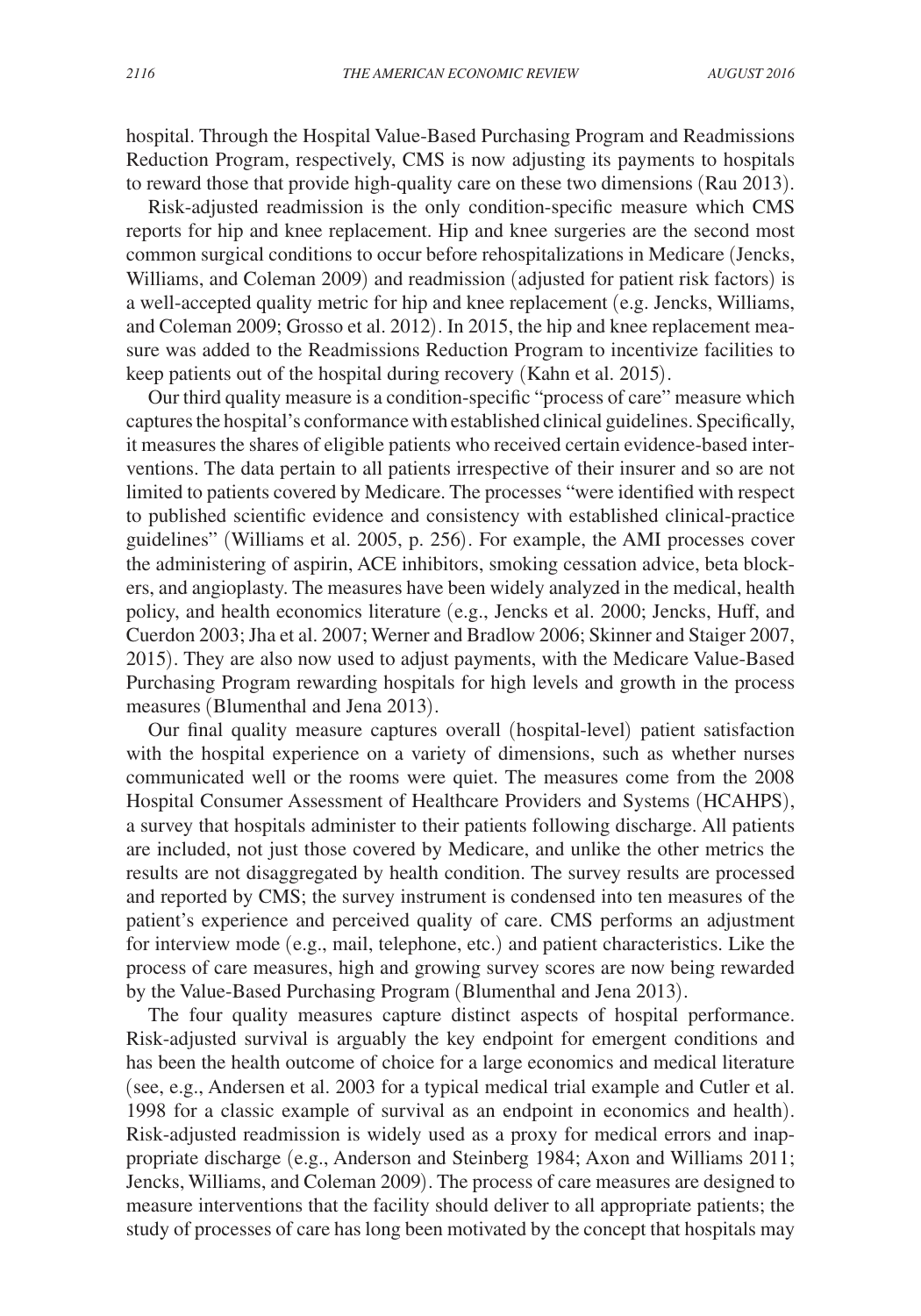have more control over them than over health outcomes like survival or readmission, since hospitals have limited influence over which patients they treat and how patients comply with care after discharge (Donabedian 1966). Patient satisfaction is designed to capture patients' self-reports of ex post satisfaction with aspects of their hospital experience (Giordano et al. 2010).

## C. *Summary Statistics*

*Sample Restrictions and Potential Measurement Error in Quality Measures.—*In all of our analyses, we limit the sample for each condition to hospitalizations among patients who have not had an inpatient stay for that condition in the prior year. We call these hospitalizations index events.<sup>[5](#page-7-0)</sup> We exclude patients who are poorly observed in our data because their Medicare coverage is incomplete (i.e., they failed to enroll in both parts A and B of Medicare) or they were enrolled in a private Medicare Advantage plan. These patients cannot be tracked well over time, so even when we observe their hospitalizations, we cannot assign them to index events. In all of our allocation analyses, we exclude hospitals with no index admission for that condition in 2008.<sup>[6](#page-7-1)</sup> In addition to the restrictions above which apply to all of our analyses, we make some additional condition- and quality metric-specific restrictions and adjustments as described below.

The combination of a relatively small number of patients in some hospitals together with the stochastic nature of some of the quality outcomes means that our quality metrics may be estimated with error. Such estimation error may cause attenuation bias in our analysis of the relationship between market share and hospital quality in equations (1) and (2). We take a number of steps to help address this concern. First, in constructing our quality metrics, we aggregate data for our condition-specific measures (risk-adjusted survival, risk-adjusted readmission, and process of care) over the three-year period 2006–2008. Second, we restrict our sample to hospitals with a minimum number of patients per condition over the three-year measurement period; the cutoff threshold varies across our quality measures as described in online Appendix B. For example, for risk-adjusted survival, we follow CMS and restrict to hospitals with at least 25 patients for that condition over the period 2006–2008.

Third, for our clinical outcomes (survival and readmission), we apply the standard shrinkage or smoothing techniques of the empirical Bayes literature (e.g., Morris 1983) to adjust for estimation error in our hospital-specific estimates. McClellan and Staiger (2000) introduced this approach into the health care literature when estimating quality differences across hospitals, and it has since been widely applied in the education literature for estimating and analyzing teacher or school value added

<span id="page-7-0"></span><sup>5</sup>Focusing on index events is useful for our allocation exercises because it allows us to think of each observation as an episode of care, treating readmissions and other health expenditures endogenous to the course of treatment in the initial stay as part of that episode rather than as new events. For example, a second admission to the hospital (within a year) for the treatment of an AMI will not count as an index event, so a hospital that frequently readmits its patients will not appear to capture market share as a result.

<span id="page-7-1"></span> $\epsilon$ <sup>6</sup>This restriction introduces a potential concern about selection on the dependent variable (the logged number of patients in 2008) in the static analysis in equation (1); this is not a concern for the subsequent dynamic analysis. We therefore explored the sensitivity of our static allocation results to an alternative, Tobit-style truncated regression which adjusts for the truncation under a normality assumption. We found that the static allocation results were slightly strengthened by this adjustment (see online Appendix Table A1).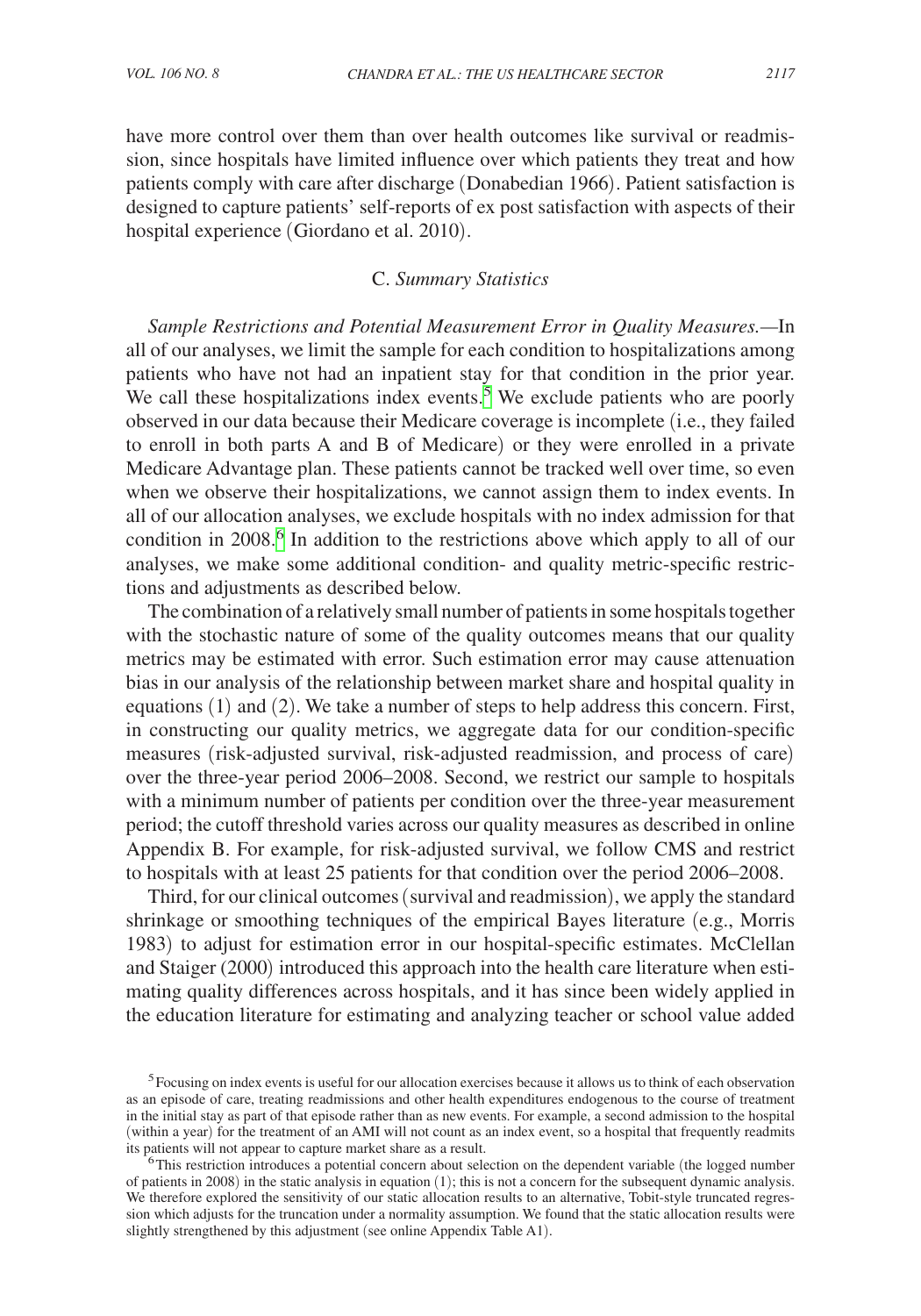measures (e.g., Kane and Staiger 2002; Jacob and Lefgren 2007). The intuition behind it is that when a hospital's quality is estimated to be far above (below) average, it is likely to be suffering from positive (negative) estimation error. Therefore, the expected level of quality, given the estimated quality, is a convex combination of the estimate and the mean of the underlying quality process. The relative weight that the estimate gets in this convex combination varies inversely with the noise of the estimate (which is based on the standard error of the hospital fixed effect). Online Appendix C provides a detailed description of the procedure.<sup>7</sup>

Panels B and C of Table 1 present some summary statistics on our static and dynamic allocation measures, respectively. As discussed, the hospital sample varies by the condition and quality metric; for illustrative purposes we report allocation statistics for the hospitals for which we construct the risk-adjusted survival metric (for the emergency conditions) or risk-adjusted readmission metric (for hip and knee replacement). There are fewer patients and hospitals in these panels than in panel A because here we limit to index event hospitalizations.

For our static allocation analysis in equation (1), our measure of hospital market size  $N<sub>h</sub>$  is the number of Medicare patients with the given condition in 2008 who were treated in hospital *h—*in other words, this is a count of the index events that can be attributed to the hospital. Across the conditions, panel B shows that the average hospital treated between 66 and 102 Medicare patients in 2008. The standard deviation of hospital size ranges from 68 to 120.<sup>8</sup>

Panel C reports summary statistics on growth in patients from 2008 to 2010 (i.e.,  $\Delta_h$ ). We define this variable as

(1. e., 
$$
\Delta_h
$$
). We define this variable as  
\n
$$
\Delta_h = \frac{N_{h,2010} - N_{h,2008}}{\frac{1}{2}(N_{h,2010} + N_{h,2008})},
$$

where  $N_{h,t}$  is the number of Medicare patients with the given condition treated by hospital *h* in year *t.* Our measure of the hospital's two-year growth rate thus divides the change in the number of patients between the two years by the average number of patients in these two years.<sup>[9](#page-8-2)</sup> Panel C shows substantial dispersion in this growth rate across the facilities, with the standard deviation of the measure ranging from 36 to 46 percentage points.

For all the conditions, panel C also shows that the average hospital experiences a negative growth in the number of patients between 2008 and 2010. The largest decline occurs for AMI, where the average hospital treats 17 percent fewer patients in 2010 compared to 2008, and the smallest occurs for hip and knee replacement, at 3 percent. The overall decline in patients reflects three factors. First, there is

<span id="page-8-0"></span><sup>7</sup>In practice, as we show in online Appendix Table A2 and online Appendix Section C.5, our core findings using these quality metrics remain statistically significant without the empirical Bayes adjustment, although naturally the

<span id="page-8-1"></span> $8$ Hospital size distributions have a long tail. For example, the tenth size percentile hospital treats 10 AMI patients, the ninetieth percentile treats 151 patients, and the ninety-ninth percentile treats 322 patients (not shown).<br><sup>9</sup>This transformation of the standard percentage growth rate metric bounds growth between  $-2$  (exi

<span id="page-8-2"></span><sup>(</sup>growth from an initial level of zero). An attraction of this transformation is that it reduces the chance that the results are skewed by a few fast-growing but initially small hospitals that would have very large percentage growth rates. This growth rate transformation has been used in other contexts to avoid unnecessary skewness in the growth rate measure; see, for example, Davis, Haltiwanger, and Schuh (1998).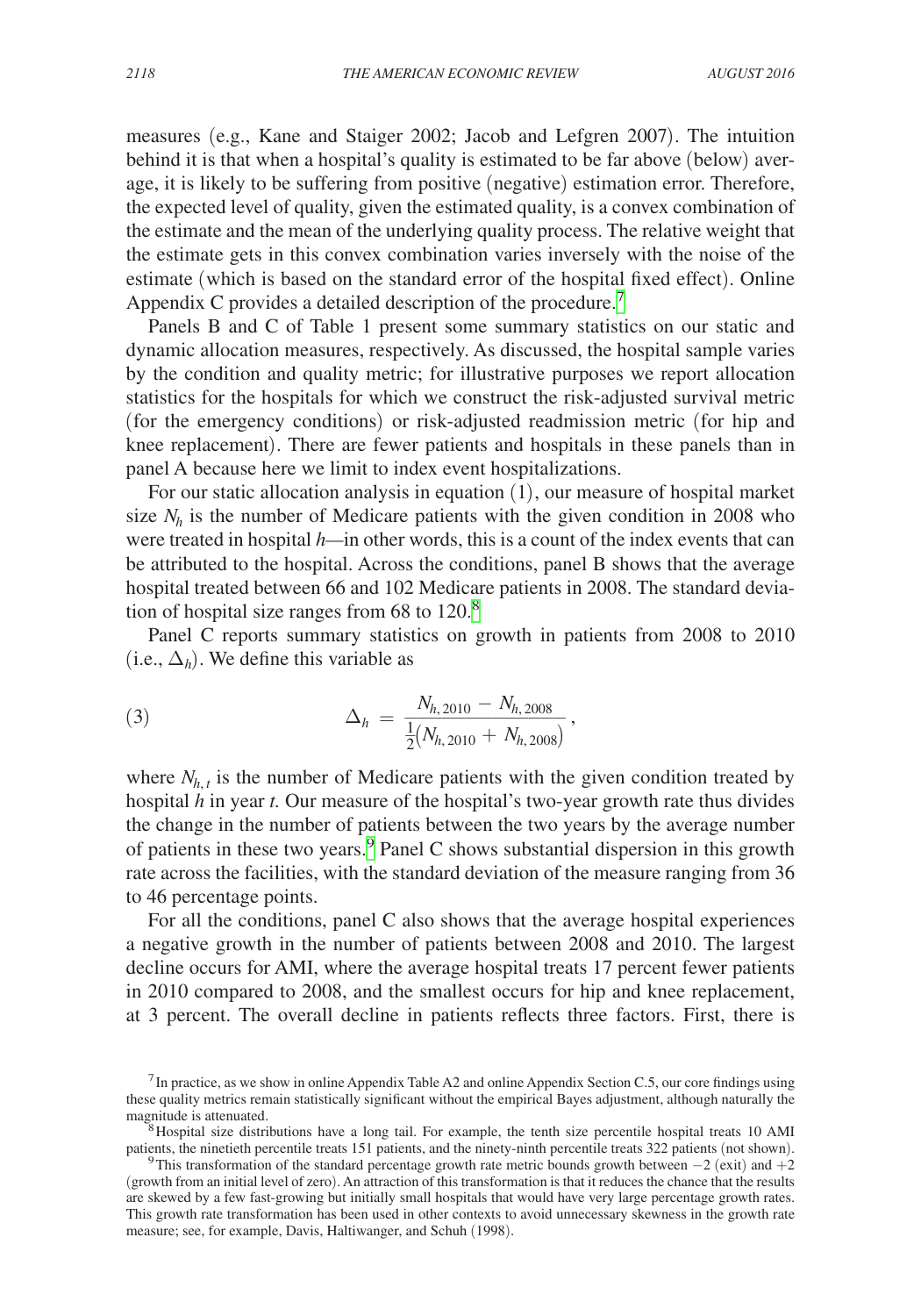<span id="page-9-0"></span>

| Condition:                                                        | AMI<br>(1) | Heart failure<br>(2) | Pneumonia<br>(3) | $\text{Hip}/\text{knee}$<br>(4) |
|-------------------------------------------------------------------|------------|----------------------|------------------|---------------------------------|
| Panel A. Composition of all Medicare discharges in 2008           |            |                      |                  |                                 |
| Number of patients in 2008                                        | 263,485    | 545,363              | 475,756          | 350,536                         |
| Share through emergency dept.                                     | 0.71       | 0.76                 | 0.76             | 0.02                            |
| Share of all Medicare discharges                                  | 0.03       | 0.06                 | 0.05             | 0.04                            |
| Share of Medicare hospital spending                               | 0.04       | 0.05                 | 0.04             | 0.05                            |
| Number of hospitals in 2008                                       | 4,257      | 4.547                | 4,607            | 3.297                           |
| Panel B. Static allocation: patients in 2008                      |            |                      |                  |                                 |
| Patients (index events)                                           | 190,189    | 308,122              | 354,319          | 267,557                         |
| Average number of patients per hospital                           | 65.8       | 76.6                 | 81.9             | 101.7                           |
| SD of patients per hospital                                       | 67.6       | 78.2                 | 70.8             | 118.0                           |
| Hospitals                                                         | 2,890      | 4,023                | 4,325            | 2,632                           |
| Average number of hospitals per market                            | 9.4        | 13.1                 | 14.1             | 8.6                             |
| Panel C. Dynamic allocation: growth in patients from 2008 to 2010 |            |                      |                  |                                 |
| Average growth rate across hospitals                              | $-0.17$    | $-0.10$              | $-0.13$          | $-0.03$                         |
| SD across hospitals                                               | 0.42       | 0.38                 | 0.36             | 0.46                            |
| Hospitals                                                         | 2.890      | 4.023                | 4,325            | 2,632                           |

| TABLE 1—STATIC AND DYNAMIC ALLOCATION METRICS ACROSS CONDITIONS |
|-----------------------------------------------------------------|
|-----------------------------------------------------------------|

*Notes:* Panel A is calculated on a 100 percent sample of age 65 and older fee-for-service Medicare patients in 2008 and counts all patients with the condition, not just the index events that are the subject of the remainder of this study and panels B and C. The sample in panels B and C is all hospitals that had at least 1 index admission in 2008 for the condition shown in the column heading and had a valid risk-adjusted survival rate for that condition (risk-adjusted readmission for hip/knee replacement). There are 306 hospital markets, called Hospital Referral Regions (HRRs). Growth is calculated based on the formula in equation (3) that restricts values to between −2 and 2.

a secular decline in inpatient admissions for these conditions overall (not just in Medicare) over this time period.[10](#page-9-1) Second, Medicare Advantage, the program that allows Medicare enrollees to receive private insurance, expanded between 2008 and 2010, and these enrollees are excluded from our sample.<sup>11</sup> Finally, our quality measures require the hospital to have at least one patient in 2008 and enough patients in 2006–2008 to calculate the measure accurately (see online Appendix B), so regression to the mean will also reduce average growth.

We follow the literature in defining a hospital market as a Hospital Referral Region (HRR). [12](#page-9-3) Our sample includes 306 HRRs. On average, the emergent conditions have 9 to 14 hospitals per HRR while hip and knee replacement has 9 hospitals per HRR. In online Appendix Table A3, we show that the great majority (87 percent to 90 percent) of patients stay within their market of residence when receiving treatment for the emergent conditions and a slightly lower share (84 percent) stay in their market for hip and knee replacement.

*Quality Metrics.—*[Table 2](#page-10-0) presents basic summary statistics on the quality metrics. It shows clinically and economically meaningful dispersion across hospitals in all of the measures.

<span id="page-9-3"></span><span id="page-9-2"></span><span id="page-9-1"></span>

<sup>&</sup>lt;sup>10</sup>See<http://goo.gl/FJ0Nvy> and <http://goo.gl/zeHg2J> for this data.<br><sup>11</sup> See [http://kff.org/medicare/state-indicator/enrollees-as-a-of-total-medicare-population/](http://kff.org/medicare/state-indicator/enrollees-as-a-of-total-medicare-population).<br><sup>12</sup> The *Dartmouth Atlas of Health Care* divides the Uni code level through an algorithm that reflects commuting patterns to major referral hospitals. HRRs, which are akin to empirically defined markets for health care, may cross state and county borders. A complete list of HRRs can be found at<http://www.dartmouthatlas.org>/.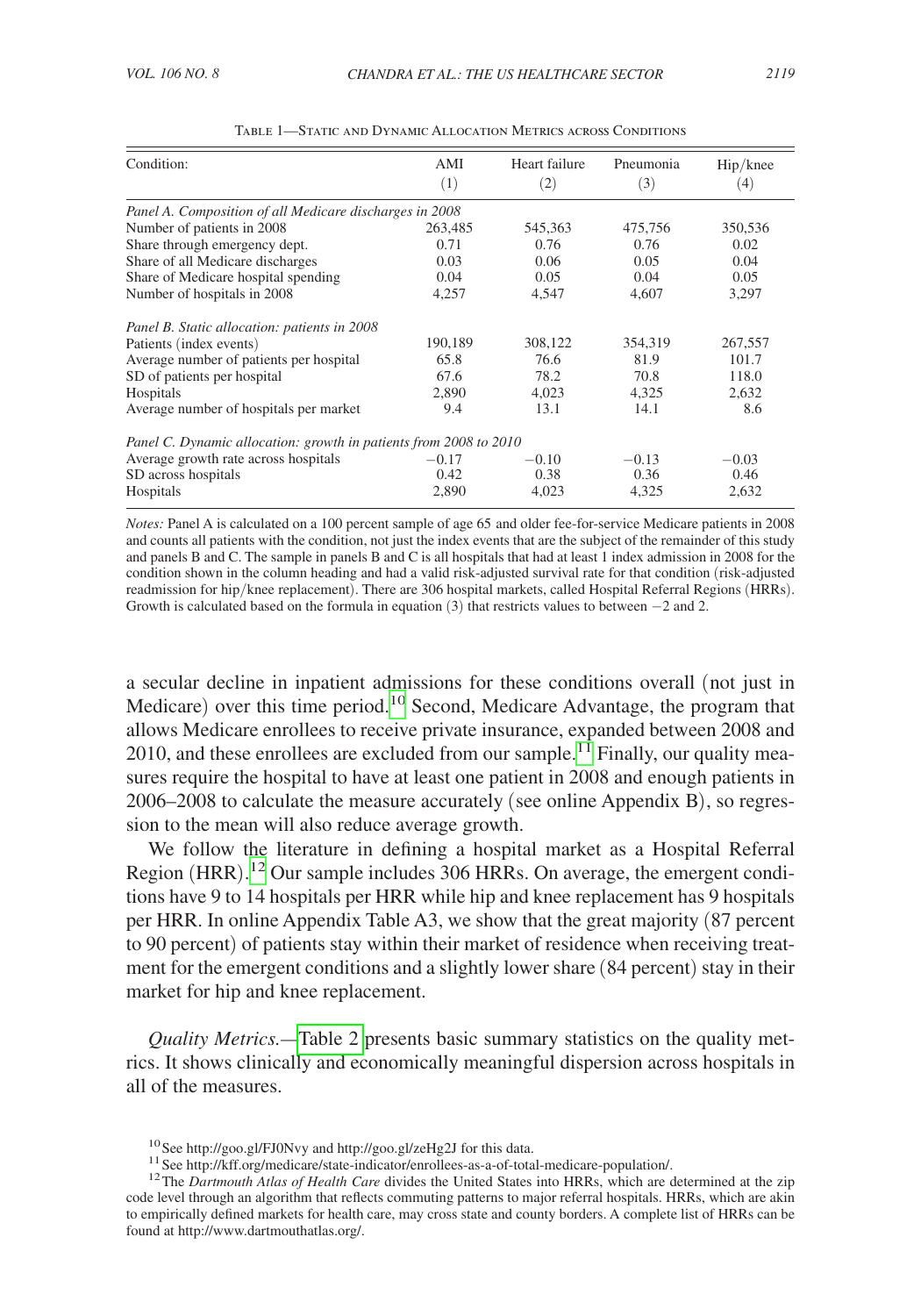<span id="page-10-0"></span>

| Condition:                                                                                        | AMI    | Heart failure | Pneumonia | Hip/knee |
|---------------------------------------------------------------------------------------------------|--------|---------------|-----------|----------|
|                                                                                                   | (1)    | (2)           | (3)       | (4)      |
| Panel A. Risk-adjusted survival rates (30 days): patients in 2006–2008                            |        |               |           |          |
| Average 30-day survival rate                                                                      | 0.82   | 0.89          | 0.88      |          |
| SD of risk-adjusted measure                                                                       | (0.03) | (0.02)        | (0.02)    |          |
| Hospitals in risk-adjusted measure                                                                | 2,890  | 4,023         | 4,325     |          |
| Panel B. Risk-adjusted readmission rates (30 days): patients in 2006–2008                         |        |               |           |          |
| Average 30-day readmission rate                                                                   | 0.21   | 0.21          | 0.16      | 0.06     |
| SD of risk-adjusted measure                                                                       | (0.03) | (0.02)        | (0.02)    | (0.02)   |
| Hospitals in risk-adjusted measure                                                                | 2,322  | 3,904         | 4,264     | 2,632    |
| Panel C. Processes of care: shares of patients receiving appropriate treatments in 2006–2008      |        |               |           |          |
| Average score                                                                                     | 0.93   | 0.83          | 0.88      |          |
| <b>SD</b>                                                                                         | (0.05) | (0.14)        | (0.07)    |          |
| Hospitals                                                                                         | 2,398  | 3,666         | 3,920     |          |
| Average number of processes reported                                                              | 4.40   | 3.30          | 6.22      |          |
| Panel D. Patient survey: survey covers all patients in 2008 (not limited to particular condition) |        |               |           |          |
| Average overall rating $(1-3, higher is better)$                                                  | 2.53   | 2.53          | 2.53      | 2.53     |
| <b>SD</b>                                                                                         | (0.14) | (0.14)        | (0.14)    | (0.14)   |
| Hospitals                                                                                         | 3,498  | 3,598         | 3,610     | 3,061    |

Table 2—Summary Statistics on Quality Metrics across Conditions

*Notes:* Sample restrictions are specific to the condition and quality metric; see text for more details of the metric definitions and sample restrictions. Summary statistics are reported across hospitals. In panels A and B, the standard deviations are of the risk-adjusted measures and are empirical-Bayes-adjusted to account for measurement error (see online Appendix Section C.3.1). In panel D, the number of hospitals differs across conditions even though the patient survey metric is not condition-specific because we calculate the ratings on the subset of hospitals that reported at least one patient with the condition in 2008.

Panel A shows 30-day survival rates, which range from a hospital-level average of 82 percent for AMI to 89 percent for heart failure; as a nonemergent condition, survival is not considered a relevant metric for hip and knee replacement. The standard deviation of these rates across hospitals ranges from 2 to 3 percentage points after adjusting for patient risk factors, suggesting that some facilities are capable of generating higher survival than others.

Panel B shows that the average hospital-level readmission rate ranges from 6 percent for hip and knee replacement to about 21 percent for AMI and heart failure. Like survival, the cross-facility standard deviations are 2 to 3 percentage points after adjustment for patient risk factors.

Panel C reports on the process of care measure. In our allocation results, we combine the condition-specific individual process of care scores into a single composite, standardized (i.e., mean zero and standard deviation one), condition-specific score. To give a sense of the metric, we present here for each condition a score that is generated by taking each hospital's average utilization of the condition's processes, then averaging the result across hospitals. The reported score of 0.93 for AMI means that for the average hospital, the average utilization rate across the six AMI treatments is 93 percent. Compliance with the processes is lower for heart failure (83 percent) and pneumonia (88 percent). The dispersion in compliance across hospitals is larger than in risk-adjusted survival and readmission: it ranges from 5 percentage points for AMI to 14 percentage points for heart failure.

The patient survey is reported in panel D. In order to capture the full breadth of questions included in the survey in our allocation analyses, we mimic our approach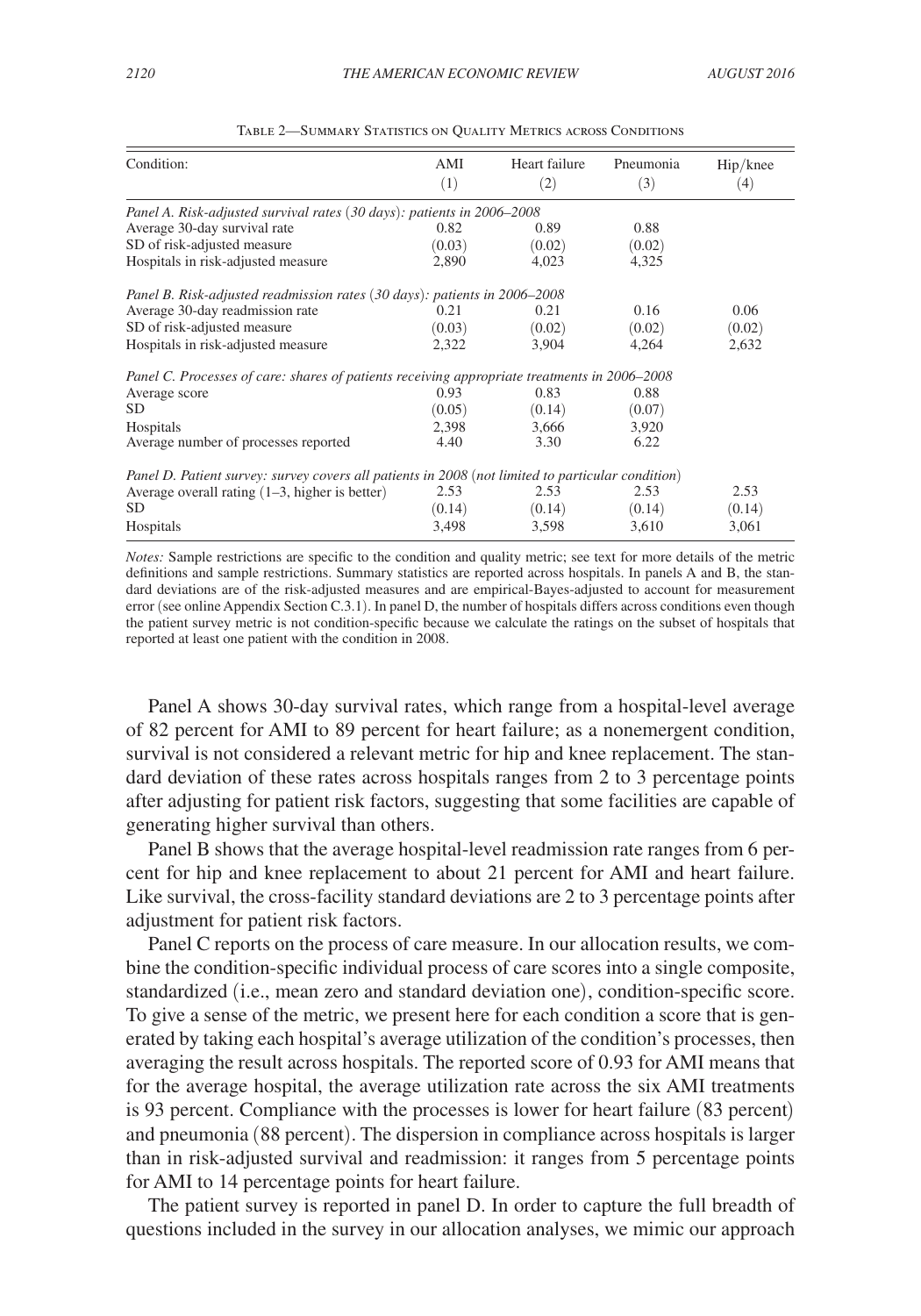for the process of care metric and use a standardized (i.e., mean zero, standard deviation one) composite of all the survey questions. To give a flavor for the measures, panel D reports the results of one of the questions: a patient-reported overall rating of the hospital. The table reports the average score across hospitals when low, medium, and high are valued at 1, 2, and 3, respectively. The average patient at the average hospital gives between a medium and a high rating, and this is true even for the hospital two standard deviations below the average.

We examined the correlation of quality measures across hospitals and conditions. For a given hospital quality measure, hospital quality is strongly positively correlated across conditions (see online Appendix Table A4); for example, the within-hospital correlation of risk-adjusted readmission between the four conditions ranges from 0.44 to 0.94.

[Table 3](#page-12-0) examines the correlation of hospital quality measures within each condition (though as stated, the patient survey covers all patients). Higher values of all these quality measures are desirable, except for risk-adjusted readmission. Most of the correlations are of the expected sign: risk-adjusted survival and process of care are positively correlated, and risk adjusted readmission and process of care are negatively correlated[.13](#page-11-0) However the correlations are substantially below 1, suggesting that these measures may be capturing different dimensions of the hospital experience.<sup>14</sup>

Patient satisfaction does not have a systematic correlation with our other quality measures. As has been found previously in the literature (see, e.g., Jha et al. 2008 and Boulding et al. 2011), it is positively correlated with hospital performance as measured by readmission and process of care. However, we find that it is negatively correlated with risk-adjusted survival rates.<sup>15</sup> These ambiguous findings for patient satisfaction are not new to the quality measurement literature, and align with concerns of physicians who question the value of patient satisfaction as an informative measure of hospital quality (Manary et al. 2013).

#### **III. Allocation Results**

#### A. *Static and Dynamic Allocation*

[Table 4 p](#page-13-0)resents our central results. The left-hand panel shows static allocation results based on the estimation of equation (1). These results relate the hospital's log number of patients for a given condition in 2008,  $\ln(N_h)$ , to a given quality measure for that hospital in 2008,  $q_h$ . Because we include market (HRR) fixed effects, this estimate is within market, relating a hospital's market share of patients with a given

<span id="page-11-0"></span><sup>&</sup>lt;sup>13</sup>Risk-adjusted survival and risk-adjusted readmission are positively correlated; this ostensibly surprising pattern has been previously documented (see, e.g., Gorodeski, Starling, and Blackstone 2010) and at least partly<br>reflects the fact that mortality and readmission are competing risks, since patients who die cannot be readmitte <sup>14</sup> Hospitals are multiproduct firms which treat many different conditions. Understanding why performance

<span id="page-11-1"></span>correlates across outputs is beyond the scope of this study, but is a potentially fruitful avenue for future research.<br><sup>15</sup> In online Appendix Table A5 we also find that patient satisfaction tends to be negatively correlat

<span id="page-11-2"></span>Bloom et al. (2012) measure of hospital management quality for the several hundred hospitals for which this measure is available, while both risk-adjusted survival and process of care scores are positively correlated with hospital management scores; there is no clear pattern with respect to risk-adjusted readmission. We are extremely grateful to Nick Bloom for providing us with these measures.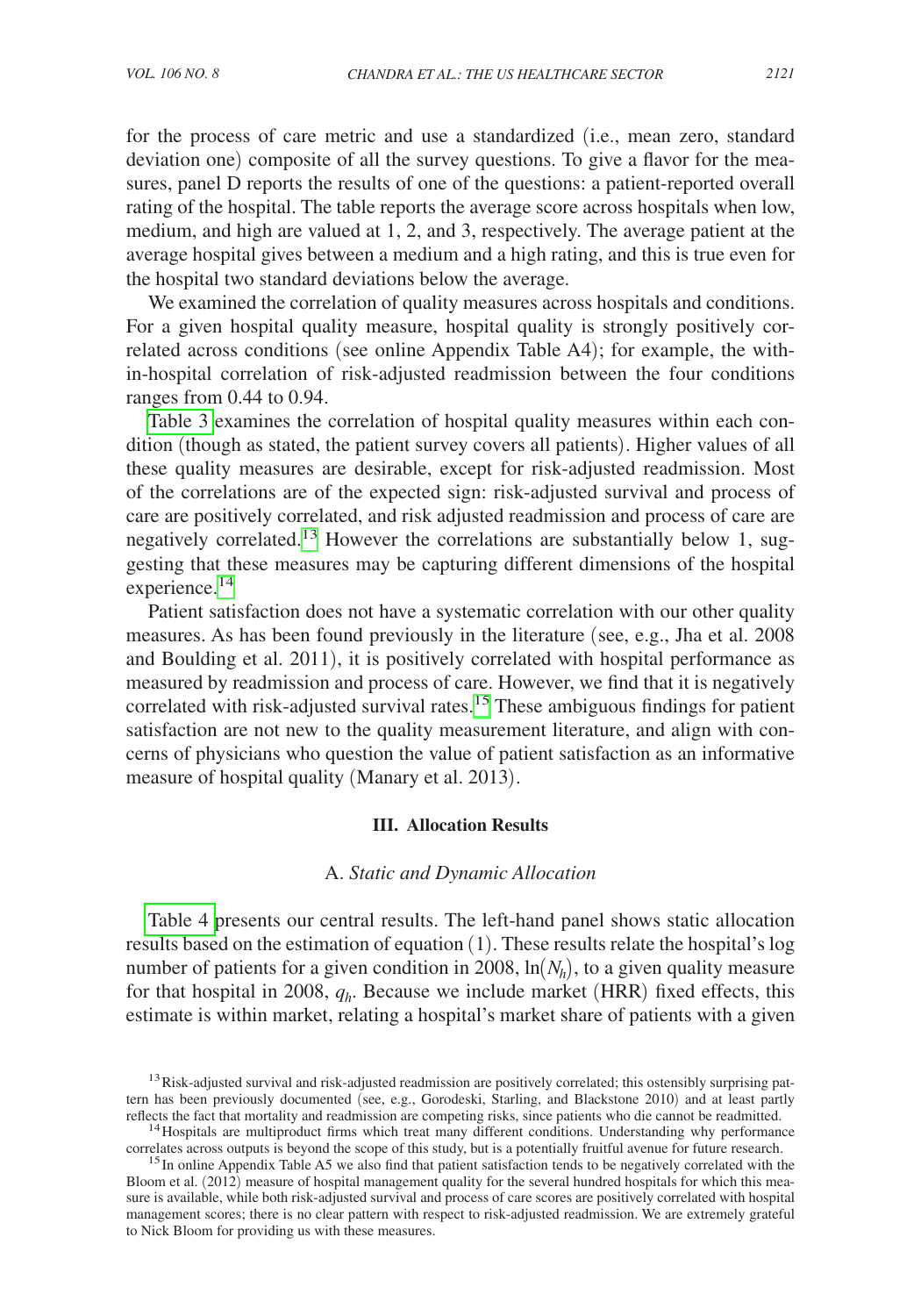<span id="page-12-0"></span>

|                           | AMI                         |                          |                                   |                                          | HF                                   |                           |                                          |                 |
|---------------------------|-----------------------------|--------------------------|-----------------------------------|------------------------------------------|--------------------------------------|---------------------------|------------------------------------------|-----------------|
| Metric                    | Risk-adj<br>survival<br>(1) | Risk-adj<br>readm<br>(2) | Process<br>(3)                    | Patient<br>of care $Z$ survey $Z$<br>(4) | Risk-adj<br>survival<br>(5)          | Risk-adj<br>readm<br>(6)  | Process<br>of care $Z$ survey $Z$<br>(7) | Patient<br>(8)  |
| Risk-adjusted survival    | 1.00<br>[2,890]             |                          |                                   |                                          | 1.00<br>[4,023]                      |                           |                                          |                 |
| Risk-adjusted readmission | 0.03<br>[2, 322]            | 1.00<br>[2,322]          |                                   |                                          | 0.35<br>[3,904]                      | 1.00<br>[3,904]           |                                          |                 |
| Process of care Z-score   | 0.24<br>[2, 346]            | $-0.25$<br>[2,214]       | 1.00<br>[2,398]                   |                                          | 0.17<br>[3,607]                      | $-0.15$<br>[3,578]        | 1.00<br>[3,666]                          |                 |
| Patient survey Z-score    | $-0.06$<br>[2,799]          | $-0.26$<br>[2,293]       | 0.18<br>[2,370]                   | 1.00<br> 3,498                           | $-0.18$<br> 3,447                    | $-0.36$<br>[3,398]        | 0.01<br>[3,392]                          | 1.00<br>[3,598] |
|                           |                             |                          | Pneumonia                         |                                          | $\text{Hip}/\text{knee}$ replacement |                           |                                          |                 |
| Metric                    | Risk-adj<br>survival        | Risk-adj<br>readm        | Process<br>of care $Z$ survey $Z$ | Patient                                  | Risk-adj<br>survival                 | Risk-adj Process<br>readm | of care $Z$ survey $Z$                   | Patient         |
| Risk-adjusted survival    | 1.00<br>[4,325]             |                          |                                   |                                          |                                      |                           |                                          |                 |
| Risk-adjusted readmission | 0.08<br>[4,264]             | 1.00<br>[4,264]          |                                   |                                          |                                      | 1.00<br>[2,632]           |                                          |                 |
| Process of care Z-score   | 0.08<br> 3,871              | $-0.18$<br> 3,847        | 1.00<br> 3,920                    |                                          |                                      |                           |                                          |                 |
| Patient survey Z-score    | $-0.03$<br>[3,527]          | $-0.36$<br>[3,503]       | 0.18<br>[3,512]                   | 1.00<br>[3,610]                          |                                      | $-0.23$<br> 2,542         |                                          | 1.00<br>[3,061] |

Table 3—Correlation of Quality Metrics within Condition

*Notes:* Hospitals used to calculate correlation in brackets. All quality metrics are condition-specific except the patient survey, which is only available as an all-patient average. Correlations involving risk-adjusted survival and readmission are adjusted to account for measurement error (see online Appendix Section C.3.2).

condition to its quality relative to other hospitals in its market. Each cell shows results from a separate regression using the reported quality measure.

We find a statistically significant and positive relationship between hospital quality and market share for three of the four quality metrics (risk-adjusted survival, risk-adjusted readmission, and process of care). This suggests that, within a market, more market share (patients) tends to be allocated to higher quality hospitals at a point in time. For AMI patients (column 1), our estimates indicate that a 1 percentage point increase in a hospital's risk-adjusted AMI survival rate is associated with a 17 percent higher market share (or equivalently, due to the presence of market fixed effects, 17 percent more patients), a 1 percentage point reduction in the hospital's readmission rate is associated with 9 percent more patients, and a 1 standard deviation increase in the use of consensus AMI treatments (processes of care) is associated with 32 percent more patients; all of these results are statistically significant. For heart failure patients (column 2) results are similar in magnitude and statistical significance. For pneumonia patients (column 3), the results are smaller in magnitude but still statistically significant for risk-adjusted survival and process of care; they are wrong-signed but insignificant for risk-adjusted readmission. For hip and knee replacement (column 4), we only observe the risk-adjusted readmission measure, which is statistically significant with the expected sign.

The right-hand panel shows dynamic allocation results based on the estimation of equation (2). These estimates examine the within-market relationship between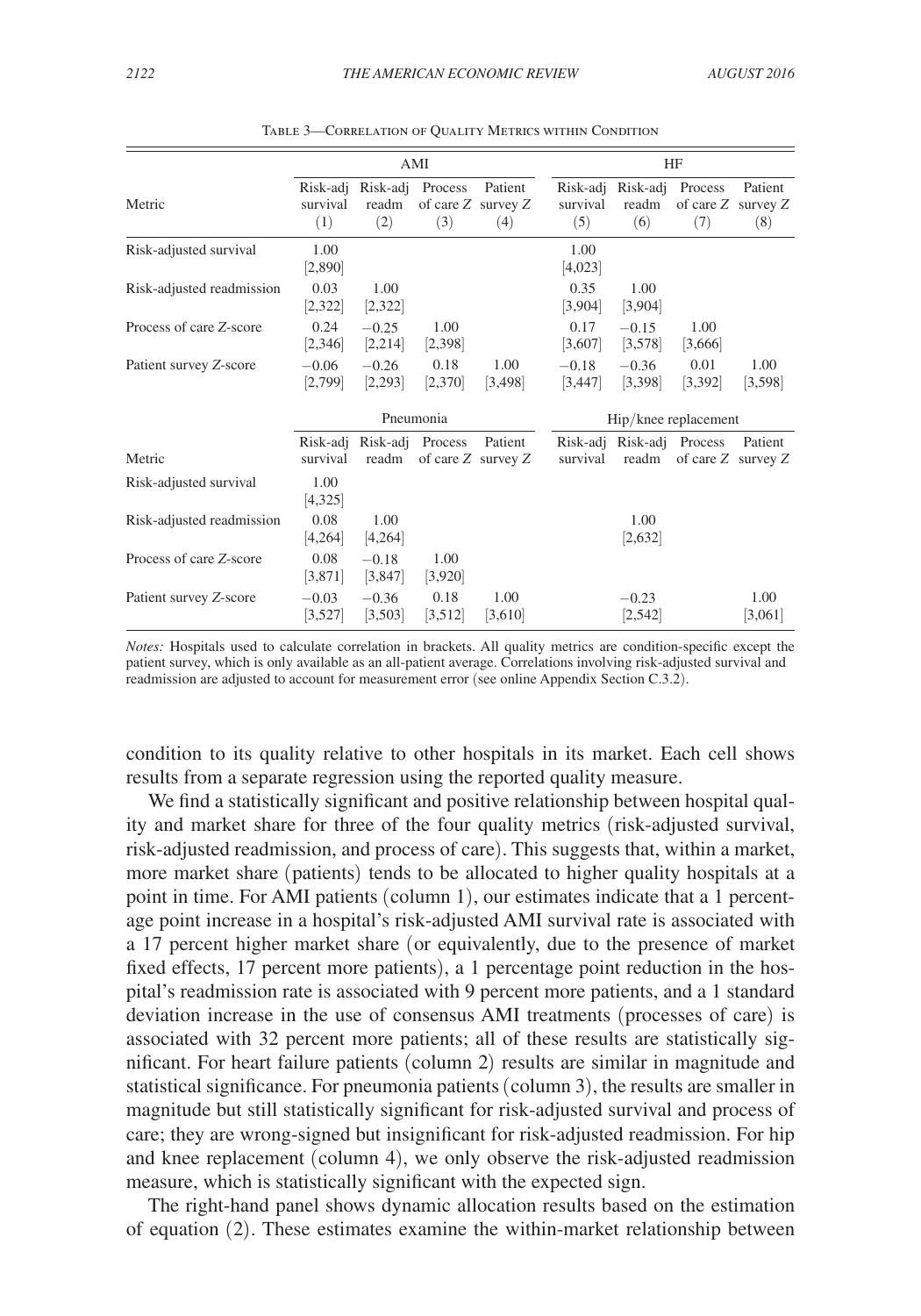<span id="page-13-0"></span>

|                           | Static allocation   |                      |                     |                                 | Dynamic allocation  |                     |                     |                     |
|---------------------------|---------------------|----------------------|---------------------|---------------------------------|---------------------|---------------------|---------------------|---------------------|
| Measure/condition         | AMI<br>(1)          | HF<br>(2)            | Pneu<br>(3)         | $\text{Hip}/\text{knee}$<br>(4) | AMI<br>(5)          | HF<br>(6)           | Pneu<br>(7)         | Hip/knee<br>(8)     |
| Risk-adjusted survival    |                     |                      |                     |                                 |                     |                     |                     |                     |
| Coef, on survival rate    | 17.496<br>(0.995)   | 15.360<br>(1.320)    | 5.140<br>(0.777)    |                                 | 1.533<br>(0.379)    | 0.774<br>(0.501)    | 1.220<br>(0.354)    |                     |
| Hospitals                 | 2,890               | 4,023                | 4,325               |                                 | 2,890               | 4,023               | 4,325               |                     |
| Risk-adjusted readmission |                     |                      |                     |                                 |                     |                     |                     |                     |
| Coef. on readmission rate | $-9.162$<br>(1.621) | $-10.346$<br>(1.782) | 0.499<br>(1.575)    | $-21.037$<br>(2.027)            | $-1.428$<br>(0.611) | $-2.300$<br>(0.651) | $-1.138$<br>(0.679) | $-1.112$<br>(0.836) |
| Hospitals                 | 2,322               | 3,904                | 4,264               | 2,632                           | 2,322               | 3,904               | 4,264               | 2,632               |
| Process of care Z-score   |                     |                      |                     |                                 |                     |                     |                     |                     |
| Coef. on process Z-score  | 0.319               | 0.332                | 0.211               |                                 | 0.048               | 0.043               | 0.026               |                     |
| Hospitals                 | (0.026)<br>2,398    | (0.016)<br>3,666     | (0.015)<br>3,920    |                                 | (0.010)<br>2,398    | (0.009)<br>3,666    | (0.009)<br>3,920    |                     |
| Patient survey Z-score    |                     |                      |                     |                                 |                     |                     |                     |                     |
| Coef. on survey Z-score   | $-0.321$<br>(0.052) | $-0.252$<br>(0.038)  | $-0.210$<br>(0.030) | 0.057<br>(0.051)                | $-0.065$<br>(0.015) | $-0.003$<br>(0.011) | 0.007<br>(0.011)    | 0.037<br>(0.022)    |
| Hospitals                 | 3,498               | 3,598                | 3,610               | 3,061                           | 3,498               | 3,598               | 3,610               | 3,061               |

Table 4—Allocation across Conditions

*Notes:* The static allocation results are estimated using equation (1), a hospital-level regression of log-patients in 2008 on market fixed effects and the quality measure named in the row. The dynamic allocation results are estimated using equation (2), which is an identical regression except for the dependent variable, which is now growth in patients from 2008 to 2010. Growth is defined as in equation (3). Standard errors are bootstrapped with 300 replications and are clustered at the market level. Risk-adjusted survival and readmission are reported in percentage points (e.g., a value of 0.1 is 10 percentage points); process of care and patient survey metrics are reported in standard deviation units (e.g., a value of 1 is one standard deviation).

a hospital's quality  $q_h$  and its subsequent two-year growth  $\Delta_h$ , as defined in equation (3). Again, each cell shows results from a separate regression using the reported quality measure. The results once more tend to show a statistically significant positive relationship between measures of hospital quality and market share, with the exception of the patient satisfaction survey. For example, for AMI the results indicate that a 1 percentage point increase in the hospital's risk-adjusted survival rate is associated with 1.5 percentage points higher growth in AMI patients relative to other hospitals in the same market. A hospital with a 1 percentage point lower risk-adjusted AMI readmission rate would tend to grow its AMI patient load 1.5 percentage points faster than other hospitals in the market, and a 1 standard deviation increase in utilization of AMI processes of care is associated with 4.8 percentage points higher growth. All of these results are statistically significant. The results are similar for the other three conditions—with higher risk-adjusted survival, lower readmission, and better process of care scores associated with greater two-year growth—and they are mostly (but not always) statistically significant.

The patient survey score is an exception to our general finding that higher quality hospitals tend to be larger (in the static allocation results) and grow faster (in the dynamic allocation results) than their peers. As previously discussed, hospitals' scores on the patient satisfaction survey are negatively correlated with some of our other quality metrics, and there is debate over the survey's value as a measure of hospital quality. These facts may explain our findings. Alternatively, the fact that market share appears correlated with the health and process of care measures rather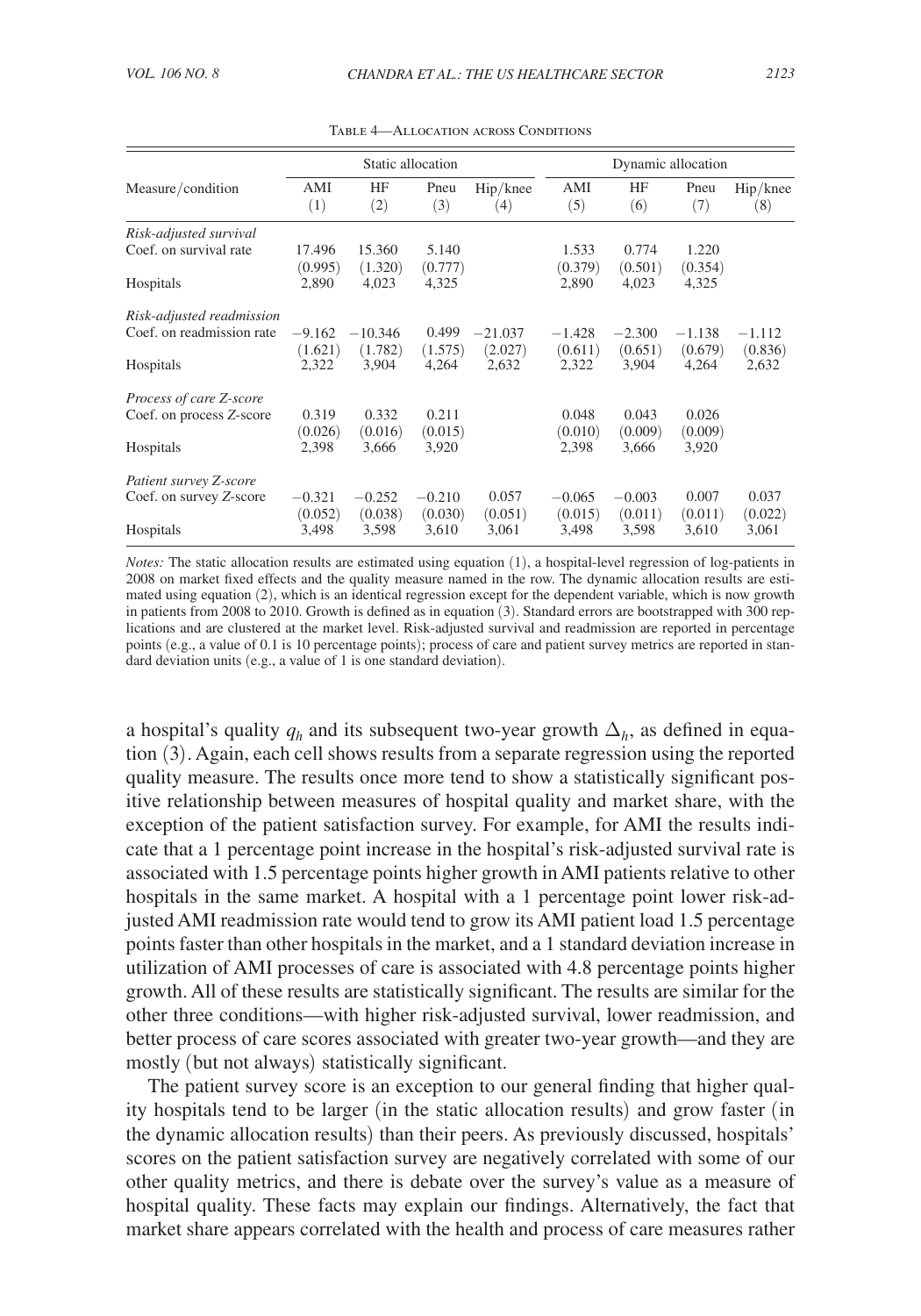than patient satisfaction could reflect which factors drive the demand of patients or their surrogates. For example, patients may not know or may not value features on the survey such as how quiet rooms are at night. It is also possible that—as the one quality metric that is not condition-specific—the patient satisfaction measure has less relevance for the condition-specific allocation decisions.

To probe a little further on the different quality metrics, we also analyzed allocation putting the whole vector of quality metrics on the right-hand side of equations (1) and (2). Online Appendix Table A6 reports the results. Not surprisingly, given that these variables are highly correlated (see Table 3), the magnitude of the coefficients on the individual quality metrics often attenuate and, for many of the dynamic analyses, are no longer statistically significant.<sup>[16](#page-14-0)</sup> Overall, however, they suggest an association between market share and each individual quality measure, conditional on the others, that is qualitatively similar to the unconditional correlations shown in Table 4.

We also considered the relationship between allocation for a given condition and quality measures for multiple conditions included in the regression simultaneously. Online Appendix Table A8 shows the results. Again, we find that multiple quality measures tend to matter. While own-condition quality usually remains a significant predictor of allocation, allocation generally loads onto several conditions' quality measures, and the AMI quality measure is often the most quantitatively important. These results likely reflect that within-hospital quality is highly correlated across conditions (see Table A4), and that our condition-specific quality measures are each noisy measures of underlying condition quality. The AMI measures may offer relatively more precise signals in comparison to the measures of the other conditions, or they may be more salient to consumers.

*Robustness.—*We examined the robustness of our main allocation findings in Table 4 along a number of dimensions. As previously discussed, we show our static allocation results are robust to alternative ways of handling the truncation on sample size (see footnote 6 and Appendix Table A1). We also show that our core allocation findings for survival and readmission remain without the empirical Bayes adjustment, although naturally the magnitude is attenuated (see footnote 7 and online Appendix Table A2). Furthermore, we find that our static allocation analysis is not sensitive to an alternative specification, Poisson regression (see online Appendix Table A9).

Finally, we explored the sensitivity of our findings to how we handle risk adjustment. A potential concern with both the survival and readmission quality measures is that they may be capturing heterogeneity in patient health across hospitals; this concern is muted for the process of care measures, which exclude patients who were inappropriate for each standard of care. Fortunately, there exist rich data on the relevant health characteristics of the patients (called risk-adjusters) which we use in creating our survival and readmission metrics. Of course, such risk adjustment is only as good as the observable characteristics on which it is based. Risk adjustment for AMI based on our observables has recently been cross-validated by research

<span id="page-14-0"></span><sup>&</sup>lt;sup>16</sup>Part of the weakening of the results is also due to the fact that we limit the multivariate analysis in online Appendix Table A6 to the subset of hospitals that report all four quality measures. Online Appendix Table A7 shows that when we run the allocation results separately for each quality measure as in Table 4 but limited to this subset of hospitals for which all four quality measures are available, the coefficients are somewhat attenuated relative to our baseline results.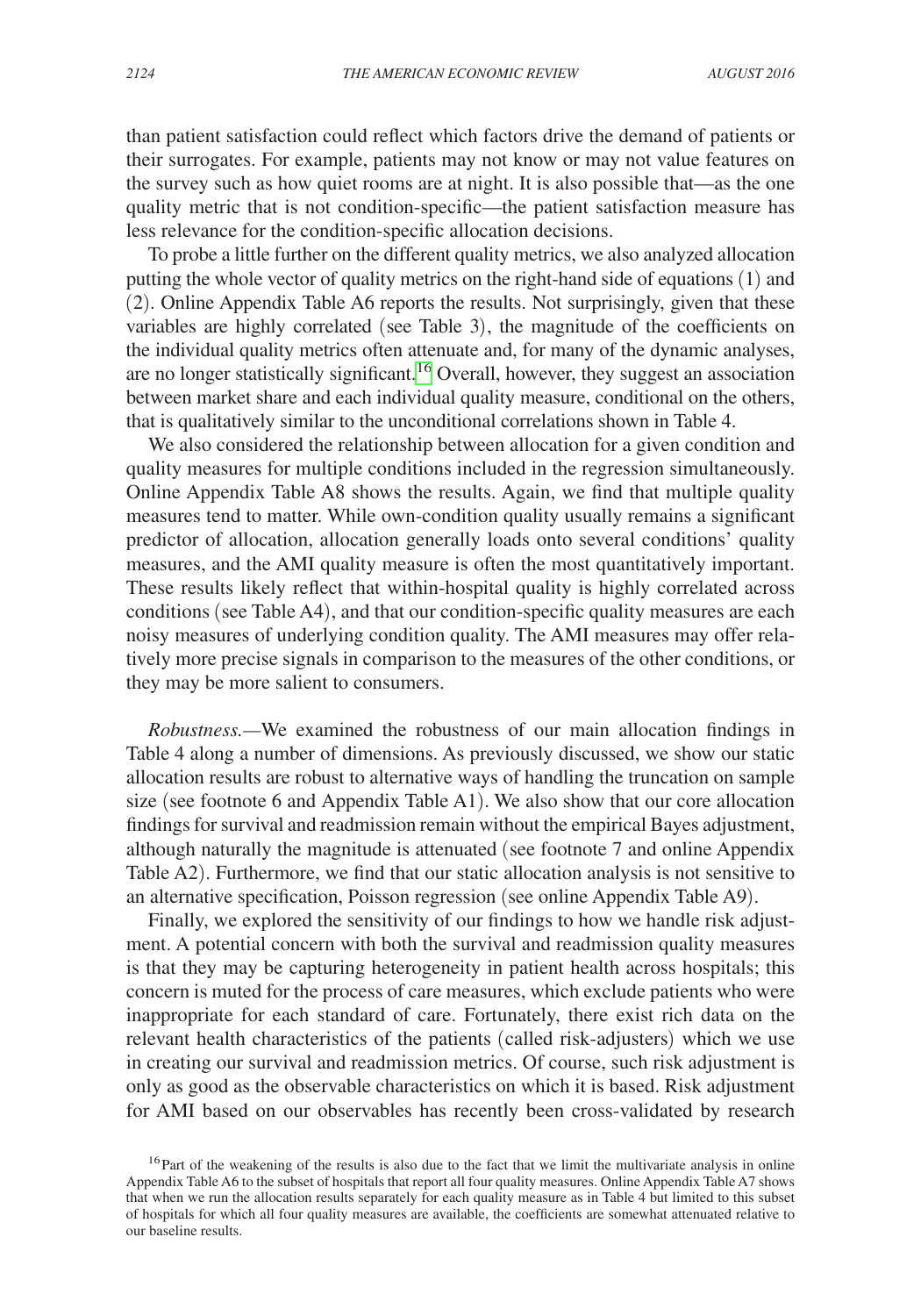exploiting ambulance catchment areas as a source of exogenous variation in the allocation of patients to hospitals (Doyle, Graves, and Gruber 2014). In Appendix Table A10 we show that the results are only slightly affected if we instead use coarser risk adjustment (age/race/sex only) or no risk adjustment at all. These results help mitigate concerns that additional risk adjustment would attenuate or eliminate our findings. Moreover, we showed in previous work that additional risk adjustment with extremely rich data (available for a subset of AMI patients) has little effect on allocation results (Chandra et al. 2013).

## B. *Benchmarking the Magnitude of Reallocation*

*Quality versus Distance.—*As one way of benchmarking the magnitude of our allocation results, we compared the reallocation of market share associated with higher quality to the reallocation associated with shorter distance between patient and hospital. Distance-to-hospital is a classic hospital attribute that has been extensively analyzed as a measure of hospital "price," with the general finding that individuals consider greater distance to the hospital as a disamenity (see, e.g., Luft et al. 1990; Town and Vistnes 2001; Gaynor and Vogt 2003; Tay 2003; Romley and Goldman 2011).

To compare allocation on quality to that on distance, we adapt our static allocation analysis in the spirit of the existing distance-to-hospital choice literature. Specifically, we specify the utility function of consumer *p* for hospital *h* as

(4) 
$$
U_{ph} = \rho_1 \cdot distance_{ph} + \rho_2 \cdot distance_{ph}^2 + \theta \cdot q_h + \varphi_{ph}.
$$

 $U_{ph}$  is the utility of a potential choice, *distance<sub>ph</sub>* is the distance from the patient to the hospital (entering as a quadratic; operationally we measure the distance from the patient's zip code of residence to the hospital's zip code), and  $q_h$  is the hospital's quality metric. There is also a component of utility that is idiosyncratic to the patient-hospital pair  $\varphi_{ph}$ . We assume that  $\varphi_{ph}$  is distributed type 1 extreme value, which means the problem can be readily estimated as a conditional logit, as is standard in the hospital choice literature (e.g., Dranove and Satterthwaite 2000).

When consumers maximize this utility function, the realized choice probabilities are

ties are  
\n(5) 
$$
Pr(C_p = h) = \frac{\exp(\rho_1 \cdot distance_{ph} + \rho_2 \cdot distance_{ph}^2 + \theta \cdot q_h)}{\sum_{h' \in H_{M(p)}} \exp(\rho_1 \cdot distance_{ph'} + \rho_2 \cdot distance_{ph'}^2 + \theta \cdot q_{h'})},
$$

where  $C_p$  indicates the hospital that the patient chose for treatment and  $H_{M(p)}$  is the patient's choice set of hospitals; we define the choice set as all hospitals in the patient's hospital market  $M(p)$  that treat at least one patient with that condition in 2008 and for which we observe the relevant quality metric. Because of our definition of the patient's choice set, our analysis—unlike the allocation analysis in Table 4 excludes any patient who left her market of residence for treatment. As shown in online Appendix A11, this restriction excludes 10 to 16 percent of patients depending on the condition, but does not affect the basic static allocation results.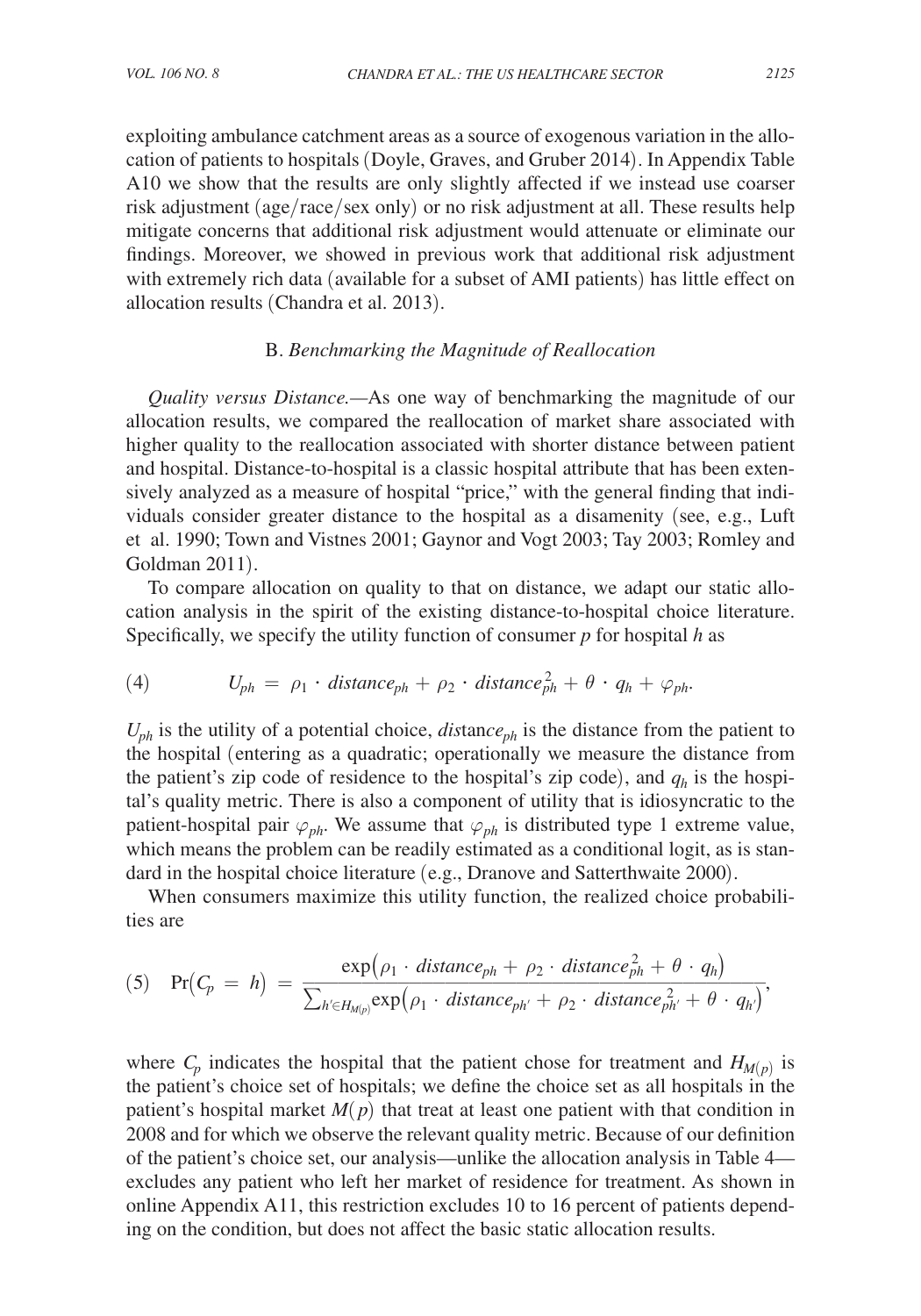[Table 5 p](#page-17-0)resents the results from the conditional logit choice model. Across the columns are different health conditions. The panels report the marginal rates of substitution (MRS) between a given quality metric and distance; each panel shows the results from a separate regression using the reported quality measure (online Appendix Table A12 presents the raw logit coefficients). The reported marginal rate of substitution of quality for distance, evaluated at the average distance traveled by patients for that condition, is derived from the conditional logit estimates as

(6) 
$$
MRS = \frac{\partial U_{ph}/\partial q_h}{\partial U_{ph}/\partial distance_{ph}} = \frac{\theta}{\rho_1 + 2 \cdot \rho_2 \cdot \overline{distance}}.
$$

When the MRS is negative, it implies that the quality measure is a good, i.e., that patients are willing to travel farther to gain access to more quality. When it is positive, it implies that the quality metric is a bad.

Qualitatively, our results are what would be expected given the existing literature and the results from our static allocation analysis: hospital choices are consistent with a willingness to travel longer distances in order to receive treatment at facilities with better health outcomes and processes, but not higher patient survey scores. Quantitatively, the results indicate that the average AMI patient is willing to travel 1.8 more miles (about one-tenth of the standard deviation of distance traveled for AMI) to gain access to a hospital with 1 percentage point greater risk-adjusted survival, 1.1 miles for 1 percentage point lower risk-adjusted readmission, and 4.4 miles for 1 standard deviation unit greater use of processes of care.<sup>[17](#page-16-0)</sup>

These results are broadly similar to other estimates of "willingness to travel" to a different hospital. Perhaps most directly comparable to our estimates is Tay's (2003) analysis of hospital choice for Medicare patients with AMI in three states in 1994. She finds that distance, hospital mortality rates, and hospital complication rates are all disamenities in patients' hospital choices. Her results imply, for example, that younger white male patients are willing to travel 8.0 miles to access a hospital with a 1 percentage point lower mortality rate and 1.7 miles to access a 1 percentage point lower complication rate. In addition, Romley and Goldman (2011) look at hospital demand for Medicare patients with pneumonia within Los Angeles over the period 2000–2004 and estimate a willingness to travel ranging from 2.4 to 3.9 miles to move from the hospital at the twenty-fifth to seventy-fifth percentile of the distribution of hospitals' revealed utility.

*Contribution to Survival Gains.—*Another way to benchmark the allocation results is to explore their contribution to the secular improvements in survival gains for individuals hospitalized with these conditions. To do so, we expand our analysis period to track risk-adjusted survival from 1996 through 2008. The conventional wisdom is that the driving forces behind survival gains over this time period are a combination of "high-tech" and "low-tech" adoption decisions by hospitals (Cutler 2005; Chandra and Skinner 2012). But average survival gains can also come from reallocation of

<span id="page-16-0"></span> $17$ The results are qualitatively similar for the other conditions, though magnitudes are often smaller, indicating that for these conditions, patients are somewhat less willing to travel additional distance for a given increment in quality.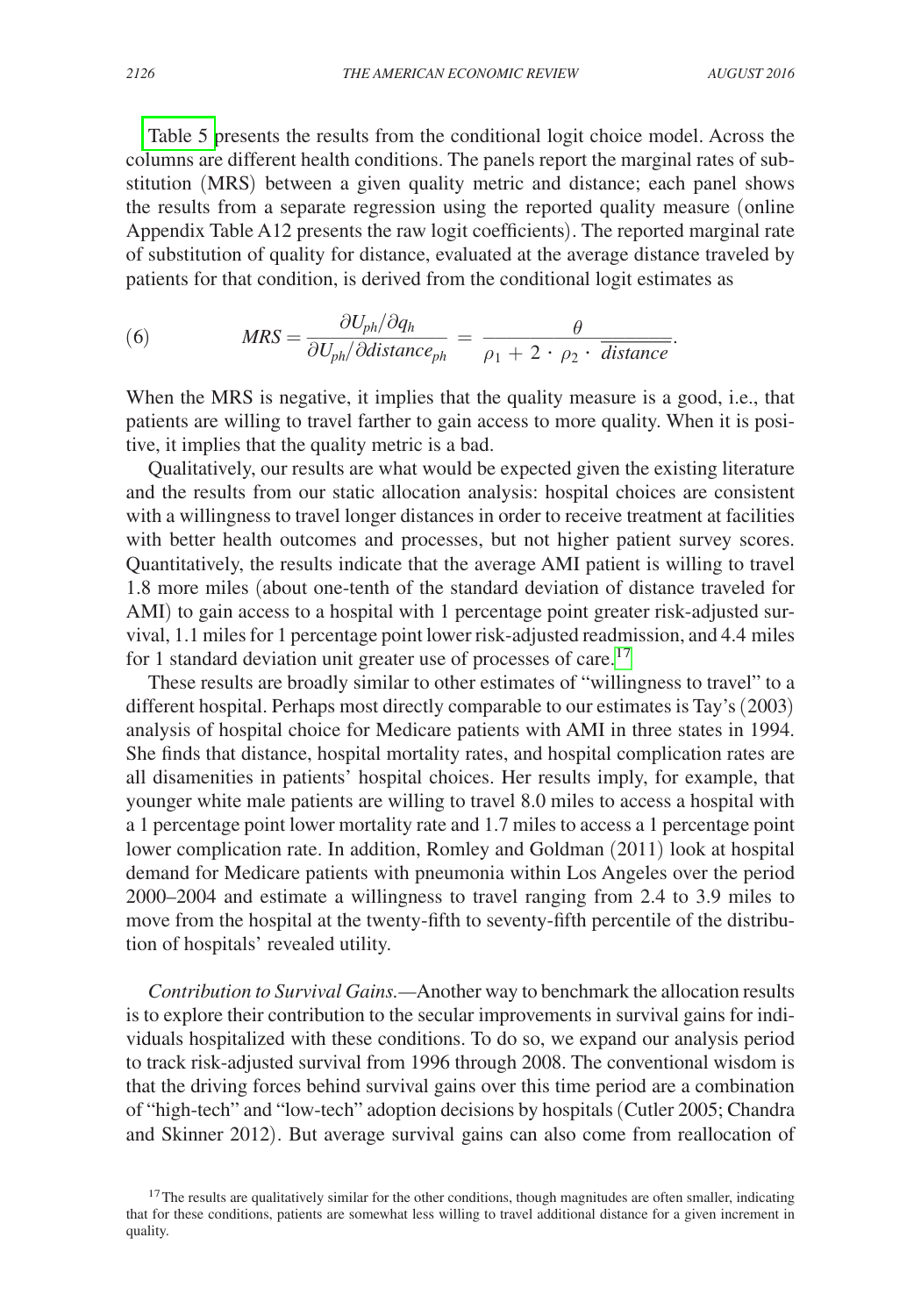<span id="page-17-0"></span>

| Condition:                                 | AMI<br>(1) | HF<br>(2) | Pneumonia<br>(3) | $\text{Hip}/\text{knee}$<br>(4) |
|--------------------------------------------|------------|-----------|------------------|---------------------------------|
| Mean miles to chosen hospital              | 12.48      | 8.27      | 7.49             | 13.16                           |
| SD miles to chosen hospital 20.06          | 20.06      | 13.25     | 11.92            | 18.85                           |
| Risk-adjusted survival                     |            |           |                  |                                 |
| MRS(1 pp risk-adjusted survival, miles)    | $-1.793$   | $-1.029$  | $-0.378$         |                                 |
|                                            | (0.158)    | (0.129)   | (0.057)          |                                 |
| Patients                                   | 165,005    | 275,671   | 317,904          |                                 |
| Risk-adjusted readmission                  |            |           |                  |                                 |
| MRS(1 pp risk-adjusted readmission, miles) | 1.138      | 1.040     | 0.451            | 2.385                           |
|                                            | (0.173)    | (0.122)   | (0.109)          | (0.268)                         |
| Patients                                   | 158,086    | 274,667   | 317,374          | 222,673                         |
| Process of care Z-score                    |            |           |                  |                                 |
| $MRS(1 SD)$ process of care, miles)        | $-4.418$   | $-2.238$  | $-1.325$         |                                 |
|                                            | (0.383)    | (0.221)   | (0.110)          |                                 |
| Patients                                   | 158,032    | 270,773   | 309,623          |                                 |
| Patient survey Z-score                     |            |           |                  |                                 |
| MRS(1 SD patient survey, miles)            | 0.324      | $-0.093$  | 0.036            | $-1.604$                        |
|                                            | (0.388)    | (0.205)   | (0.151)          | (0.382)                         |
| Patients                                   | 167,429    | 266,915   | 298,185          | 224,451                         |
|                                            |            |           |                  |                                 |

Table 5—Choice Model of Patient Allocation across Conditions

*Notes:* This table reports the marginal rates of substitution (MRS) of quality for distance derived from the conditional logit model (see equation (6)). For the survival and readmission rates, the MRS given by equation (6) is divided by 100 to put it into percentage point terms. Only one quality measure is used at a time in each logit model. Standard errors are analytic and clustered at the market level. The sample is all patients with the condition in 2008 who stayed in their market of residence for treatment. The choice set for a patient is all hospitals in his market with the quality measure available that treated at least one patient in 2008. The mean and SD miles statistics are taken from the patients in the column's risk-adjusted survival sample (risk-adjusted readmission for hip/knee replacement). All MRSs in a column are evaluated at this mean.

patients toward hospitals that achieve better outcomes. We investigate the extent to which the observed growth in average survival can be attributed to reallocation to higher quality hospitals as opposed to quality improvements within hospitals.

We use the approach of Foster, Haltiwanger, and Krizan (2001) and Foster, Haltiwanger, and Syverson (2008), which is itself a modification of the decomposition first derived in Baily et al. (1992). Specifically, we decompose the change in the average risk-adjusted 30-day survival in a market as follows:

(7) 
$$
\Delta \overline{q}_t = \underbrace{\sum_{h \in C_t} \theta_{h,t-1} \Delta q_{h,t}}_{within} + \underbrace{\sum_{h \in C_t} (q_{h,t-1} - \overline{q}_{t-1}) \Delta \theta_{h,t}}_{between} + \underbrace{\sum_{h \in C_t} \Delta q_{h,t} \Delta \theta_{h,t}}_{entry} + \underbrace{\sum_{h \in M_t} \theta_{h,t} (q_{h,t} - \overline{q}_{t-1})}_{entry} - \underbrace{\sum_{h \in X_t} \theta_{h,t-1} (q_{h,t-1} - \overline{q}_{t-1})}_{exit},
$$

where  $\overline{q}_t$  is the market-share-weighted average 30-day survival across hospitals in the market in year *t*, and  $\Delta$  is the difference operator. Thus, the left-hand side is the change in weighted average patient survival in the market between two periods. On the right-hand side, *qh*, *<sup>t</sup>* is the risk-adjusted survival rate for hospital *h* in year *t* and  $\theta_{h,t}$  is its market share, i.e., the share of patients in the market with the condition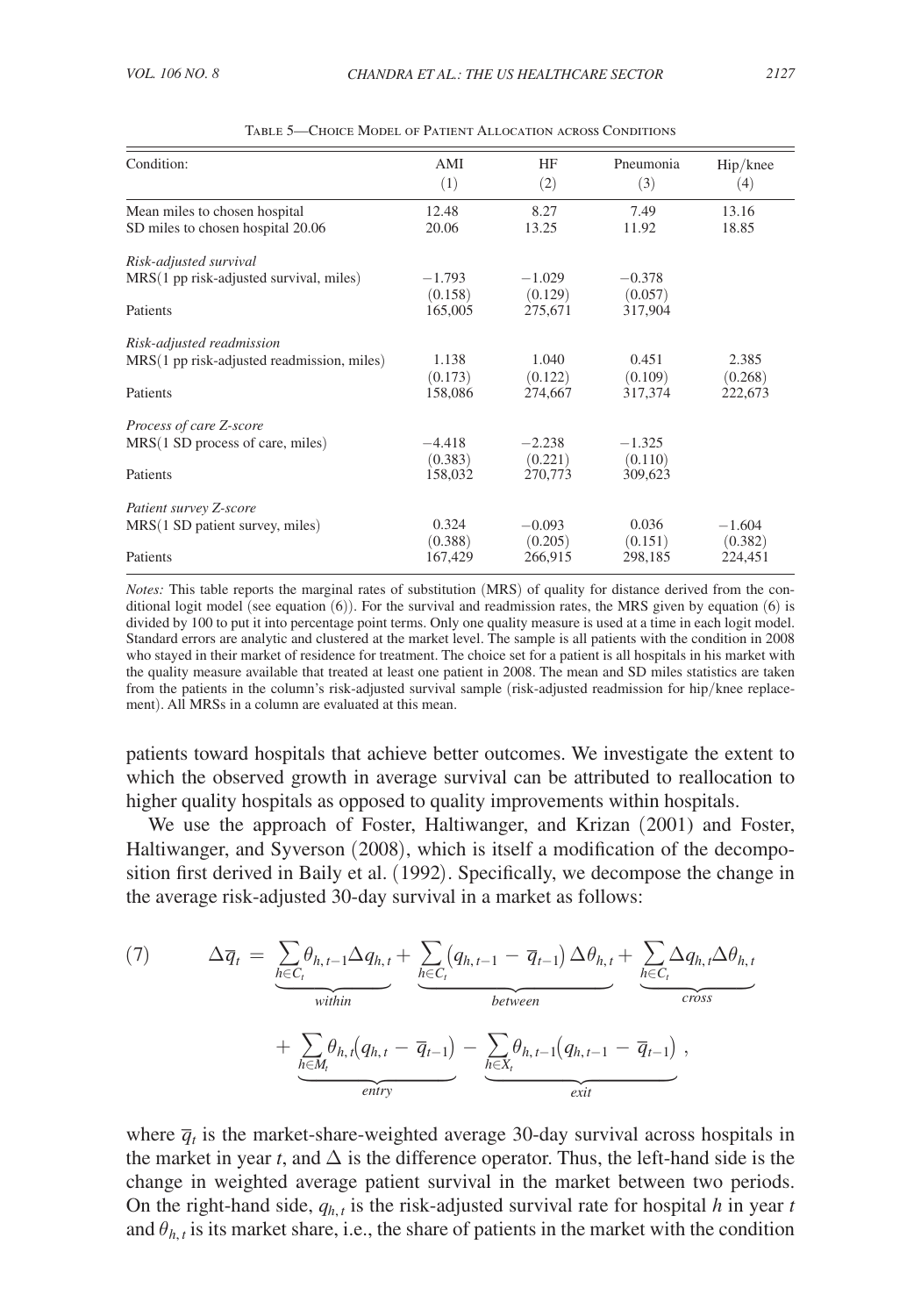who were treated at that hospital.  $C_t$  is the set of hospitals that were open in both  $t - 1$  and  $t$ ,  $M_t$  is the set of hospitals that entered the market in  $t$ , and  $X_t$  is the set of hospitals that exited the market between  $t - 1$  and  $t$ .<sup>[18](#page-18-0)</sup>

The decomposition in equation (7) divides average survival growth into five terms. The first term, "within," reflects changes in average survival in the market due to survival improvements among continuing hospitals holding their market shares constant. These are the survival gains that would have been attained in absence of any reallocation. The remaining terms reflect reallocation effects on average survival in the market. The second term, "between," shows how much of the rise is due to patients reallocating to hospitals that were already of high quality. The middle term, "cross," captures the covariance between gains in survival and gains in market share; it indicates whether hospitals that raised quality also grew their patient loads. The final two terms are, respectively, gains in survival due to entering hospitals having better performance than the previous average and the gains due to lower than average performance hospitals exiting. Any of these five terms could of course be negative if changes in survival, shares, or the composition of hospitals were such as to detract from average survival rates in the market.

We look at the long difference between  $t = 2008$  (our baseline period) and  $t - 1 = 1996$ . To do this, we replicated our sample selection and risk-adjusted survival measure in the 1996 data.<sup>19</sup> Thus,  $\Delta \bar{q}_t$  represents the change in 30-day survival between 2008 and 1996 for the market.<sup>20</sup> After conducting the decomposition for each market, we average each component over all markets weighting by the initial number of patients in the market in 1996. The resulting averages reflect the extent to which each of the five components accounted for survival gains over the 12-year period.

[Table 6 d](#page-19-0)isplays the results. The first row shows the substantial secular improvement in survival gains for individuals hospitalized with these conditions. Average 30-day survival increased across all HRRs by 3.9 percentage points for AMI, 0.9 percentage points for heart failure, and 3.2 percentage points for pneumonia. The academic literature has focused on progress in AMI survival—presumably because it is most dramatic—and attributed the improvements to technological progress. The literature has credited medically intensive interventions such as stents and reperfusion therapy and low-cost medical interventions such as aspirin and beta blockers (Fibrinolytic Therapy Trialists' Collaborative Group 1994; Keeley and Hillis 2007; Chandra and Skinner 2012).

Consistent with this conventional wisdom, we find that within-hospital upgrading in quality accounts for the bulk of the AMI improvements, explaining 77 percent of gains in risk-adjusted AMI survival over our 12-year period. However, we also find a quantitatively important role for reallocation; 23 percent of the secular improvement in AMI survival can be explained by reallocation of patient flows

<span id="page-18-0"></span><sup>&</sup>lt;sup>18</sup>Because measurement error in risk-adjusted survival does not cause bias in any of the terms of this decomposition, we do not empirical-Bayes-adjust the survival measure when computing these metrics.

<span id="page-18-1"></span> $19$  Specifically, just as in our baseline analysis for 2008 we measure risk-adjusted survival using 2006–2008 data and market share with 2008 patient counts, so for our 1996 analysis we measure risk-adjusted survival using 1994–1996 data and market share with 1996 patient counts. We use the same approach to define the sample and

<span id="page-18-2"></span>implement the risk-adjustment for the 1996 analysis as for the 2008 analysis.<br><sup>20</sup>We centered the risk-adjusted survival measure  $q_{h,t}$  in each market so that its market-share weighted average  $\bar{q}_t$  equaled that of the raw, market-year average survival measure.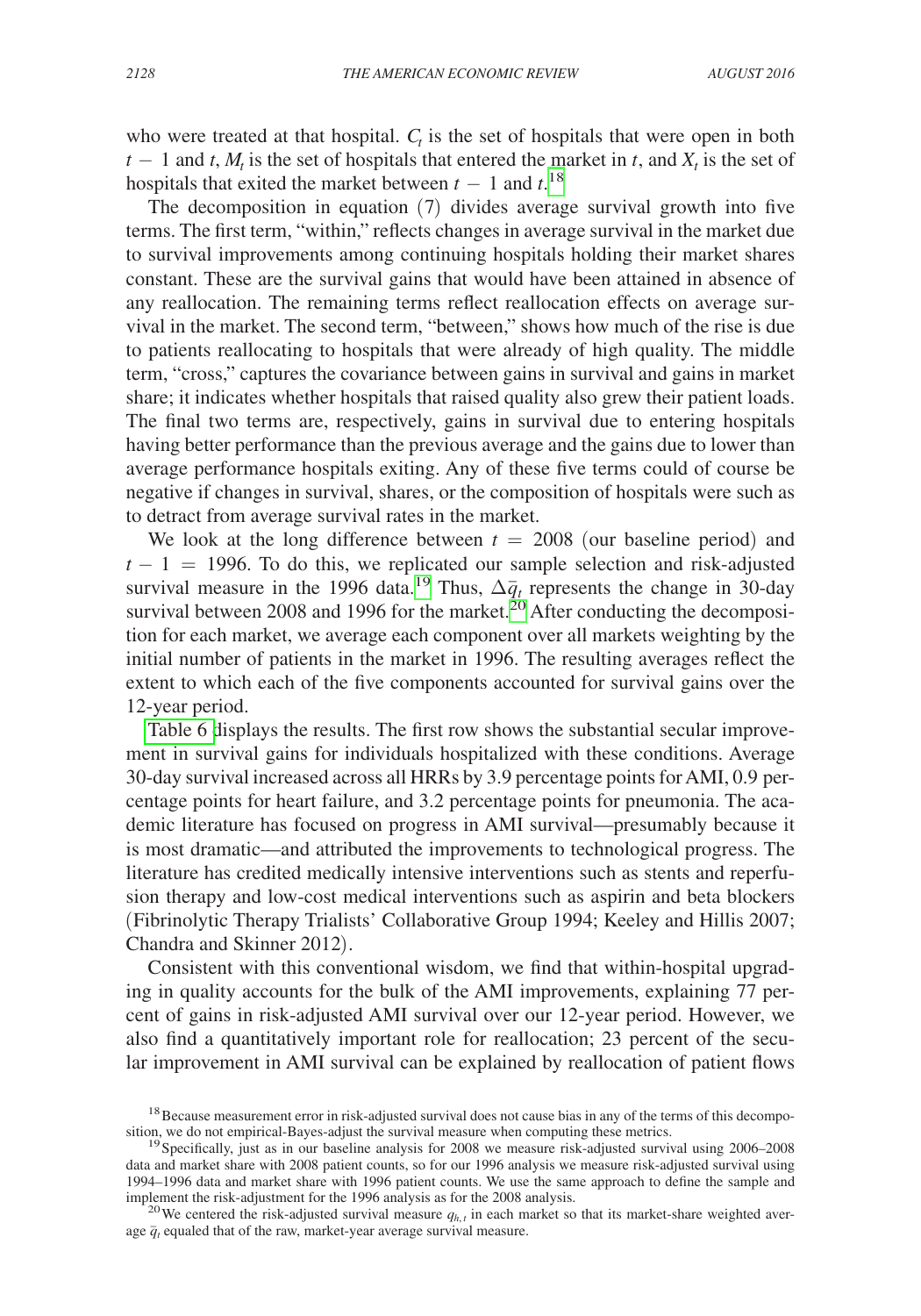<span id="page-19-0"></span>

|                                   |            | Contributions in percentage points |             |            | Contributions as share of total |             |  |  |
|-----------------------------------|------------|------------------------------------|-------------|------------|---------------------------------|-------------|--|--|
| Condition:                        | AMI<br>(1) | HF<br>(2)                          | Pneu<br>(3) | AMI<br>(4) | <b>HF</b><br>(5)                | Pneu<br>(6) |  |  |
| Total change in weighted survival | 0.0389     | 0.0092                             | 0.0316      | 1.00       | 1.00                            | 1.00        |  |  |
| Within                            | 0.0298     | 0.0076                             | 0.0297      | 0.77       | 0.82                            | 0.94        |  |  |
| <b>Between</b>                    | 0.0000     | $-0.0004$                          | $-0.0004$   | 0.00       | $-0.05$                         | $-0.01$     |  |  |
| Cross                             | 0.0062     | 0.0015                             | 0.0015      | 0.16       | 0.16                            | 0.05        |  |  |
| Entry                             | 0.0021     | 0.0006                             | 0.0010      | 0.05       | 0.07                            | 0.03        |  |  |
| Exit                              | $-0.0007$  | 0.0000                             | 0.0002      | $-0.02$    | 0.01                            | 0.01        |  |  |

Table 6—Decomposition of Gains in Survival over Time

*Notes:* This table decomposes the gains in risk-adjusted survival for the emergent conditions over our full sample window (between 1996 and 2008) using the decomposition shown in equation (7). Columns 1–3 show the contribution of each component to gains in survival in percentage points (e.g. a value of 0.1 is 10 percentage points). Columns 4–6 show the share of total gains that can be attributed to each component. The exit component enters negatively, so a negative value indicates that exit accounts for a gain in survival. The decomposition is performed for each market, then averaged together weighted by the market's size in 1996. Risk-adjusted survival is calculated from a regression of survival on hospital fixed effects and patient risk-adjusters. A separate regression is run for each of the year groups 1994–1996 (yielding the 1996 survival rates) and 2006–2008 (yielding the 2008 survival rates).

toward higher quality hospitals. The cross term explains the bulk of the reallocation gains, contributing 0.6 percentage points (16 percent of the total gains). Entry of high-performance hospitals can explain about 0.2 percentage points (5 percent) of survival gains, and exit of low-performance hospitals can explain about 0.1 percentage points (about 2 percent) of survival gains. $2<sup>1</sup>$ 

To put the role of reallocation in AMI survival gains in perspective, it is instructive to note that the nearly 1 percentage point improvement in AMI survival over the 1996–2008 period that we attribute to reallocation is about one-half of the magnitude of the survival gains attributed to each of two major breakthroughs in AMI treatment: reperfusion and primary angioplasty. Reperfusion (including, e.g., fibrinolytics) started being widely used in the early 1990s and has been estimated to raise 30-day survival by 2 percentage points (Fibrinolytic Therapy Trialists' Collaborative Group 1994). Primary angioplasty diffused over the 1990s and has been estimated to increase 30-day AMI survival by 2 percentage points over reperfusion therapy (Stone 2008; Keeley, Boura, and Grines 2003).

For heart failure and pneumonia—where the secular improvements in survival are smaller—we find a somewhat smaller contribution of reallocation. Table 6 indicates that reallocation can explain about 18 percent of the 0.9 percentage point secular improvement in heart failure survival and about 6 percent of the 3.2 percentage point improvement for pneumonia.

Using our long survival panel to explore whether the relationship between market allocation and hospital performance has evolved over time, we find that the alignment of market allocation with hospital performance appears to have increased since 1996.<sup>22</sup> This could be because information about hospital quality and hospital

<span id="page-19-1"></span> $21$  Due to our sample constructions, "exit" and "entry" need not be literal hospital entry and exit. They also reflect a reduction in condition-specific sample size below the inclusion cutoff (specifically, at least 25 patients in the three-year period used to estimate risk-adjusted survival and at least 1 patient in the final year

<span id="page-19-2"></span><sup>&</sup>lt;sup>22</sup> Online Appendix Table A13 shows these results. We report the static and dynamic allocation analysis of equations (1) and (2) for five separate periods: 1996, 1999, 2002, 2005, and 2008. We find that allocation tends to become more directed toward high-survival hospitals over the sample. AMI has the cleanest such pattern; the magnitudes of both static and dynamic allocation increase monotonically over the sample. Heart failure and pneumonia are noisier, especially for the dynamic allocation, but their overall trends are in the same direction.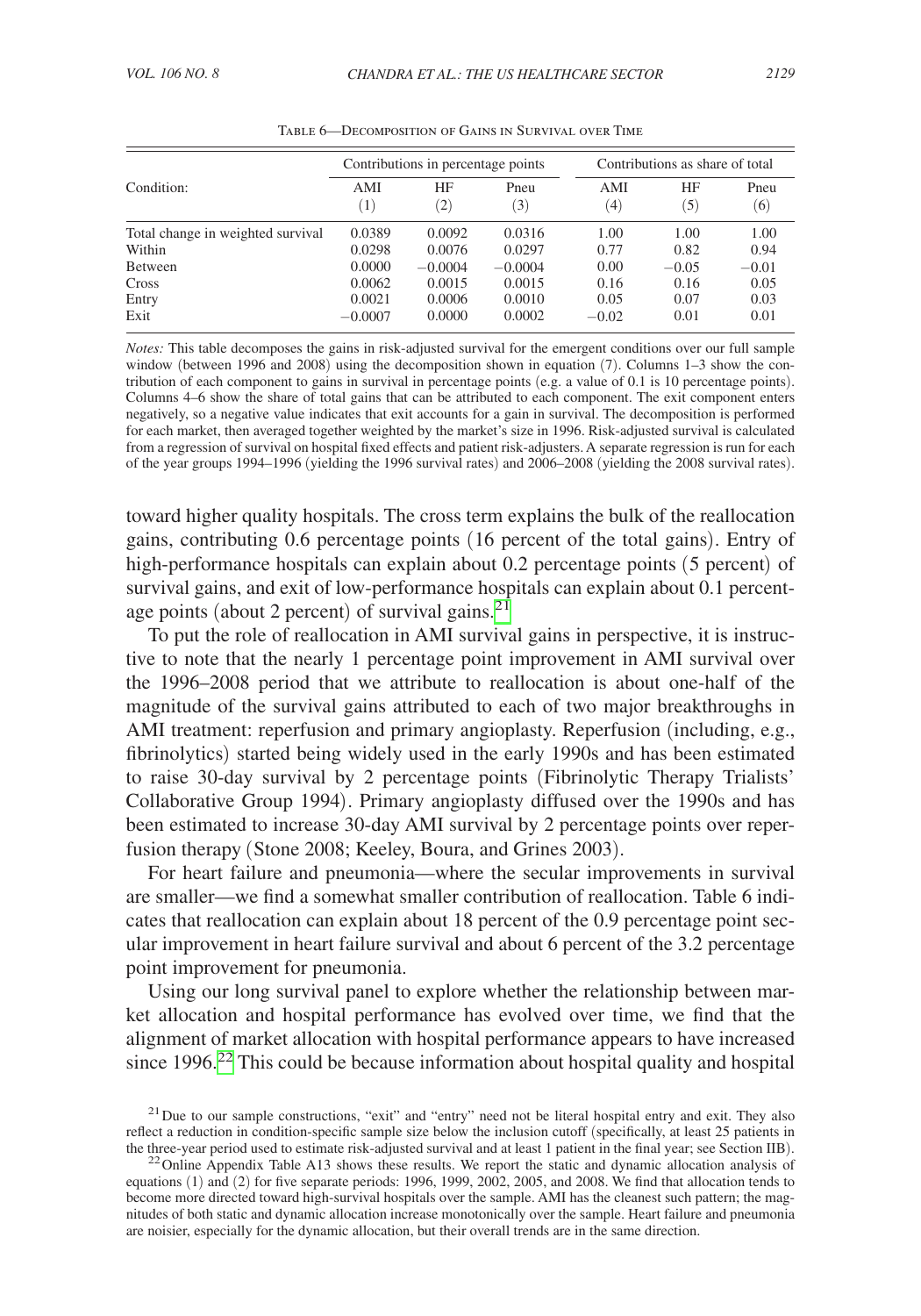outcomes has become more available to patients and their surrogates. The study sample corresponds to a period in which tools like CMS Hospital Compare made it much easier for patients to ascertain the quality of a hospital, and research on the impact of report cards has found some evidence of consumers responding to information therein (Dranove et al. 2003; Dranove and Sfekas 2008). Alternatively, patients' willingness or ability to switch among hospitals may have risen for other reasons. For example, the consolidation of either insurers or provider groups may have induced consumers to reallocate to higher quality providers. Clearly, these channels are speculative; we do not have the necessary data to pin down the mechanism in this study, but we see this as a natural and interesting area for future work.

#### C. *Private versus Social Preferences*

Thus far, we have examined the correlation of market share with a variety of "quality" and "output" metrics, with no attention to hospital inputs or costs. Uniquely in the health care sector relative to the rest of the economy, consumers absorb little to none of the costs of their hospital choice. The Medicare patients we analyze all have insurance with limited cost-sharing, much of which in turn is covered by supplemental (public or private) coverage (MEDPAC 2012). As a result, an output-based quality metric is likely the relevant one from the perspective of consumer demand; we would not expect patients or their surrogates (family members, physicians, etc.) to substitute away from high cost hospitals.

A benevolent social planner, on the other hand, would want to allocate toward hospitals with high quality (output) *conditional* on inputs. How the social planner would trade off higher output at the cost of higher inputs would, of course, depend on the social welfare function. We therefore analyze how allocation correlates with productivity, which we define as the hospital's ability to generate survival conditional on the inputs it uses in the treatment process. Because the social planner is concerned about conditional survival while the patient values unconditional survival, there may be a wedge between the socially and privately optimal hospital choice.

To analyze whether the market reallocates toward some measure of input-adjusted outcomes, we define a patient-level health production function of the following form:

(8) 
$$
Y_p^s = A_h \left( \prod_k R_{pk}^{\lambda_k} \right) X_p^{\mu} \Xi_p ,
$$

where the leading term,  $A<sub>h</sub>$ , measures the exponential of total factor productivity (TFP) of hospital  $h$ ;  $Y_p^s$  is the output generated by the hospital in treating patient  $p$ ; and  $X_p$  is a measure of hospital inputs used to treat the patient. All production functions relate outputs to inputs; our particular function uses 30-day survival as a measure of output (in fact,  $Y_p^s$  is technically the exponential of this indicator) and a single index of resources spent on the patient as inputs.<sup>23</sup> The parameter  $\mu$  is the elasticity of 30-day survival with respect to risk-adjusted inputs. Because patients

<span id="page-20-0"></span><sup>&</sup>lt;sup>23</sup>This sort of single-input production function is unusual but convenient; one could reasonably interpret the single input as an index of the use of multiple inputs that go into producing health.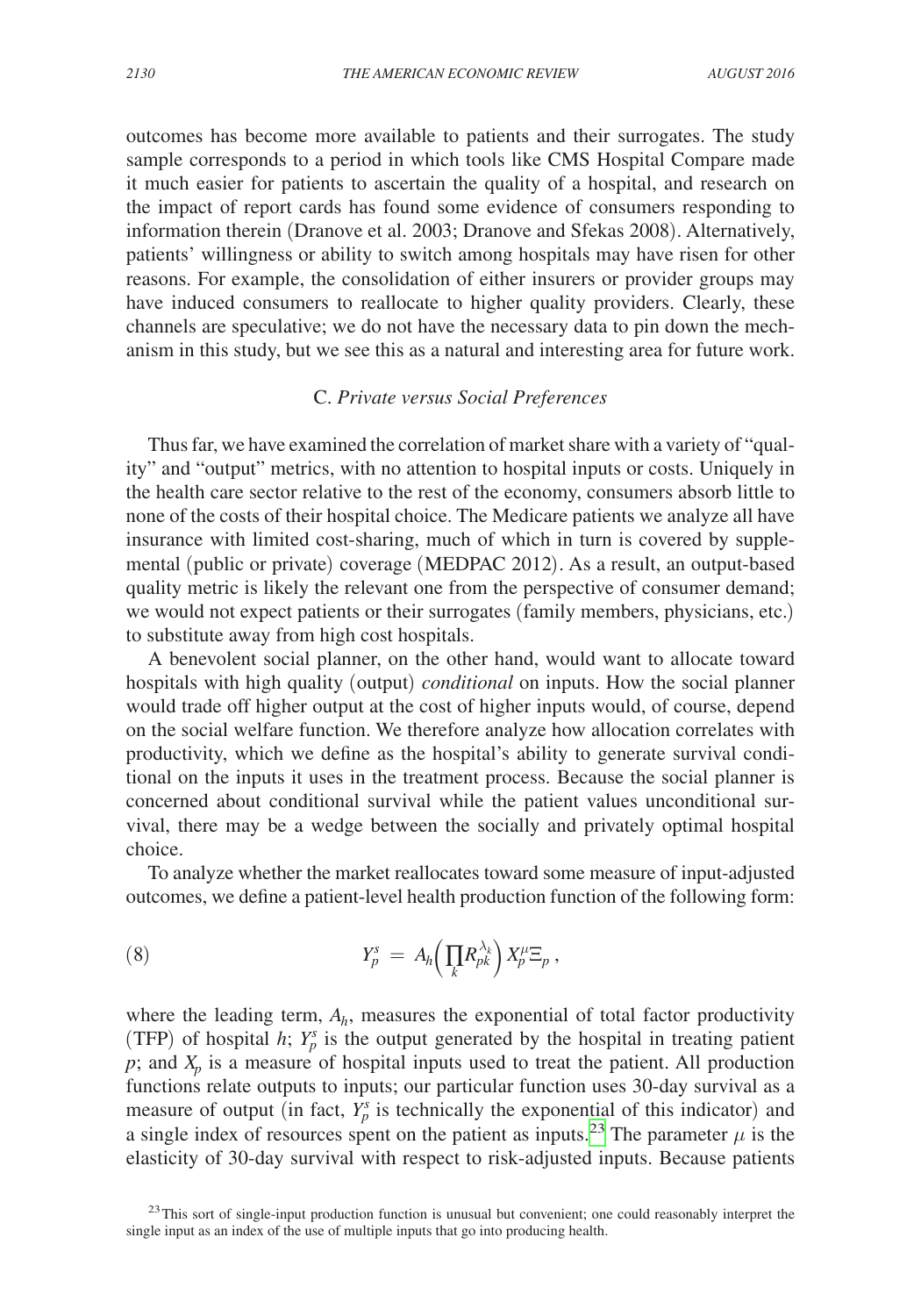are inherently heterogeneous, survival may also depend on characteristics of the patient, which could potentially also be correlated with input choices. In addition, the marginal effect of inputs on survival may vary with patient characteristics. To capture both of these effects, we follow the literature and adjust inputs for a vector of observable patient-level risk factors,  $R_{pk}$ , where *k* indexes the factors. The risk factors are the same as those used in the calculation of risk-adjusted survival described in online Appendix B. Finally, the expression  $\Xi_p$  is a patient-level error term that accounts for random variations in health outcomes.

The hospital production function model in equation (8) allows variation across hospitals in the marginal health product of inputs but constrains hospitals to have the same elasticity of output with respect to input (i.e.,  $\mu$  is common across hospitals). Our empirical specification therefore allows the "marginal return to inputs" curve to vary across hospitals, as suggested by Chandra and Staiger (2007) and Garber and Skinner (2008).

Taking logs and using lowercase letters to represent the logarithm of uppercase letters yields our estimating equation for the hospital production function:

(9) 
$$
y_p^s = a_h + \sum_k \lambda_k r_{pk} + \mu x_p + \xi_p.
$$

This equation is identical to what we use to estimate risk-adjusted survival (see online Appendix B for more details) with one key difference: it controls for logged hospital inputs  $x_n$ . Hospital productivity  $a_h$  is risk- and resources-adjusted survival or equivalently, hospital output conditional on inputs (which include patient health inputs, i.e., the risk-adjusters we used previously to construct risk-adjusted survival, as well as resource inputs).

A key challenge in calculating productivity is constructing an appropriate measure of hospital inputs. These inputs are the resources utilized in the treatment of the patient: labor inputs like physicians and nurses and capital inputs like the operating theater and diagnostic scanners. Measuring inputs is challenging in most industries, and health care is no exception. In practice, we consider two imperfect measures of these inputs.

Our first input measure is federal expenditures, i.e., total Medicare dollar payments to hospitals for inpatient services used in the treatment of the patient during the first 30 days following the admission. Medicare pays hospitals for each patient stay; its reimbursement for a hospital stay is based on the diagnosis causing the admission, whether the patient has other complicating medical conditions, the geographic location of the hospital, the type of hospital (e.g., whether it is an academic medical center) and, to some extent, what is done to the patient in the hospital (MEDPAC 2011). For example, within a given hospital, Medicare reimbursement for an AMI admission will vary depending on the presence of a complicating condition like heart failure or stroke and whether the patient receives various intensive treatments such as a bypass operation. Medicare spending over the 30 days following the index admission will also depend on whether the patient has multiple hospital stays, as each stay triggers an additional Medicare payment.

Using federal expenditures as our input measure allows us to construct a measure of output (survival) per dollar of federal expenditures. Given the social cost of raising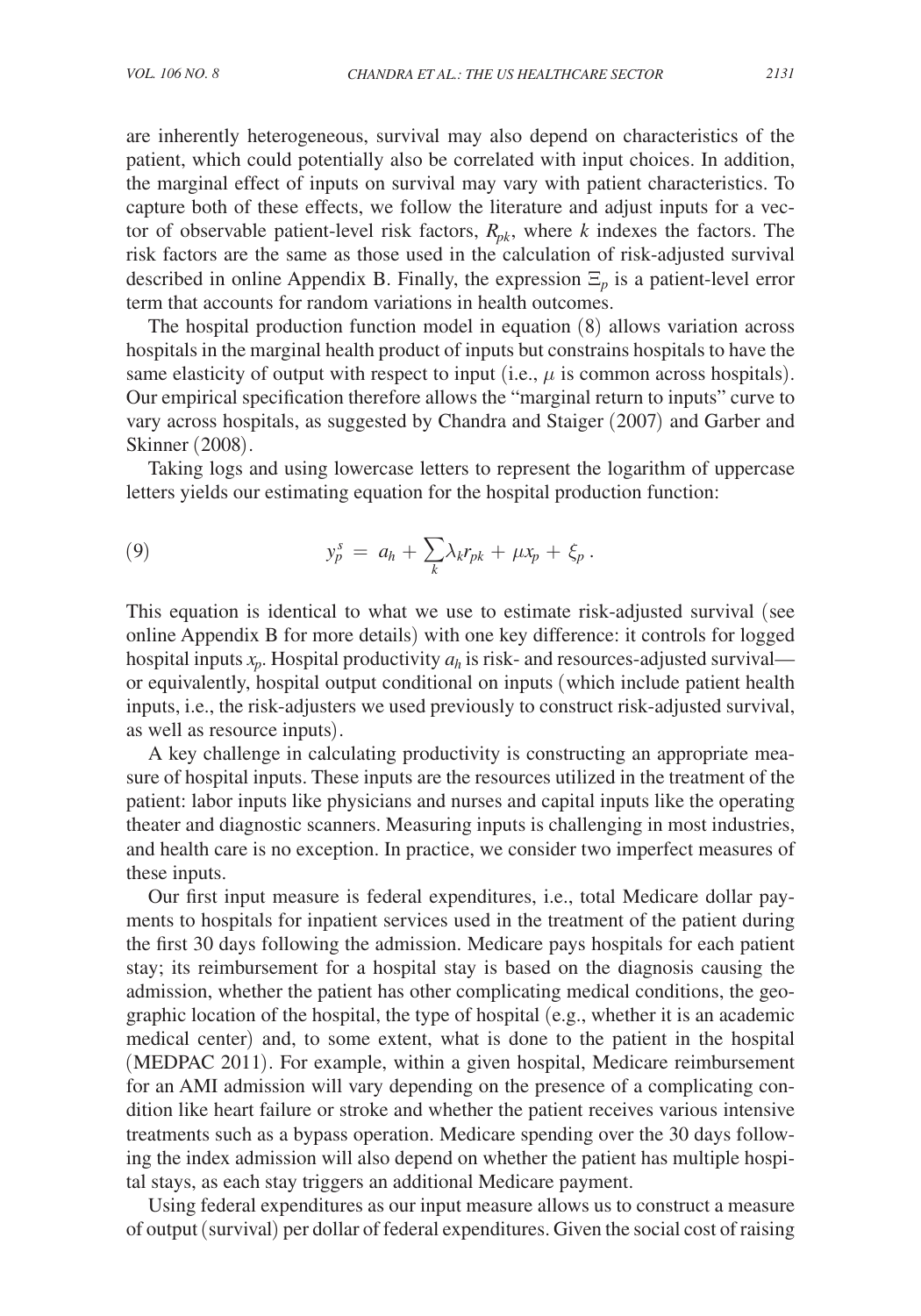public funds, this is a natural and useful productivity metric. However, it has the disadvantage that it captures variation in inputs coming both from hospital-specific prices and CMS's estimates of the real resources used by the hospital for treatment. Our second input measure addresses this concern by purging the federal spending measure of pricing variation to create a "resource" measure of inputs. Specifically, we define hospital inputs for a patient as the sum of diagnostic-related group (DRG) weights during the first 30 days following a heart attack. These DRG weights reflect CMS's assessment of the resources necessary to treat a patient as a function of the patient's medical conditions and procedures received. This approach is standard in the literature as a way of purging measures of care utilization of administrative price variation (see, e.g., Skinner and Staiger 2015; Gottlieb et al. 2010). Nonetheless, it is a highly imperfect measure of inputs, as it does not reflect actual inputs used but rather CMS-defined expected inputs based on the treatment approach chosen.

We limit our analysis to AMIs. We do this because for the other conditions, the vast majority of patients fall into just one or two DRGs. As a result, for these conditions, there is little useful variation in the input measures for us to exploit.

We estimate the hospital production function in equation (9) for each input measure using the same sample and risk-adjusters as we used to estimate risk-adjusted survival (described in Appendix B).<sup>[24](#page-22-0)</sup> Having estimated the production function models for each input measure, we then extract the hospital fixed effects to create our estimates of productivity.

[Table 7 e](#page-23-0)xamines static and dynamic allocation of AMI patients as a function of these hospital productivity measures (i.e., the  $a_h$  estimated in equation (9)).<sup>[25](#page-22-1)</sup> Columns 1 and 2 consider static allocation with respect to productivity by the "federal dollars" and "real resources" metrics, respectively. Both results imply that a hospital which can generate 1 percentage point greater survival holding inputs constant (i.e., has 1 percentage point greater TFP) is expected to be about 18 percent larger than other hospitals in its market. Columns 5 and 6 repeat this analysis looking at dynamic allocation; for both measures, we find that having 1 percentage point greater TFP is associated with 1.5 percentage points higher growth in patients between 2008 and 2010, compared to other hospitals in the market.

These results show that market reallocation occurs in the direction of higher productivity hospitals. However, as noted, if patients or their surrogates are making the allocation decision, they should not have reason to penalize hospitals which, conditional on output, are high input utilizers. In other words, they value health outcomes, not input-adjusted outcomes or "productivity." The social planner, however, would penalize hospitals that, conditional on health outcomes, had higher inputs

<span id="page-22-0"></span><sup>&</sup>lt;sup>24</sup>Estimating this model with the federal dollars inputs measure yields  $\hat{\mu} = 0.035$  (standard error = 0.001). In other words, a 10 percent higher payment to the hospital for treating an AMI patient is associated with a 0.35 percentage point increase (0.4 percent of the hospital average survival rate of 0.82) in the probability of post-AMI 30-day survival. Using the resource-based input measure to estimate the hospital production function yields  $\hat{\mu} = 0.042$  (standard error = 0.001); increasing resources on a patent by 10 percent is associated with a 0.42 percentage point (0.5 percent) increase in the probability of post-AMI 30-day survival.

<span id="page-22-1"></span><sup>&</sup>lt;sup>25</sup> We empirical-Bayes-adjust the hospital productivity objects when using them in the regressions of Table 7 so that our coefficients are not biased due to measurement error. The empirical Bayes approach is described in online Appendix C and is identical to our approach for risk-adjusted survival and readmission.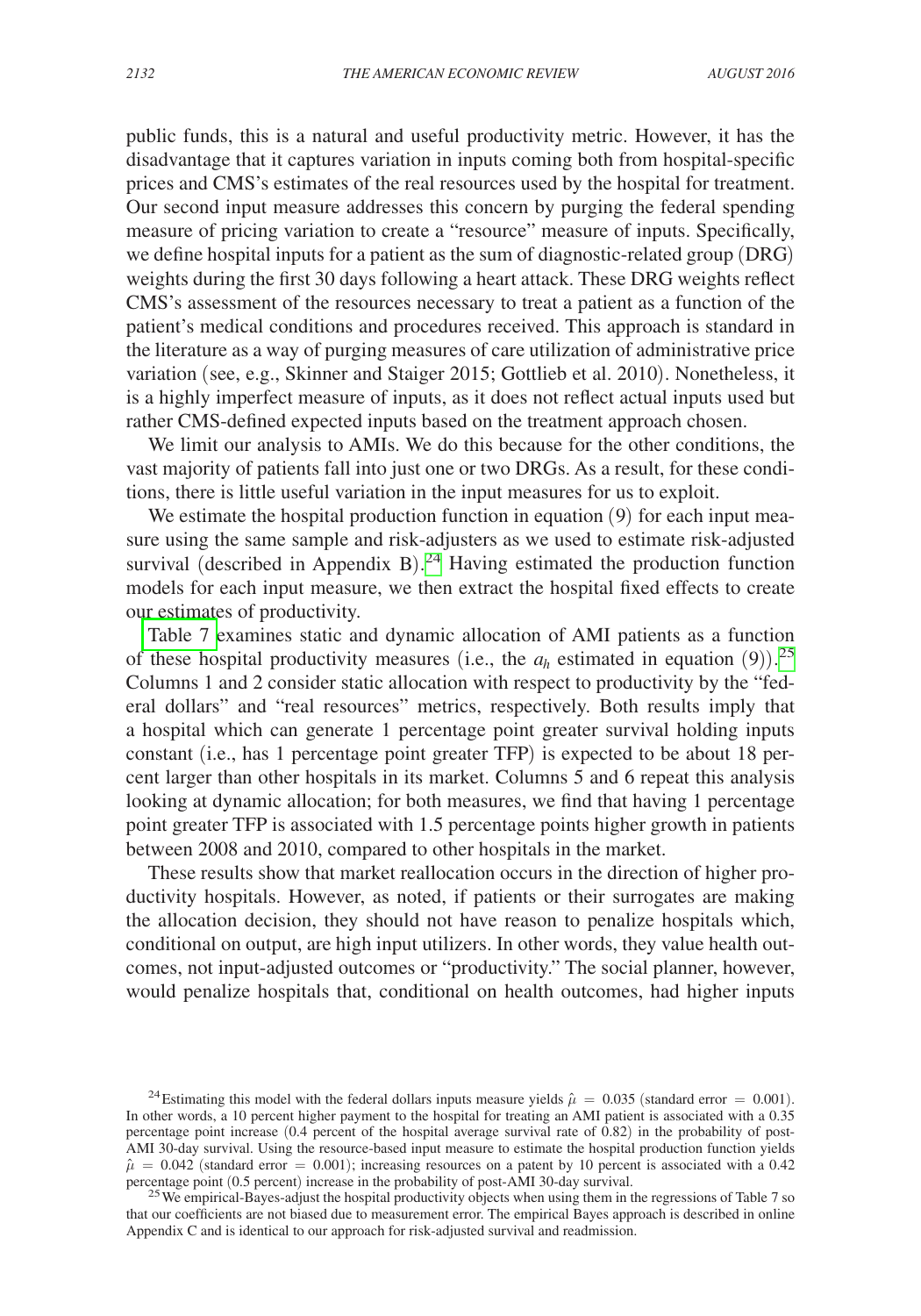<span id="page-23-0"></span>

| Measure                     |                   |                   | Static allocation for AMI |                   |                  | Dynamic allocation for AMI |                  |                  |  |
|-----------------------------|-------------------|-------------------|---------------------------|-------------------|------------------|----------------------------|------------------|------------------|--|
|                             | (1)               | $\left( 2\right)$ | (3)                       | $\left( 4\right)$ | (5)              | (6)                        | (7)              | (8)              |  |
| Productivity (fed \$)       | 17.637<br>(1.118) |                   |                           |                   | 1.491<br>(0.420) |                            |                  |                  |  |
| Productivity (resources)    |                   | 17.540<br>(1.013) |                           |                   |                  | 1.471<br>(0.386)           |                  |                  |  |
| Risk-adjusted $ln(fed \$    |                   |                   | 1.447<br>(0.169)          |                   |                  |                            | 0.246<br>(0.064) |                  |  |
| Risk-adjusted ln(resources) |                   |                   |                           | 0.620<br>(0.406)  |                  |                            |                  | 0.468<br>(0.162) |  |
| Risk-adjusted survival      |                   |                   | 17.940<br>(1.192)         | 19.789<br>(1.297) |                  |                            | 1.479<br>(0.446) | 1.559<br>(0.441) |  |
| Hospitals                   | 2.890             | 2.890             | 2.890                     | 2.890             | 2.890            | 2.890                      | 2.890            | 2.890            |  |

*Notes:* This table extends the analysis of Table 4 but is limited to static and dynamic allocation for AMI. It shows how allocation is related to AMI productivity or its two components (risk-adjusted survival and risk-adjusted log inputs). Productivity is defined as risk- and inputs-adjusted survival; see Section IIIC and equation (9). We consider two input measures, "federal expenditures" and "resources," also defined in the text. Standard errors are bootstrapped with 300 replications and are clustered at the market level. The standard deviation of productivity is 0.03 (Fed \$ or Resources), of risk-adjusted log-inputs is 0.22 (Fed \$) and 0.07 (Resources), and of risk-adjusted survival is 0.04—this number differs from that of Table 2 because it comes from estimating the joint distribution of survival and inputs, not survival alone.

(costs). We therefore examined the (conditional) correlation between allocation and risk-adjusted survival and risk-adjusted inputs.<sup>26</sup>

The results—shown in the remaining columns of Table 7—are consistent with the social planner's goal of rewarding hospitals with high performance after adjusting for inputs. However, the market does not reallocate away from hospitals with higher input use conditional on survival as the social planner would want[.27](#page-23-2) Put another way, higher productivity hospitals do treat more patients and grow faster, but this is a result of the coincidence of high productivity with high output or quality (which our results indicate patients do respond to) rather than patients systematically avoiding hospitals which use a lot of inputs to achieve high output.

This result illustrates the divergence between the goals of the social planner and the consumer in a market where consumers face few costs. Indeed, it appears that, conditional on output, higher inputs are also associated with greater patient flow, although the magnitude of reallocation based on inputs is substantially smaller than that based on output.<sup>28</sup> It may be the case that consumers (correctly or not) view

<span id="page-23-1"></span> $26$ Risk-adjusted input use is defined as the hospital fixed effect from the regression of log inputs on the patient risk-adjusters and hospital fixed effects. Risk-adjusted survival is defined as it was previously (see online Appendix B). As with our productivity estimates, we use an empirical Bayes correction to adjust our estimates of risk-adjusted survival and of risk-adjusted inputs for measurement error; our procedure, described in online Appendix Section C.4, accounts for the correlation in measurement error between these two objects.  $27$  Columns 3, 4, 7, and 8 show that the market reallocates both to hospitals with higher survival (conditional on

<span id="page-23-2"></span>inputs) and higher inputs (conditional on survival). The coefficient on productivity can remain positive when used as a single index (columns 1, 2, 5, and 6) because the coefficients on risk-adjusted inputs are smaller than those on risk-adjusted survival and because risk-adjusted inputs are a smaller component of variation in productivity than risk-adjusted survival, since they enter after being multiplied by  $\mu \ll 1$ .

<span id="page-23-3"></span> $^{28}$  For example, in the static allocation analysis, column 4 indicates that a 1 standard deviation increase in outputs (i.e., risk-adjusted survival) is associated with a 69 percent rise in hospital size, while a 1 standard deviation increase in real resources-based inputs is associated with just a 5 percent rise in size.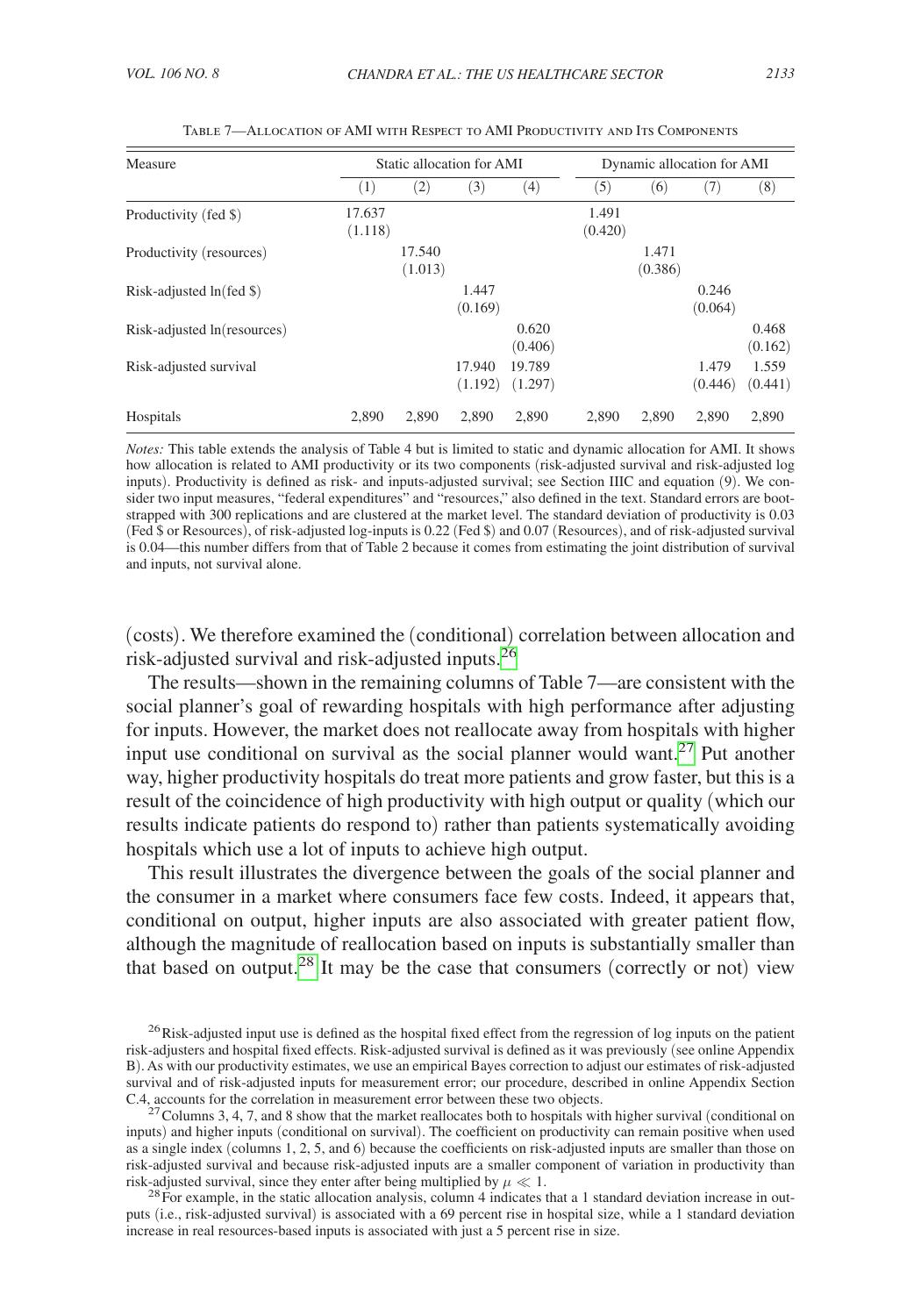inputs conditional on outputs as a signal of unobserved quality, or that they have preferences for high intensity care regardless of its medical value, as has been conjectured to have occurred in the past when hospitals competed on technology in a "medical arms race" (e.g., Kessler and McClellan 2000). With nearly full insurance for hospital treatment, there is no demand-side force in the market for AMI treatment to counteract these preferences and align the consumer's preferences with those of the social planner. To push back against this consumer insensitivity, in 2015 Medicare began penalizing hospitals with high costs by adding per-beneficiary spending to the measures it uses to adjust payments in its Value-Based Purchasing Program (Kahn et al. 2015; QualityNet 2015).

### **IV. Mechanism**

The previous section showed, through multiple quantitative lenses, evidence of reallocation to higher quality hospitals. A natural concern with these findings is that they purport to show the results of a reallocation process without giving evidence of a mechanism by which such reallocation can occur. In this section we provide additional evidence consistent with a demand-based mechanism and investigate leading alternative explanations.

## A. *Evidence of Demand-Based Mechanism*

We view the need to find additional signposts of demand-driven allocation as particularly important given that intuition suggests that there may be little scope for patient choice. In particular, for our three emergency conditions, AMI, heart failure, and pneumonia, about three-quarters of admissions come via the emergency department. Relatedly, there is a long tradition in health economics—dating back at least to McClellan, McNeil, and Newhouse's (1994) analysis of hospital choice by AMI patients—of using the distance from the patient's residence to the nearest hospital as an instrument for which hospital the patient goes to. How, then, is it plausible that patients' (or their surrogates') demand is playing an allocative role in such emergency situations?

As discussed in Section I and online Appendix A, a key comparative static of a demand-based allocation mechanism is that as consumer's ability or willingness to substitute across producers increases, the static and dynamic allocation results should grow stronger. To investigate this prediction, we segmented our patients within each condition into two groups with arguably different scope for exercising choice over hospitals. We based the division on the manner in which the patients were admitted as inpatients: through the emergency department (ED) or as a nonemergency transfer from another hospital.[29](#page-24-0)

In the static analysis, we find substantially larger reallocation toward inputs measured by federal dollars (column 3) than real resources (column 4), but this difference is an artifact of the CMS payment approach; the Medicare payment formula explicitly pays academic medical centers and safety net hospitals more than other hospitals for the same patient, and these facilities tend to be large, which magnifies the correlation between federal dollars and size. The "real resources" input measure accounts for this concern by using the same DRG weight (our measure of inputs) across all hospitals for each type of case.

<span id="page-24-0"></span> $^{29}$ The source of admission is determined by whether the hospital reported positive charges for use of the ED.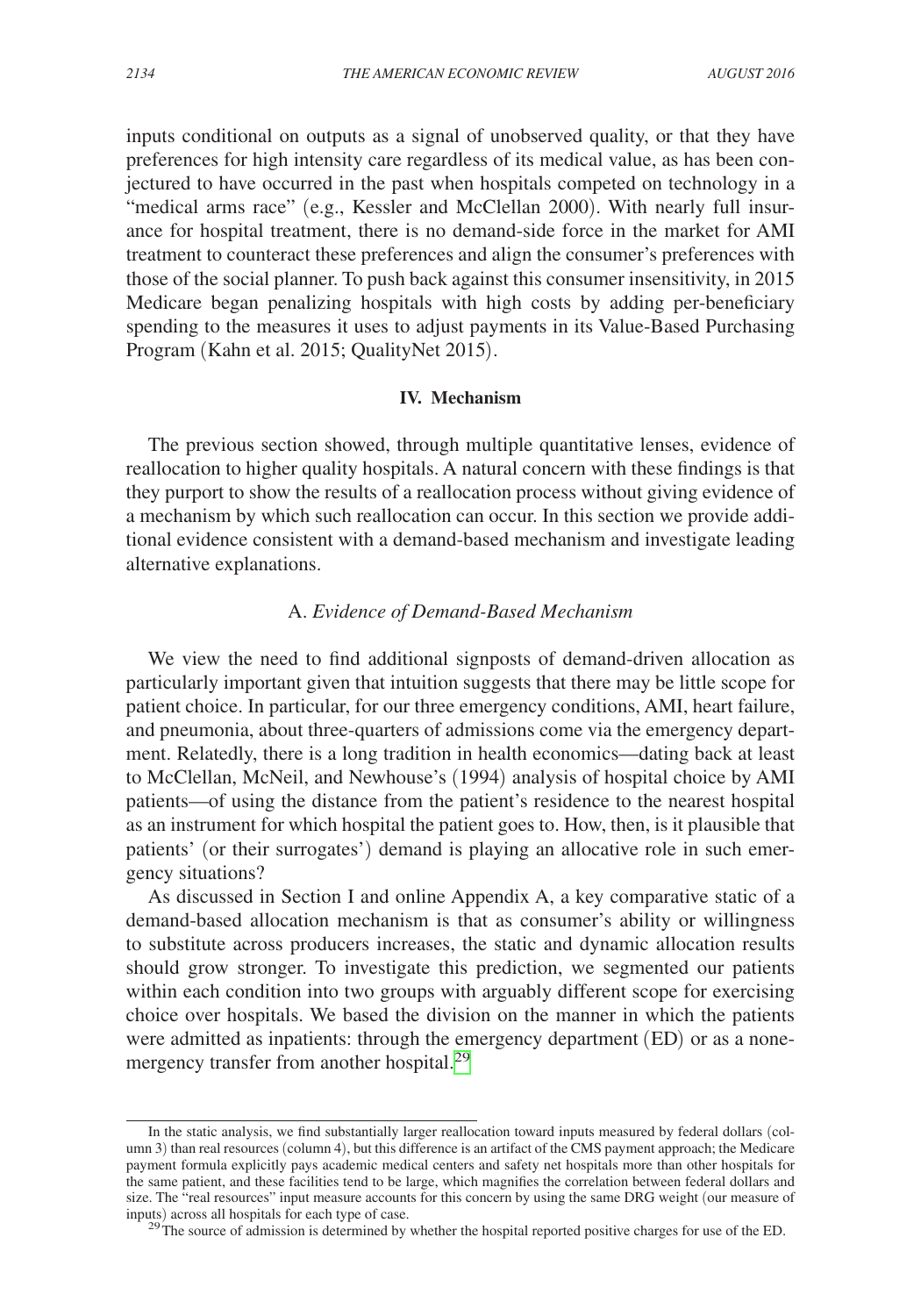AMI is a condition that demands immediate treatment, and most AMI patients are admitted through the hospital's ED. However, a small but still substantial subset of AMI patients arrive at the hospital after being initially treated and potentially stabilized at another facility. The practice of transferring certain patients to facilities with more advanced treatment capabilities is recommended by the American Heart Association (AHA): see Neumar et al. (2015) and O'Connor et al. (2015). For example, the AHA recommends that hospitals unable to perform angioplasty transfer patients whose heart attacks are appropriate for such treatment to facilities able to perform it. In a typical case, the patient presents at the initial hospital's ED, a clinician confirms that treatment of the AMI would be improved by transfer to another facility, and the patient is then transported and directly admitted to the receiving facility.

We identify transfer patients as those whose index inpatient stay did not require an admission through the ED and which occurred immediately after an encounter at another hospital; in [Table 8](#page-26-0) we show that transfers comprise 16 percent of the AMI sample: about two-thirds of the AMI patients who are not admitted to the hospital through the ED. $^{30}$  $^{30}$  $^{30}$  To confirm that our findings are not specific to AMI, we undertake the same breakdown for heart failure and pneumonia patients, although the clinical rationale behind these transfers is less standardized and, relatedly, we have a far smaller share of transfer patients for these conditions. There is effectively no variation in the source of admission for hip and knee replacements—98 percent are nontransfer, non-ED admissions—so we exclude them from the analysis.

Table 8 contains two important findings. First, even among patients admitted through the ED—where both intuitively and according to the statistics on distance traveled there is less scope for choice—only one-half are treated at the nearest hospital. This fact helps illustrate that a demand-based mechanism can exist for these patients, even if their ability to choose a hospital is more constrained. Some decision maker, whether that is the patient, his family, his doctor, or the ambulance driver, is still exercising active choice for a large share of ED admissions. In other words, the hospital distance instrument of McClellan, McNeil, and Newhouse (1994) may be predictive, but does not have an  $R^2$  of 1; there may be scope for choice even among patients admitted via the ED.

Second, Table 8 provides empirical evidence consistent with our motivating assumption that, within a condition, transfer patients have greater scope for choice than ED patients. The table shows distance traveled by the patient to the hospital, with distance defined as the number of miles between the patient's zip code of residence and the hospital's zip code. Within a condition, transfer patients travel significantly further for treatment. For example, the median AMI patient admitted

The excluded category of patients from this analysis are the one-third of non-ED AMI patients who are not transfers: online Appendix Table 14 shows allocation relationships for these patients, which do tend to be positive. These patients may have been directly admitted to the hospital upon physicians' orders, were brought to the hospital for some other reason and subsequently experienced an AMI during their stay, or were miscoded in the data. We limit our analysis to transfer patients instead of the full set of non-ED patients because transfer patients more clearly select hospitals for the purpose of AMI treatment.

<span id="page-25-0"></span><sup>&</sup>lt;sup>30</sup>Immediately prior to their index stay, transfer AMI patients had an ED encounter at another facility for any reason (including but not limited to AMI) or an inpatient encounter at another facility that was not for AMI (for example, chest pain). Patients are indexed to the first inpatient hospitalization that indicated AMI as the underlying cause of their admission, and hospitalizations that occur within one year of a prior AMI stay are not counted as index events. For these reasons, a given patient's episode of care cannot enter both the ED and the transfer samples.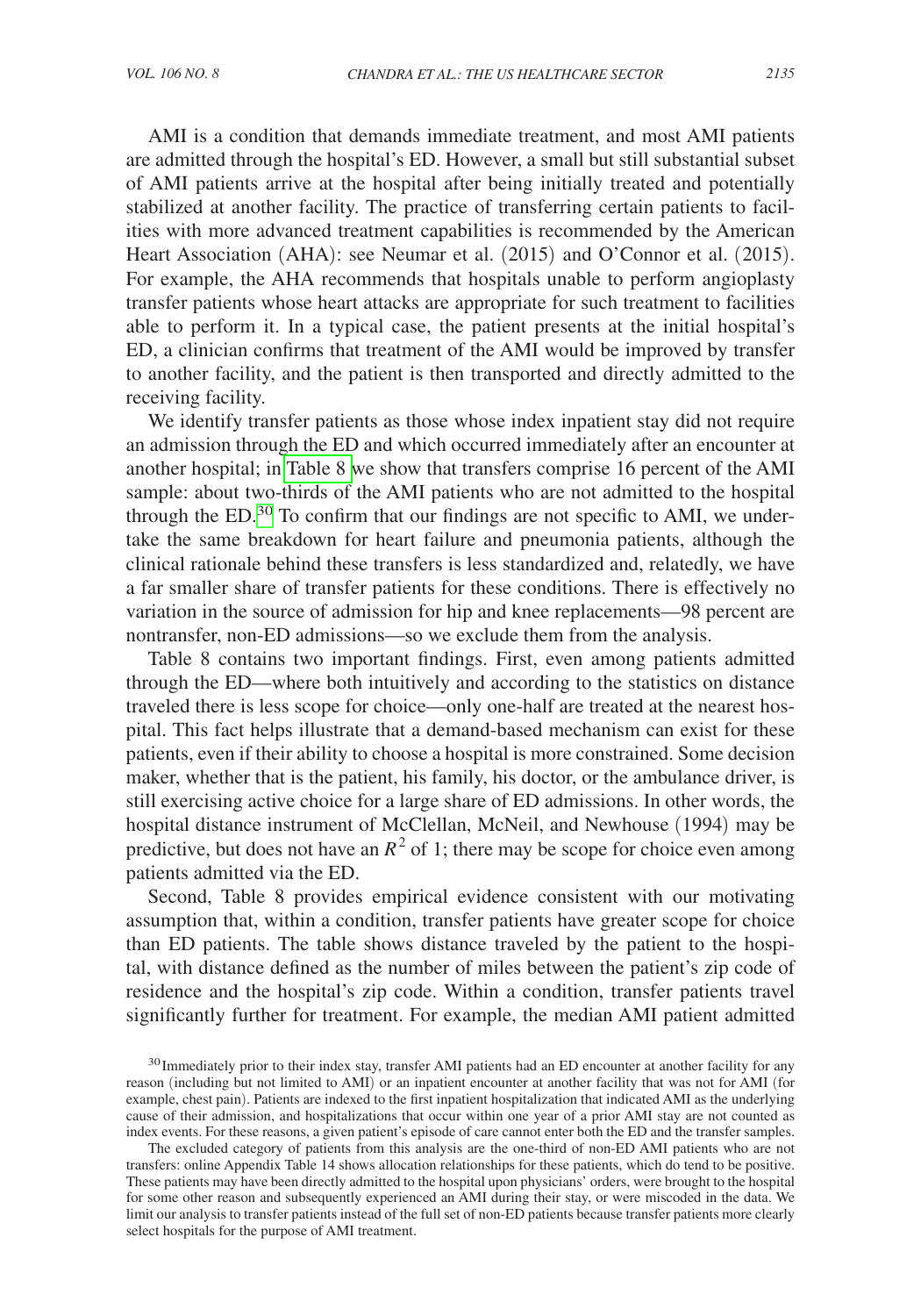<span id="page-26-0"></span>

| AMI                    |                 |                        | Heart failure                |               | Pneumonia       |               | $\text{Hip}/\text{knee}$ |  |
|------------------------|-----------------|------------------------|------------------------------|---------------|-----------------|---------------|--------------------------|--|
| ED<br>$\left(1\right)$ | Transfer<br>(2) | ED<br>$\left(3\right)$ | Transfer<br>$\left(4\right)$ | ED<br>(5)     | Transfer<br>(6) | ED            | Transfer<br>(8)          |  |
| 0.76                   | 0.16            | 0.75                   | 0.03                         | 0.77          | 0.01            | 0.02          | 0.00                     |  |
| 5.43<br>40.89          | 33.77<br>66.45  | 5.06<br>34.27          | 30.15<br>61.38               | 5.12<br>37.65 | 25.20<br>52.21  | 5.88<br>44.24 | 29.18<br>61.01<br>0.14   |  |
|                        | 0.52            | 0.03                   | 0.53                         | 0.07          | 0.54            | 0.12          | 0.50                     |  |

Table 8—Travel Distance for ED and Non-ED Transfer Patients across Conditions

*Notes:* This analysis considers 2008 patients who were treated at hospitals in the baseline allocation sample (i.e., hospitals with at least one patient in 2008). ED patients were admitted through the hospital's emergency department (see footnote 29). Non-ED transfer patients were admitted directly after a stay at another hospital (see footnote 30). Distances are from the zip code centroid of the patient to the zip code centroid of the hospital.

through the ED is treated about 5 miles from the patient's home, while the median AMI transfer patient is treated 34 miles from his home. Relatedly, about 52 percent of AMI patients admitted through the ED are treated at the hospital nearest to them, compared to only 3 percent of AMI transfer patients. The travel distance differentials are similar across ED and transfer patients for the other two emergent conditions.

Motivated by this empirical corroboration that transfer patients have more scope for choice than ED patients, [Table 9](#page-27-0) repeats our static and dynamic allocation analysis separately for ED patients and non-ED transfer patients. While the quality metrics are the same as in our baseline analysis of Table 4, to construct the left-hand side allocation measures, we use only ED patients or only non-ED transfer patients.<sup>[31](#page-26-1)</sup> The results in Table 9 are consistent with a demand-based mechanism: within a condition, where there is more scope for patient choice—both intuitively and according to the data—the static and dynamic allocation results are substantially and statisti-cally significantly larger.<sup>[32](#page-26-2)</sup>

Focusing on AMI, there is a consistent pattern that the gradient between quality and market share is larger for the transfer patients than ED patients both at a point in time (static allocation) and over time (dynamic allocation). For the condition-specific measures, the differences are statistically significant in five of the six comparisons. For example, a hospital with 1 percentage point greater risk-adjusted survival will tend to treat 14 percent more ED patients than other hospitals in its market, but the gradient is even greater for transfers, where 1 percentage point higher risk-adjusted survival is associated with 43 percent more of these patients. Moreover, a hospital

<span id="page-26-2"></span> $32$  For completeness, we include the patient survey results although we found no allocation toward higher quality by this metric. The patient survey continues to be negatively correlated with static allocation for the three conditions, though this relationship is often weak. Its association with growth in patient loads is mostly positive but imprecisely measured; we find no evidence that this gradient differs between ED and transfer patients.

<span id="page-26-1"></span><sup>&</sup>lt;sup>31</sup> One potential concern with the static analysis is selection on the dependent variable; the transfer sample is much smaller than the ED sample and transfers appear in roughly one-third to one-half of analysis sample hospitals. We therefore use a fixed effects Poisson model in this section to avoid dropping zeros, keeping a common sample within-condition between the two patient groups. The Poisson model coefficients have the same interpretation as our baseline linear regression coefficients (Wooldridge 2002). Our baseline allocation results are not sensitive to the choice of model (see online Appendix Table A9) and our ED versus transfer results remain even under the linear model, though as expected they are somewhat attenuated due to differential truncation (see online Appendix Table A15). Furthermore, online Appendix Table A16 shows that we find the same pattern of results if instead we replicate the conditional logit analysis of hospital choice in equation (4) separately for patients admitted through the ED and patients admitted as transfers.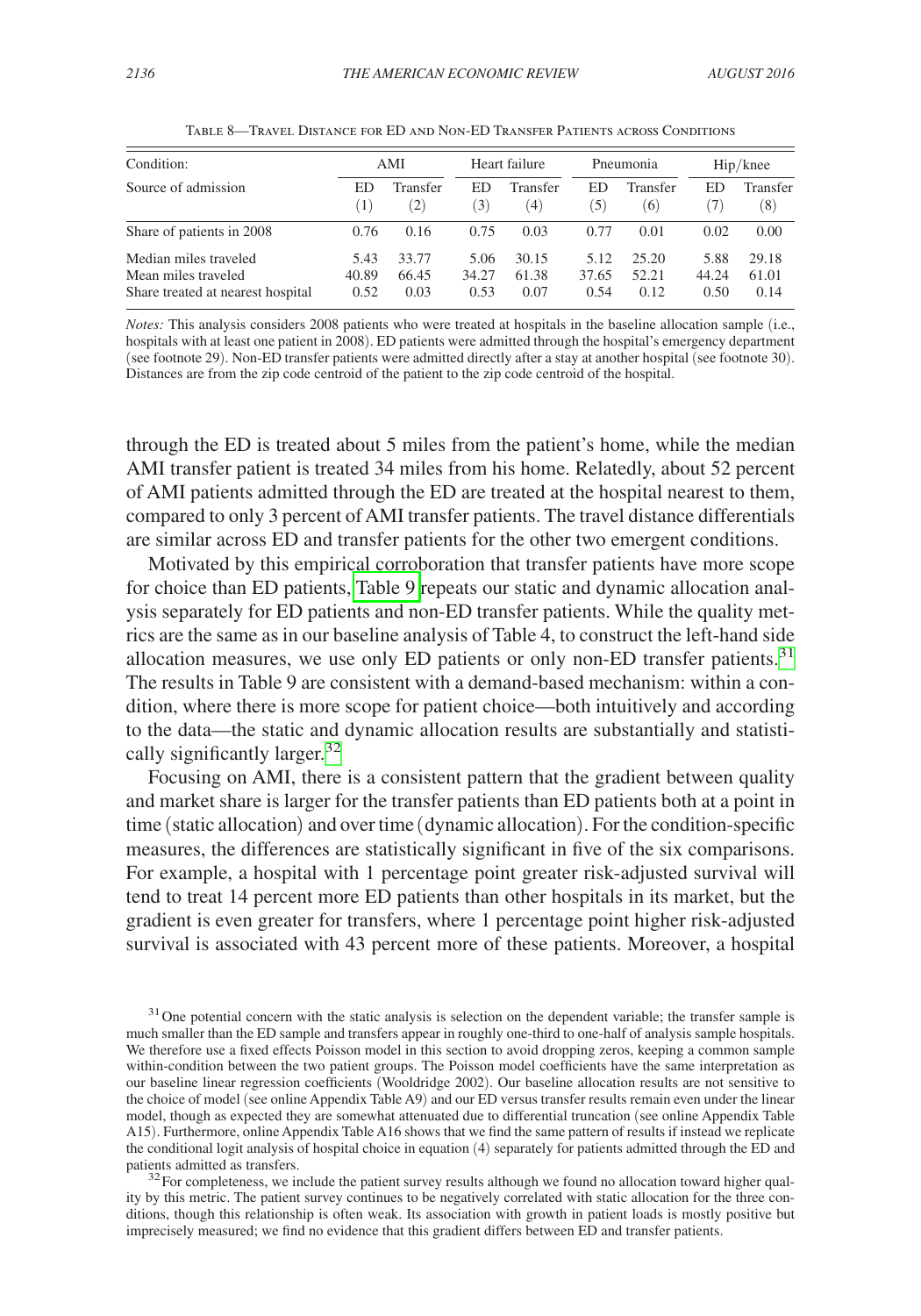<span id="page-27-0"></span>

| Condition:                                                                        |                     | AMI                           |                      | <b>Heart Failure</b>          | Pneumonia                         |                           |  |
|-----------------------------------------------------------------------------------|---------------------|-------------------------------|----------------------|-------------------------------|-----------------------------------|---------------------------|--|
| Source of admission                                                               | <b>ED</b><br>(1)    | Transfer<br>(2)               | ED<br>(3)            | Transfer<br>(4)               | $\mathop{\rm ED}\nolimits$<br>(5) | Transfer<br>(6)           |  |
| Share of patients in 2008                                                         | 0.76                | 0.16                          | 0.75                 | 0.03                          | 0.77                              | 0.01                      |  |
| Risk-adjusted survival<br>Static allocation                                       | 14.489<br>(1.022)   | 42.532<br>(2.609)             | 15.727<br>(1.586)    | 50.673<br>(4.664)             | 7.168<br>(0.983)                  | 14.049<br>(2.941)         |  |
| $p$ -value of test for equality<br>Hospitals                                      | 2,881               | 0.000<br>2,881                | 4,023                | 0.000<br>4,011                | 4,325                             | 0.009<br>4,275            |  |
| Dynamic allocation                                                                | 0.572<br>(0.496)    | 7.258<br>(1.260)              | 2.300<br>(0.799)     | 13.935<br>(2.635)             | 3.423<br>(1.006)                  | 4.454<br>(1.793)          |  |
| $p$ -value of test for equality<br>Hospitals                                      | 1,384               | 0.000<br>1,384                | 1,438                | 0.000<br>1,438                | 1,451                             | 0.562<br>1,451            |  |
| Risk-adjusted readmission<br>Static allocation<br>$p$ -value of test for equality | $-8.128$<br>(1.730) | $-25.550$<br>(5.921)<br>0.001 | $-11.265$<br>(2.329) | $-37.988$<br>(6.744)<br>0.000 | $-1.647$<br>(2.021)               | 1.089<br>(6.252)<br>0.653 |  |
| Hospitals                                                                         | 2,304               | 2,304                         | 3,903                | 3,892                         | 4,264                             | 4,214                     |  |
| Dynamic allocation                                                                | 0.148<br>(0.704)    | $-1.837$<br>(2.034)           | $-1.812$<br>(0.994)  | $-11.381$<br>(2.727)          | $-0.439$<br>(1.419)               | $-2.517$<br>(2.965)       |  |
| $p$ -value of test for equality<br>Hospitals                                      | 1,342               | 0.285<br>1,342                | 1,434                | 0.001<br>1,434                | 1,445                             | 0.500<br>1,445            |  |
| Process of care Z-score<br>Static allocation                                      | 0.326<br>(0.021)    | 1.179<br>(0.090)              | 0.377<br>(0.025)     | 0.754<br>(0.058)              | 0.262<br>(0.018)                  | 0.214<br>(0.043)          |  |
| $p$ -value of test for equality<br>Hospitals                                      | 2,379               | 0.000<br>2,379                | 3,665                | 0.000<br>3,653                | 3,920                             | 0.261<br>3,869            |  |
| Dynamic allocation                                                                | 0.008<br>(0.021)    | 0.216<br>(0.045)              | 0.063<br>(0.027)     | 0.295<br>(0.053)              | 0.079<br>(0.024)                  | 0.098<br>(0.042)          |  |
| $p$ -value of test for equality<br>Hospitals                                      | 1,360               | 0.000<br>1,360                | 1,433                | 0.000<br>1,433                | 1,428                             | 0.638<br>1,428            |  |
| Patient survey Z-score<br>Static allocation                                       | $-0.157$<br>(0.035) | $-0.034$<br>(0.072)           | $-0.141$<br>(0.032)  | $-0.090$<br>(0.060)           | $-0.137$<br>(0.028)               | $-0.203$<br>(0.057)       |  |
| <i>p</i> -value of test for equality<br>Hospitals                                 | 3,498               | 0.051<br>3,498                | 3,598                | 0.349<br>3,586                | 3,610                             | 0.170<br>3,559            |  |
| Dynamic allocation                                                                | 0.019<br>(0.020)    | 0.052<br>(0.037)              | 0.038<br>(0.018)     | 0.012<br>(0.052)              | $-0.002$<br>(0.023)               | 0.008<br>(0.051)          |  |
| $p$ -value of test for equality<br>Hospitals                                      | 1,397               | 0.430<br>1,397                | 1,423                | 0.600<br>1,423                | 1,396                             | 0.851<br>1,396            |  |

*Notes:* This table repeats the analysis of Table 4, but the left-hand side of these regressions considers hospital size and growth counting only ED patients in the odd-numbered columns and only non-ED transferred patients in the even-numbered columns. We use a fixed effects Poisson model for static allocation to avoid differential truncation between the two patient groups. To make the Poisson model analogous to our baseline static allocation model, its regressand is the count of patients, not the logarithm. The static allocation sample is the baseline analysis sample from Table 4. Poisson sample sizes may differ from baseline sample sizes because markets with one hospital or markets with all zero patient counts are excluded. The dynamic allocation sample is the subset of baseline hospitals with at least one ED patient and non-ED transfer patient in 2008. Standard errors are bootstrapped with 300 replications and are clustered at the market level.

with 1 percentage point greater risk adjusted survival will tend to grow its ED patient load by 0.5 percentage points over the next three years, but its transfer patient load will tend to grow by 7 percentage points.

As noted, the share of transfer patients is much smaller for heart failure and even more so for pneumonia, since transfers are less central to the standard treatment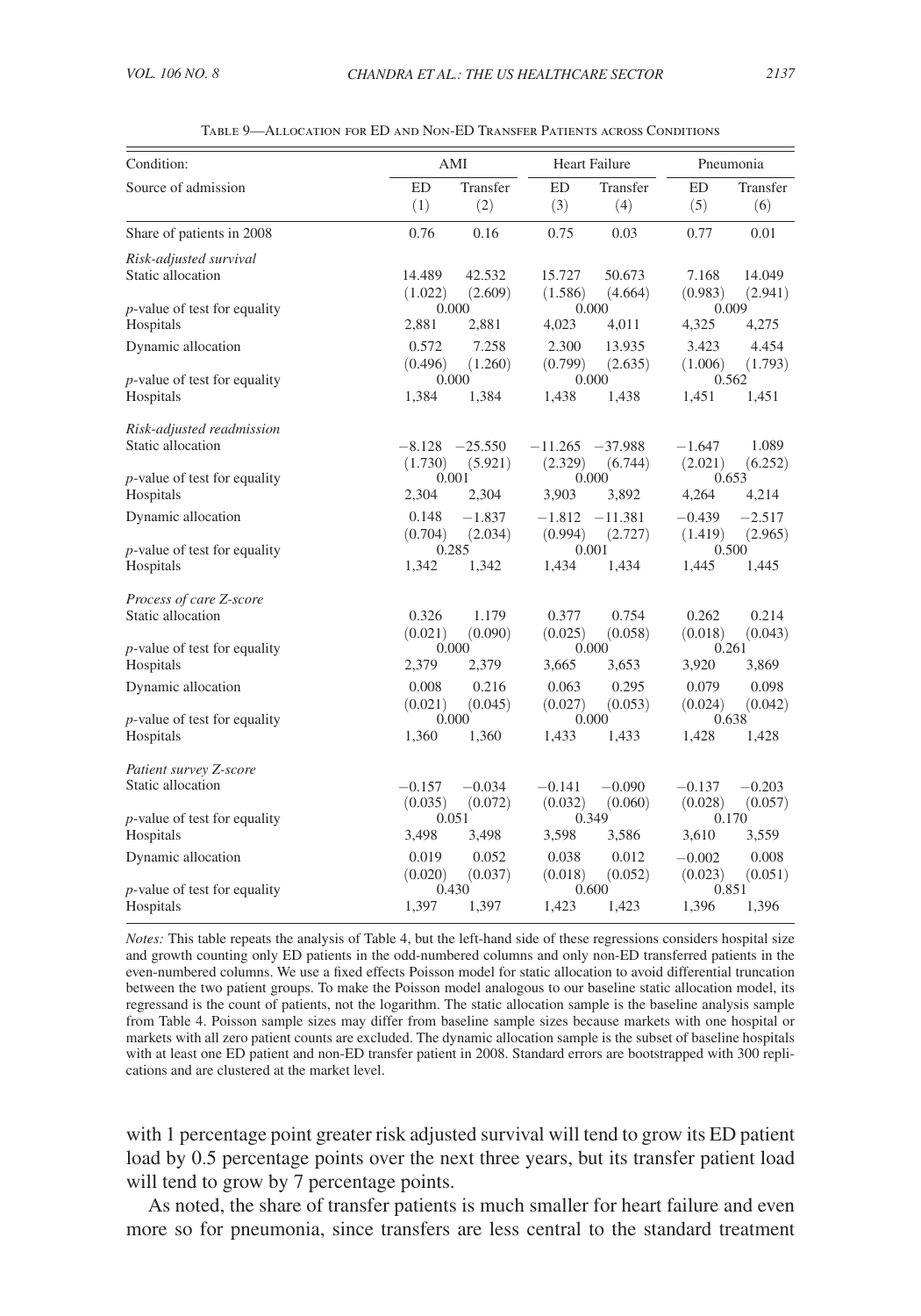protocol for these conditions. Nonetheless, the higher gradient between quality and market share for transfer patients than ED patients continues to hold for heart failure, both in the static and dynamic analysis. For pneumonia, the results are largely insignificantly different between ED and transfer patients, though the lack of transfer patients makes accurately measuring allocation difficult for this population.

These findings are consistent with an allocation mechanism based on demand by patients or their surrogates. However, they fall short of showing the specific pathway by which patients know which hospitals offer high quality. This ambiguity is not unique to our study. Indeed, a long-standing question in the field—dating back at least to Arrow (1963)—is how patients can acquire information on provider quality. One possibility is some form of market-learning; hospitals acquire a reputation for good outcomes and this reputation spreads through physicians' professional networks and patients' social networks, where it influences patients and their surrogates to request treatment at hospitals that are better at producing survival. Indeed, in a related setting, Johnson (2011) finds that cardiac specialists who have higher risk-adjusted survival rates for their patients are less likely to stop practicing. She interprets this and related evidence as consistent with a model of market learning by the referring physician. Patients or their family members may also obtain such information themselves; there is some evidence, for example, that patients respond to provider report cards (e.g., Dranove et al. 2003 and Dranove and Sfekas 2008).

Another possibility is that choice of hospital is not based on our hospital quality measures per se, but rather on other characteristics that are correlated with hospital quality. One potential scenario, backed by clinical guidelines for AMI, is that patients or their surrogates seek structural features of the hospital like cardiac catheterization labs which they believe will directly improve the hospital's quality. It is also possible that higher quality hospitals have better nonhealth amenities like nicer lobbies, which in turn influences hospital demand (though our null results with respect to the patient survey would seem to lean against this explanation). We take no stand on whether consumers actively seek quality itself, seek features of the hospital that generate quality, or seek attributes that correlate but do not cause quality. All such explanations imply a role for patient demand in causing the health care sector to reallocate toward higher quality producers, although they naturally have very different counterfactual implications.

## B. *Alternative Explanations*

We consider two key alternative, non-demand-based explanations for the allocation results. The first is reverse causality: with increasing returns to scale, causality runs from hospital scale to hospital quality, rather than vice versa. This is a general issue for interpreting the static allocation measure in any industry. In the particular context of health care, the "volume-outcomes" hypothesis conjectures that treating more patients improves provider performance. Not surprisingly, it has proven challenging to establish empirically whether an observed positive correlation between provider volume and outcomes is causal (see, e.g., Epstein 2002 for a discussion of the interpretation difficulties in this literature).

The volume-outcomes hypothesis is unable to explain the totality of our results. First, the hypothesis alone provides no prediction for dynamic allocation: in an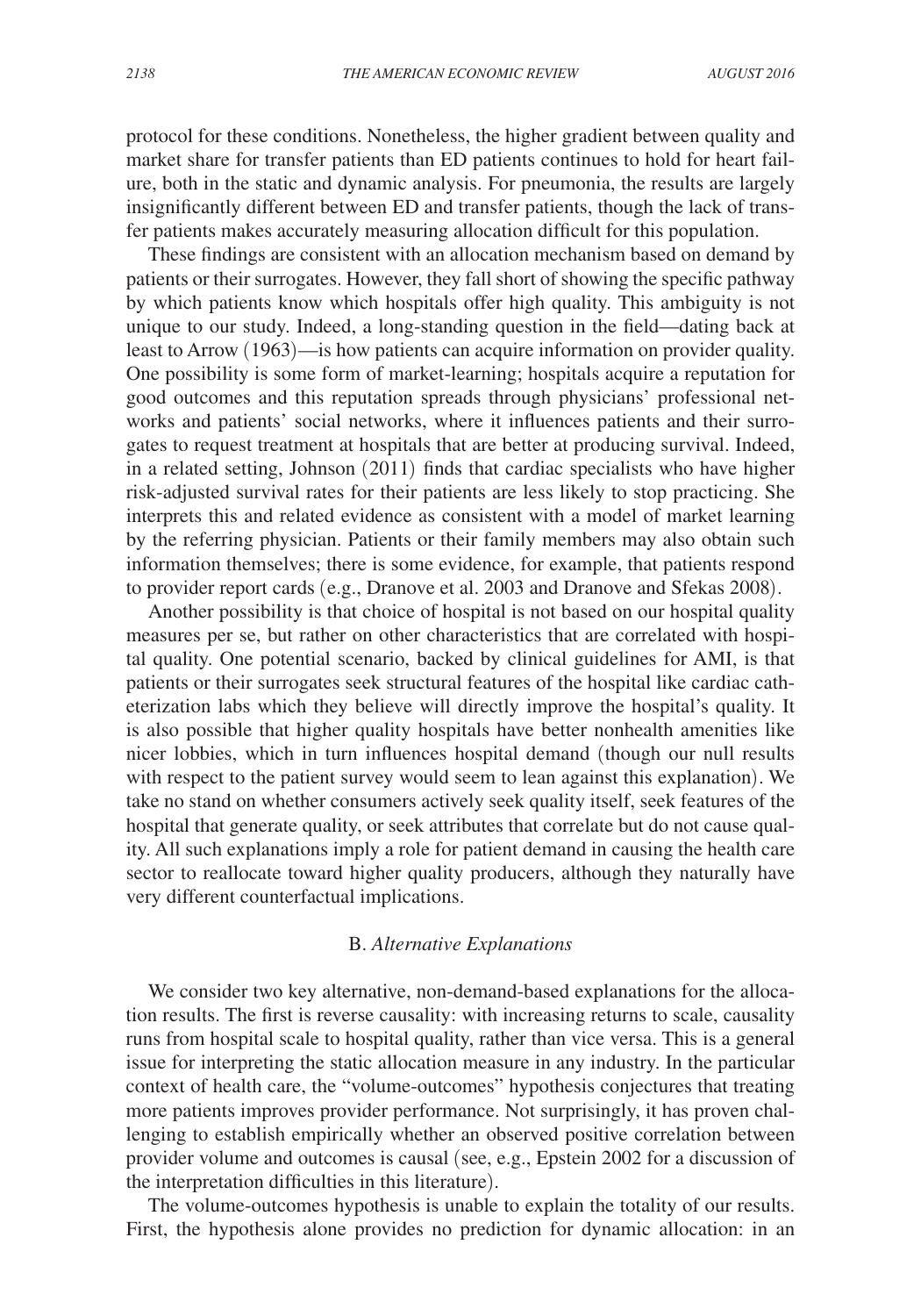environment with increasing returns to scale but without quality-sensitive consumers, better hospitals will tend to be bigger at a point in time, but they do not necessarily grow more over time. Additional assumptions would be required for the presence of a volume-outcome relationship to explain the dynamic allocation results. For example, if hospital-level changes in patient flows were autocorrelated and there were strong returns to scale, an innovation in patient traffic before the base period would yield both high performance in the base period (from the scale relationship) and further growth in patients (from the autocorrelation). Second, even if a more nuanced scenario like this one were operative, it would not explain why patients who have more scope for choice are systematically more likely to choose high-quality hospitals. Since we find in Table 9 that transfer patients are much more likely to present at high-quality facilities than ED patients, even if there are increasing returns to scale, patient preferences appear to drive at least some of the observed allocation.

A second non-demand-based explanation for our findings is a "mechanical" one in which patients simply go to the nearest hospital without considering performance at all. With mechanical assignment of patients to the nearest hospital, our static and dynamic allocation results could be produced spuriously if, for example, within a market, more densely populated (e.g., urban) areas have both higher quality hospitals and faster population growth. Mechanical assignment of many patients to hospitals based on proximity seems a particularly natural alternative given the famous McClellan, McNeil, and Newhouse (1994) use of distance as an instrumental variable for which hospital treats a given AMI patient.

In practice, however, this type of strict mechanical allocation rule does not seem able to explain our findings. We produce a counterfactual allocation of patients based on this mechanical allocation rule. Specifically, we assign each patient to his nearest hospital instead of the one at which we observe treatment. This approach substantially alters the allocation of patients across hospitals, since across the four conditions, 44 percent to 62 percent go to a hospital which is *not* the closest one to them (see online Appendix Table A3). Importantly, under this counterfactual allocation, our static and dynamic results for the condition-specific quality measures either substantially attenuate or reverse.<sup>[33](#page-29-0)</sup>

#### **V. Conclusion**

This paper has examined the relationship between firm performance and market allocation in health care, focusing specifically on hospital treatment of Medicare patients. We examine three conditions and a pair of common surgical procedures (AMI, heart failure, pneumonia, and hip and knee replacement) that together account for almost one-fifth of Medicare hospitalizations and hospital spending. For all of these conditions, we find robust evidence that higher quality hospitals—as

<span id="page-29-0"></span><sup>&</sup>lt;sup>33</sup> We present these results in online Appendix Tables A17 and A18. Consider, for example, the static and dynamic allocation results for AMI (column 2 of each table). Compared to the baseline results (column 1 of each table), the static allocation coefficients attenuate by a factor of eight for risk-adjusted survival and attenuate to statistical insignificance for risk-adjusted readmission and processes of care. For dynamic allocation, the outcomes and process coefficients all attenuate to insignificance. The patient survey continues to have a negative correlation with static and dynamic allocation, though the coefficients attenuate by about one-third.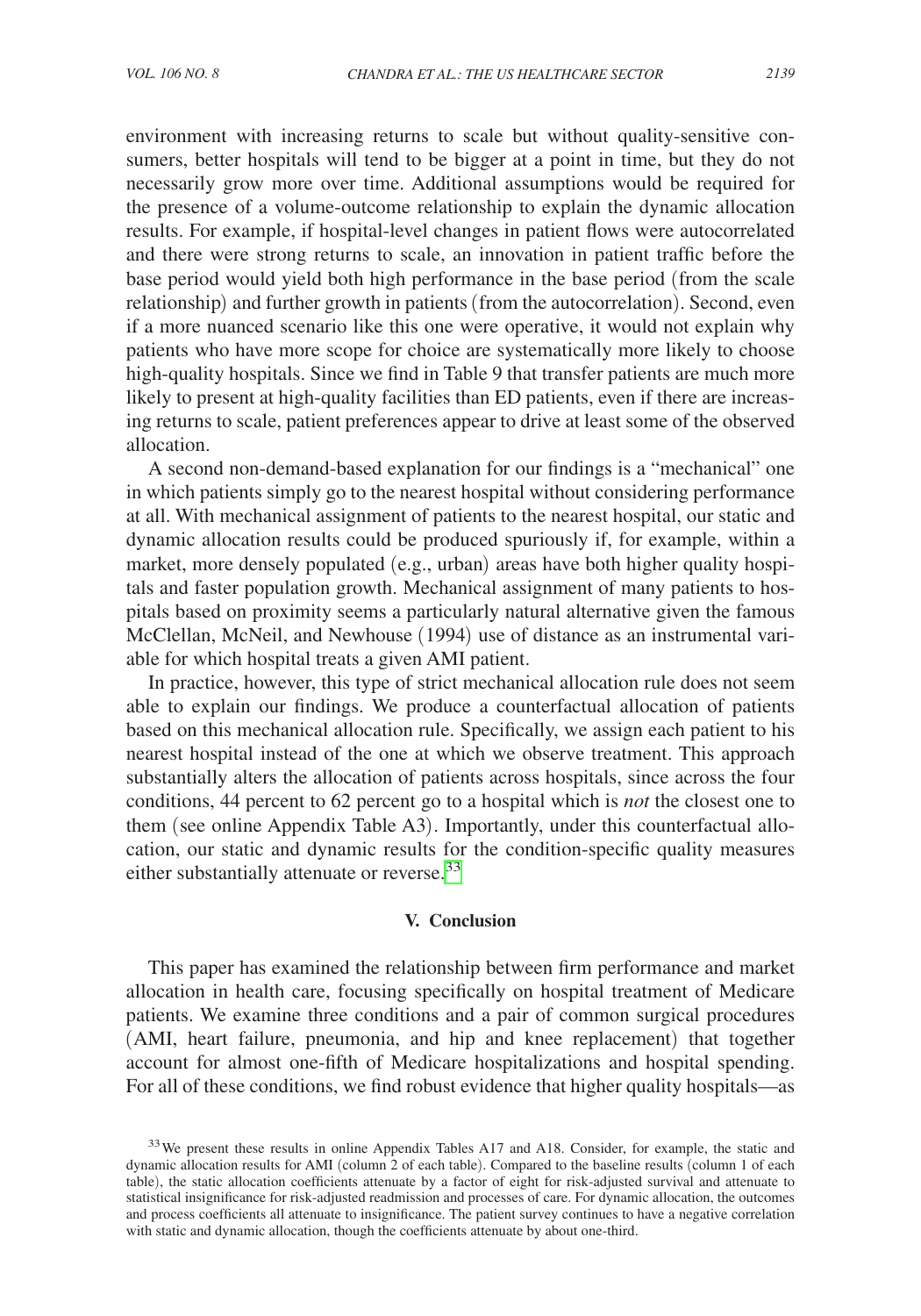measured by risk-adjusted survival, risk-adjusted readmissions, and adherence to well-established clinical practice guidelines—tend to attract greater market share at a point in time and to grow more over time. The one exception to this favorable pattern of reallocation is that hospitals which score better on ex post measures of patients' satisfaction with their experience (such as whether the room was quiet) do not attract greater market share; as we discussed, there is some debate in the literature over whether patient satisfaction scores are an informative measure of hospital quality (see, e.g., Manary et al. 2013).

We provide several ways of quantifying these allocation results. For example, focusing on the AMI condition and the risk-adjusted survival quality metric, our estimates suggest that, within a market, hospitals with a 1 percentage point higher risk-adjusted AMI survival rate have a 17 percent higher market share at a point in time and a 1.5 percentage point higher growth in market share over the next two years. We estimate that AMI patients are willing to travel an additional 1.8 miles (about 0.1 standard deviation of distance traveled) to go to a hospital with a 1 percentage point higher risk-adjusted survival rate. Looking over the 1996–2008 period, we estimate that reallocation is responsible for about one-quarter of the 3.9 percentage point gain in AMI survival, with the other three-quarters due to within-hospital quality improvements.

We present additional evidence that is consistent with a demand-based mechanism at work. In particular, we use a patient's source of admission to the hospital as a transfer patient admitted after being stabilized elsewhere compared to a patient admitted through the emergency department—to classify patients who have more or less scope for hospital choice. We find a robust pattern that the relationship between performance and market share, both at a point in time and over time, is stronger within a condition for patients who have greater scope for hospital choice.

While quality is clearly a predictor of allocation, patients continue to present at hospitals far from the quality frontier. This finding raises the question of what drives the apparent imperfect substitutability between facilities. The culprit could be any number of factors—for example, patients or their surrogates may have unobserved tastes for certain hospitals, or there may be information frictions that make it difficult for some patients to observe hospital performance. Patients may also have a pure disutility of travel, and in the case of emergent conditions, delays due to travel have further mortality consequences. Additional research will be helpful to tease apart the role of these various factors in the allocation process.

In addition, our estimated reallocation relationships stop short of indicating what economic or policy forces could be unleashed to create still greater reallocation to high-quality producers. We see a great opportunity for further work that tries to estimate the causal impact of competition—or other factors—on allocation in health care. Another important but challenging area for future work is what policies could encourage reallocation in a manner consistent with the objectives of a benevolent social planner. Consumers face very little, if any, financial consequences of their hospital choice. Consistent with this, we find that while the market reallocates to higher quality hospitals, conditional on quality it does not reallocate away from higher cost hospitals. Naturally this fact has important normative implications for the social (rather than private) efficiency consequences of the allocation forces we observe. Perhaps in recognition of this wedge between the social planner and the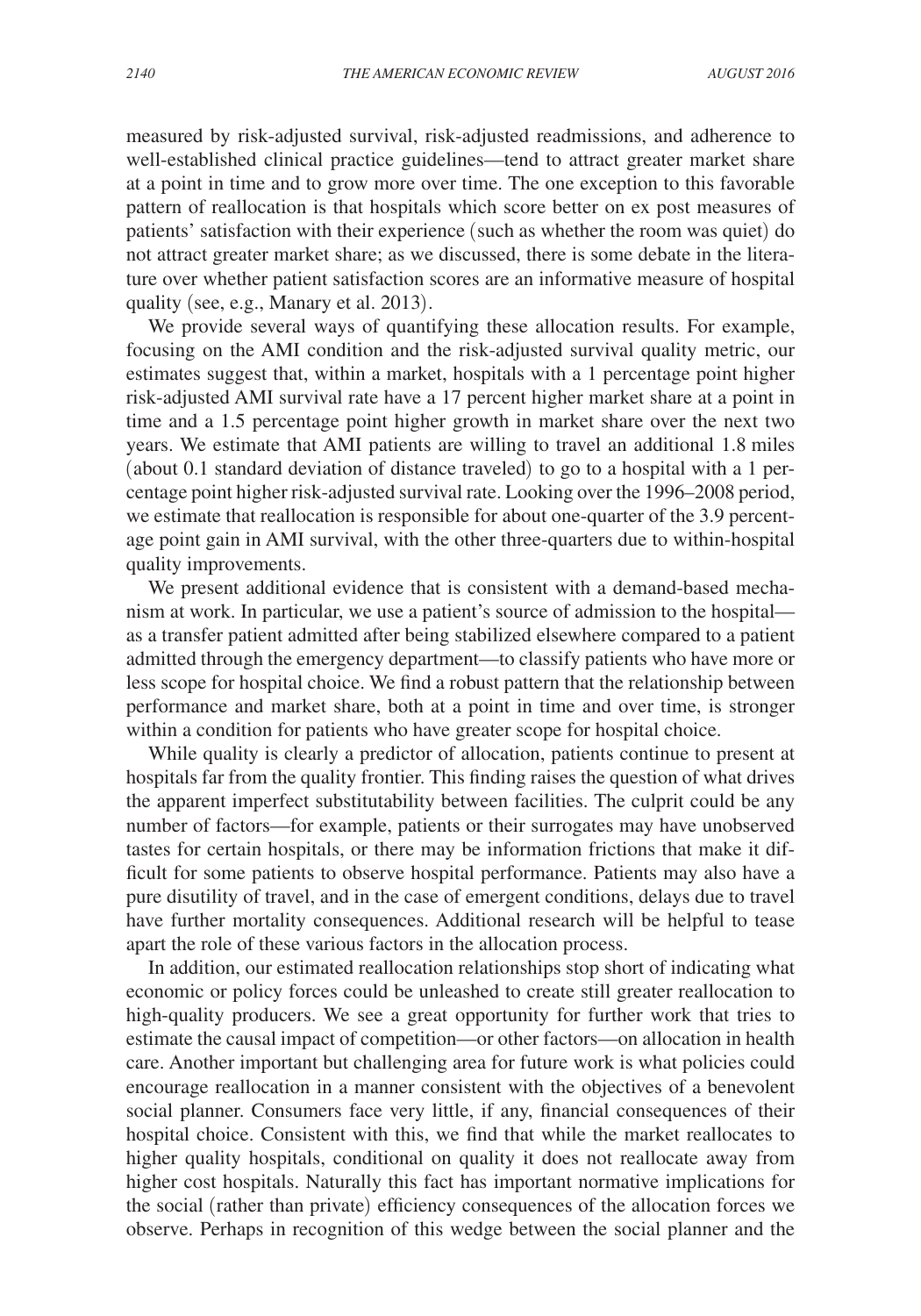patient, in 2015 Medicare began penalizing hospitals that have high costs (Kahn et al. 2015; QualityNet 2015).

Taken together, our results suggest that health care may have more in common with "traditional" sectors than is commonly recognized in popular discussion and academic research. In this sense, our results are in the same spirit as Skinner and Staiger's (2007) finding of a common "innovativeness factor" across health care and other sectors within a geographic area; they showed that areas of the country that were early adopters of hybrid corn in the 1930s and 1940s were also early adopters of beta blockers for heart attacks at the beginning of the current century. Such findings suggest that, going forward, research on the determinants of performance in the health care sector may benefit from more attention to the insights, both theoretical and empirical, from research about productivity and allocation in other industries. By the same token, the health care sector may likewise be a useful laboratory for insights about other industries.

#### **REFERENCES**

- **Andersen, Henning R., Torsten T. Nielsen, Klaus Rasmussen, Leif Thuesen, Henning Kelbaek, Per Thayssen, Ulrik Abildgaard et al.** 2003. "A Comparison of Coronary Angioplasty with Fibrinolytic Therapy in Acute Myocardial Infarction." *New England Journal of Medicine* 349 (8): 733–42.
- **Anderson, Gerard F., and Earl P. Steinberg.** 1984. "Hospital Readmissions in the Medicare Population." *New England Journal of Medicine* 311 (21): 1349–53.
- **Arrow, Kenneth J.** 1963. "Uncertainty and the Welfare Economics of Medical Care." *American Economic Review* 53 (5): 941–73.
- **Asplund, Marcus, and Volker Nocke.** 2006. "Firm Turnover in Imperfectly Competitive Markets." *Review of Economic Studies* 73 (2): 295–327.
- **Axon, R. Neal, and Mark V. Williams.** 2011. "Hospital Readmission As an Accountability Measure." *Journal of the American Medical Association* 305 (5): 504–505.
- **Baily, Martin Neil, Charles Hulten, David Campbell, Timothy Bresnahan, and Richard E. Caves.**  1992. "Productivity Dynamics in Manufacturing Plants." *Brookings Papers on Economic Activity: Microeconomics* (1992): 187–267.
- **Bartelsman, Eric J., and Mark Doms.** 2000. "Understanding Productivity: Lessons from Longitudinal Microdata." *Journal of Economic Literature* 38 (3): 569–94.
- **Bartelsman, Eric, John Haltiwanger, and Stefano Scarpetta.** 2013. "Cross-Country Differences in Productivity: The Role of Allocation and Selection." *American Economic Review* 103 (1): 305–34.
- **Bloom, Nicholas, Christos Genakos, Raffaella Sadun, and John Van Reenen.** 2012. "Management Practices across Firms and Countries." *Academy of Management Perspectives* 26 (1): 12–33.
- **Blumenthal, Daniel, and Anupam B. Jena.** 2013. "Hospital Value-Based Purchasing." *Journal of Hospital Medicine* 8 (5): 271–77.
	- **Boulding, William, Seth W. Glickman, Matthew P. Manary, Kevin A. Schulman, and Richard Staelin.**  2011. "Relationship between Patient Satisfaction with Inpatient Care and Hospital Readmission within 30 Days." *American Journal of Managed Care* 17 (1): 41–48.
	- **Chandra, Amitabh, Amy Finkelstein, Adam Sacarny, and Chad Syverson.** 2013. "Healthcare Exceptionalism? Productivity and Allocation in the U.S. Healthcare Sector." NBER Working Paper 19200.
	- **Chandra, Amitabh, Amy Finkelstein, Adam Sacarny, and Chad Syverson.** 2016. "Health Care Exceptionalism? Performance and Allocation in the US Health Care Sector: Dataset." *American Economic Review.* <http://dx.doi.org/10.1257/aer.20151080>.
- **Chandra, Amitabh, and Jonathan Skinner.** 2012. "Technology Growth and Expenditure Growth in Health Care." *Journal of Economic Literature* 50 (3): 645–80.
- **Chandra, Amitabh, and Douglas O. Staiger.** 2007. "Productivity Spillovers in Health Care: Evidence from the Treatment of Heart Attacks." *Journal of Political Economy* 115 (1): 103–40.
- **Collard-Wexler, Allan, and Jan De Loecker.** 2015. "Reallocation and Technology: Evidence from the US Steel Industry." *American Economic Review* 105 (1): 131–71.
	- **Cutler, David M.** 2005. *Your Money or Your Life: Strong Medicine for America's Health Care System*. New York: Oxford University Press.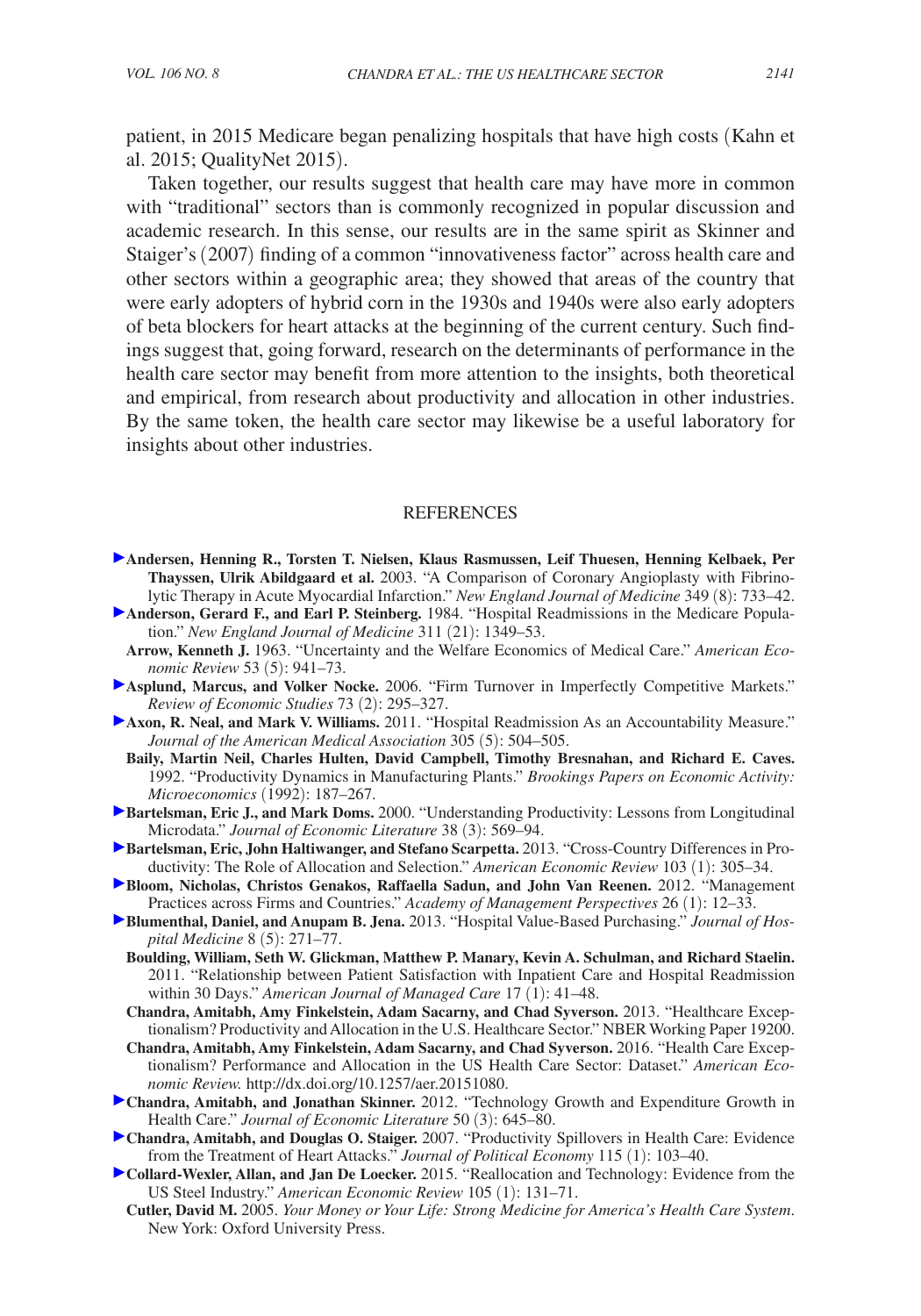- **Cutler, David M.** 2010. "Where Are The Health Care Entrepreneurs? The Failure of Organizational Innovation in Health Care." In *Innovation Policy and the Economy*, Vol. 11, edited by Josh Lerner and Scott Stern. Chicago: University of Chicago Press.
- **Cutler, David M., Mark McClellan, Joseph P. Newhouse, and Dahlia Remler.** 1998. "Are Medical Prices Declining? Evidence from Heart Attack Treatments." *Quarterly Journal of Economics* 113 (4): 991–1024.
- **Davis, Steven J., John C. Haltiwanger, and Scott Schuh.** 1998. *Job Creation and Destruction.* Cambridge, MA: MIT Press.
- **Disney, Richard, Jonathan Haskel, and Ylva Heden.** 2003. "Restructuring and Productivity Growth in UK Manufacturing." *Economic Journal* 113 (489): 666–94.
- **Donabedian, Avedis.** 1966. "Evaluating the Quality of Medical Care." *Milbank Quarterly* 44 (3): 166– 206.
	- **Doyle, Joseph, John A. Graves, and Jonathan Gruber.** 2014. "Paying for Quality in Healthcare." <https://irs.princeton.edu/sites/irs/files/event/uploads/Jonathan%20Gruber.pdf> (accessed December 29, 2014).
- **Dranove, David, Daniel Kessler, Mark McClellan, and Mark Satterthwaite.** 2003. "Is More Information Better? The Effects of 'Report Cards' on Health Care Providers." *Journal of Political Economy*  111 (3): 555–88.
	- **Dranove, David, and Mark A. Satterthwaite.** 2000. "The Industrial Organization of Health Care Markets." In *Handbook of Health Economics*. Vol. 1B, edited by Anthony J. Culyer and Joseph P. Newhouse, 1093–1139. Amsterdam: Elsevier.
- **Dranove, David, and Andrew Sfekas.** 2008. "Start Spreading the News: A Structural Estimate of the Effects of New York Hospital Report Cards." *Journal of Health Economics* 27 (5): 1201–207.
- **Epstein, Arnold M.** 2002. "Volume and Outcome: It Is Time to Move Ahead." *New England Journal of Medicine* 346 (15): 1161–64.
- **Ericson, Richard, and Ariel Pakes.** 1995. "Markov-Perfect Industry Dynamics: A Framework for Empirical Work." *Review of Economic Studies* 62 (1): 53–82.
	- **Escribano, Alvaro, and J. Luis Guasch.** 2005. "Assessing The Impact Of The Investment Climate On Productivity Using Firm-Level Data: Methodology And The Cases Of Guatemala, Honduras, And Nicaragua." World Bank Policy Research Working Paper 3621.
	- **Fibrinolytic Therapy Trialists' Collaborative Group.** 1994. "Indications for Fibrinolytic Therapy in Suspected Acute Myocardial Infarction: Collaborative Overview of Early Mortality and Major Morbidity Results from all Randomised Trials of More than 1,000 Patients." *Lancet* 343 (8893): 311–22.
	- **Foster, Lucia, John C. Haltiwanger, and C. J. Krizan.** 2001. "Aggregate Productivity Growth: Lessons from Microeconomic Evidence." In *New Developments in Productivity Analysis*, edited by Charles R. Hulten, Edwin R. Dean, and Michael J. Harper, 303–72. Chicago: University of Chicago Press.
- **Foster, Lucia, John Haltiwanger, and C. J. Krizan.** 2006. "Market Selection, Reallocation, and Restructuring in the U.S. Retail Trade Sector in the 1990s." *Review of Economics and Statistics* 88 (4): 748–58.
- **Foster, Lucia, John Haltiwanger, and Chad Syverson.** 2008. "Reallocation, Firm Turnover, and Efficiency: Selection on Productivity or Profitability?" *American Economic Review* 98 (1): 394–425.
- **Garber, Alan M., and Jonathan Skinner.** 2008. "Is American Health Care Uniquely Inefficient?" *Journal of Economic Perspectives* 22 (4): 27–50.
- **Gaynor, Martin, and William B. Vogt.** 2003. "Competition among Hospitals." *RAND Journal of Economics* 34 (4): 764–85.
- **Giordano, Laura A., Marc N. Elliott, Elizabeth Goldstein, William G. Lehrman, and Patrice A. Spencer.** 2010. "Development, Implementation, and Public Reporting of the HCAHPS Survey." *Medical Care Research and Review* 67 (1): 27–37.
- **Gorodeski, Eiran Z., Randall C. Starling, and Eugene H. Blackstone.** 2010. "Are All Readmissions Bad Readmissions?" *New England Journal of Medicine* 363 (3): 297–98.
- **Gottlieb, Daniel J., Weiping Zhou, Yunjie Song, Kathryn Gilman Andrews, Jonathan S. Skinner, and Jason M. Sutherland.** 2010. "Prices Don't Drive Regional Medicare Spending Variations." *Health Affairs* 29 (3): 537–43.
	- **Grosso, Laura M., Jeptha P. Curtis, Zhenqiu Lin, Lori L. Geary, Smitha Vellanky, Carol Oladele, Lesli S. Ott et al.** 2012. "Hospital level 30-Day All-Cause Risk-Standardized Readmission Rate Following Elective Primary Total Hip Arthroplasty (THA) and/or Total Knee Arthroplasty (TKA)." Yale New Haven Health Services Corporation/Center for Outcomes Research & Evaluation.
- **Hortaçsu, Ali, and Chad Syverson.** 2007. "Cementing Relationships: Vertical Integration, Foreclosure, Productivity, and Prices." *Journal of Political Economy* 115 (2): 250–301.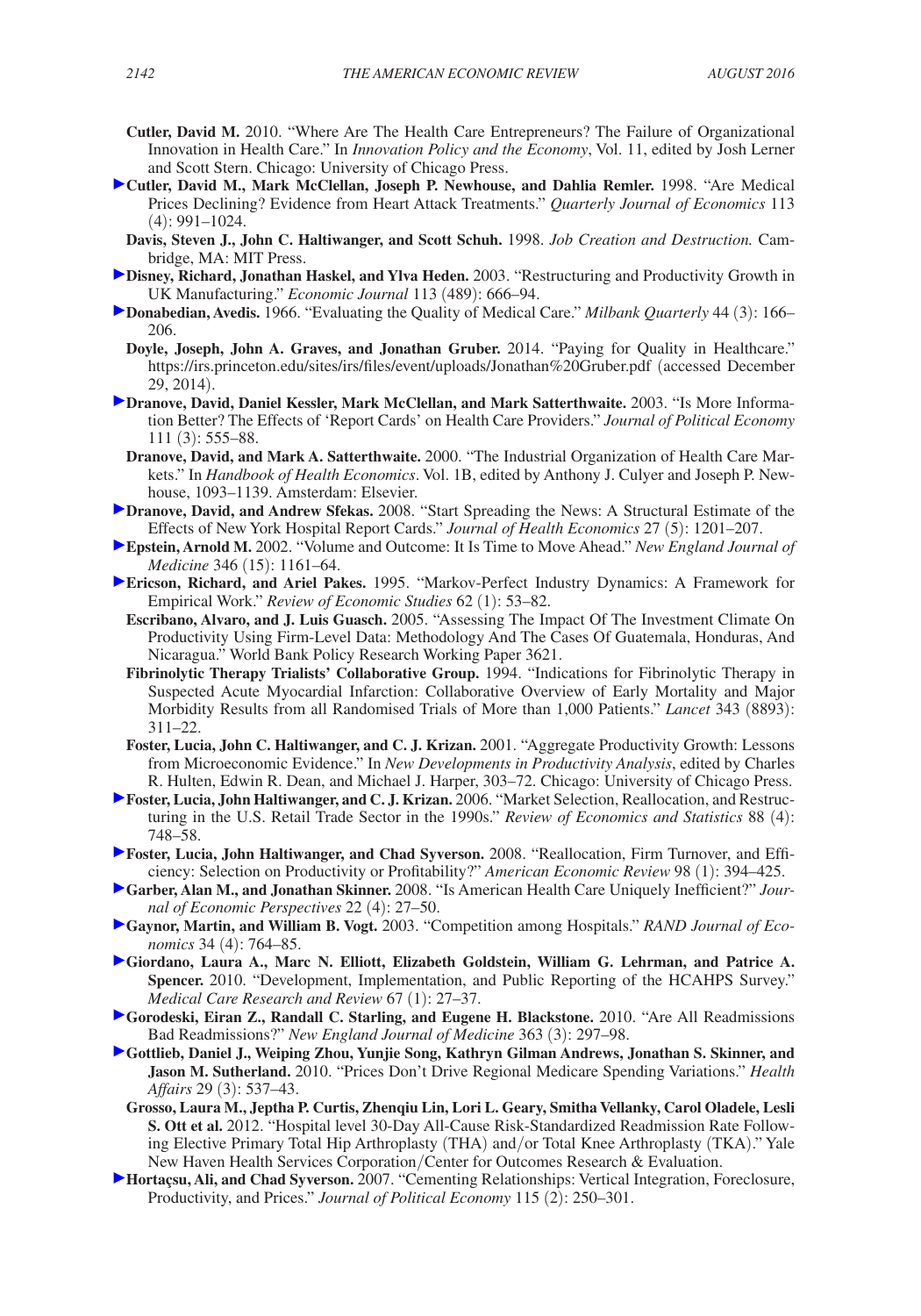- **Jacob, Brian A., and Lars Lefgren.** 2007. "What Do Parents Value in Education? An Empirical Investigation of Parents' Revealed Preferences for Teachers." *Quarterly Journal of Economics* 122 (4): 1603–37.
- **Jencks, Stephen F., Timothy Cuerdon, Dale R. Burwen, Barbara Fleming, Peter M. Houck, Annette E. Kussmaul, David S. Nilasena, Diana L. Ordin, and David R. Arday.** 2000. "Quality of Medical Care Delivered to Medicare Beneficiaries: A Profile at State and National Levels." *Journal of the American Medical Association* 284 (13): 1670–76.
- **IP**. [J](http://pubs.aeaweb.org/action/showLinks?doi=10.1257%2Faer.20151080&crossref=10.1001%2Fjama.289.3.305&citationId=p_43)encks, Stephen F., Edwin D. Huff, and Timothy Cuerdon. 2003. "Change in the Quality of Care Delivered to Medicare Beneficiaries, 1998–1999 to 2000–2001." *Journal of the American Medical Association* 289 (3): 305–12.
- **Jencks, Stephen F., Mark V. Williams, and Eric A. Coleman.** 2009. "Rehospitalizations among Patients in the Medicare Fee-for-Service Program." *New England Journal of Medicine* 360 (14): 1418–28.
- **[J](http://pubs.aeaweb.org/action/showLinks?doi=10.1257%2Faer.20151080&crossref=10.1377%2Fhlthaff.26.4.1104&citationId=p_45)ha, Ashish K., E. John Orav, Zhonghe Li, and Arnold M. Epstein.** 2007. "The Inverse Relationship between Mortality Rates and Performance in the Hospital Quality Alliance Measures." *Health Affairs* 26 (4): 1104–10.
- **[J](http://pubs.aeaweb.org/action/showLinks?doi=10.1257%2Faer.20151080&crossref=10.1056%2FNEJMsa0804116&citationId=p_46)ha, Ashish K., E. John Orav, Jie Zheng, and Arnold M. Epstein.** 2008. "Patients' Perception of Hospital Care in the United States." *New England Journal of Medicine* 359 (18): 1921–31.
- **Johnson, Erin M.** [2011. "Ability, Learning, and the Career Path of Cardiac Specialists." http:www.mit.](http://www.mit.edu/~erinmj/files/Draft_042011.pdf) edu/~erinmj/files/Draft\_042011.pdf (accessed April 25, 2014).
- **Kahn, Charles N., Thomas Ault, Lisa Potetz, Thomas Walke, Jayne Hart Chambers, and Samantha Burch.** 2015. "Assessing Medicare's Hospital Pay- For-Performance Programs And Whether They Are Achieving Their Goals." *Health Affairs* 34 (8): 1281–88.
- **[K](http://pubs.aeaweb.org/action/showLinks?doi=10.1257%2Faer.20151080&system=10.1257%2F089533002320950993&citationId=p_49)ane, Thomas J., and Douglas O. Staiger.** 2002. "The Promise and Pitfalls of Using Imprecise School Accountability Measures." *Journal of Economic Perspectives* 16 (4): 91–114.
- **[K](http://pubs.aeaweb.org/action/showLinks?doi=10.1257%2Faer.20151080&crossref=10.1016%2FS0140-6736%2803%2912113-7&citationId=p_50)eeley, Ellen C., Judith A. Boura, and Cindy L. Grines. 2003. "Primary Angioplasty versus Intrave**nous Thrombolytic Therapy for Acute Myocardial Infarction: A Quantitative Review of 23 Randomised Trials." *Lancet* 361 (9351): 13–20.
- **[K](http://pubs.aeaweb.org/action/showLinks?doi=10.1257%2Faer.20151080&crossref=10.1056%2FNEJMct063503&citationId=p_51)eeley, Ellen C., and L. David Hillis.** 2007. "Primary PCI for Myocardial Infarction with ST-Segment Elevation." *New England Journal of Medicine* 356 (1): 47–54.
- **Kessler, Daniel P., and Mark B. McClellan.** 2000. "Is Hospital Competition Socially Wasteful?" *Quarterly Journal of Economics* 115 (2): 577–615.
- **Luft, Harold S., Deborah W. Garnick, David H. Mark, Deborah J. Peltzman, Ciaran S. Phibbs, Erik Lichtenberg, and Stephen J. McPhee.** 1990. "Does Quality Influence Choice of Hospital?" *Journal of the American Medical Association* 263 (21): 2899–906.
- **Manary, Matthew P., William Boulding, Richard Staelin, and Seth W. Glickman.** 2013. "The Patient Experience and Health Outcomes." *New England Journal of Medicine* 368 (3): 201–203.
- **McClellan, Mark, Barbara J. McNeil, and Joseph P. Newhouse.** 1994. "Does More Intensive Treatment of Acute Myocardial Infarction in the Elderly Reduce Mortality? Analysis Using Instrumental Variables." *Journal of the American Medical Association* 272 (11): 859–66.
	- **McClellan, Mark, and Douglas Staiger.** 2000. "Comparing the Quality of Health Care Providers." In *Frontiers in Health Policy Research*, Vol. 3, edited by Alan M. Garber, 113–36. Cambridge, MA: MIT Press.
	- **Medical Payment Advisory Commission (MEDPAC).** 2012. "Medicare and the Health Care Delivery System." [http://www.medpac.gov/documents/reports/jun12\\_entirereport.pdf](http://www.medpac.gov/documents/reports/jun12_entirereport.pdf).
- **Medical Payment Advisory Commission (MEDPAC).** 2011. "Hospital Acute Inpatient Services Payment System." [http://www.medpac.gov/documents/MedPAC\\_Payment\\_Basics\\_11\\_hospital.pdf](http://www.medpac.gov/documents/MedPAC_Payment_Basics_11_hospital.pdf) (accessed February 9, 2012).
- **Melitz, Marc J.** 2003. "The Impact of Trade on Intra-Industry Reallocations and Aggregate Industry Productivity." *Econometrica* 71 (6): 1695–1725.
- **Morris, Carl N.** 1983. "Parametric Empirical Bayes Inference: Theory and Applications." *Journal of the American Statistical Association* 78 (381): 47–55.
- **Neumar, Robert W., Michael Shuster, Clifton W. Callaway, Lana M. Gent, Dianne L. Atkins, Farhan Bhanji, Steven C. Brooks et al.** 2015. "Part 1: Executive Summary: 2015 American Heart Association Guidelines Update for Cardiopulmonary Resuscitation and Emergency Cardiovascular Care." *Circulation* 132 (18 Suppl 2): S315–67.
- **O'Connor, Robert E., Abdulaziz S. Al Ali, William J. Brady, Chris A. Ghaemmaghami, Venu Menon, Michelle Welsford, and Michael Shuster.** 2015. "Part 9: Acute Coronary Syndromes: 2015 American Heart Association Guidelines Update for Cardiopulmonary Resuscitation and Emergency Cardiovascular Care." *Circulation* 132 (18 Suppl 2): S483–500.
- **Olley, G. Steven, and Ariel Pakes.** 1996. "The Dynamics of Productivity in the Telecommunications Equipment Industry." *Econometrica* 64 (6): 1263–97.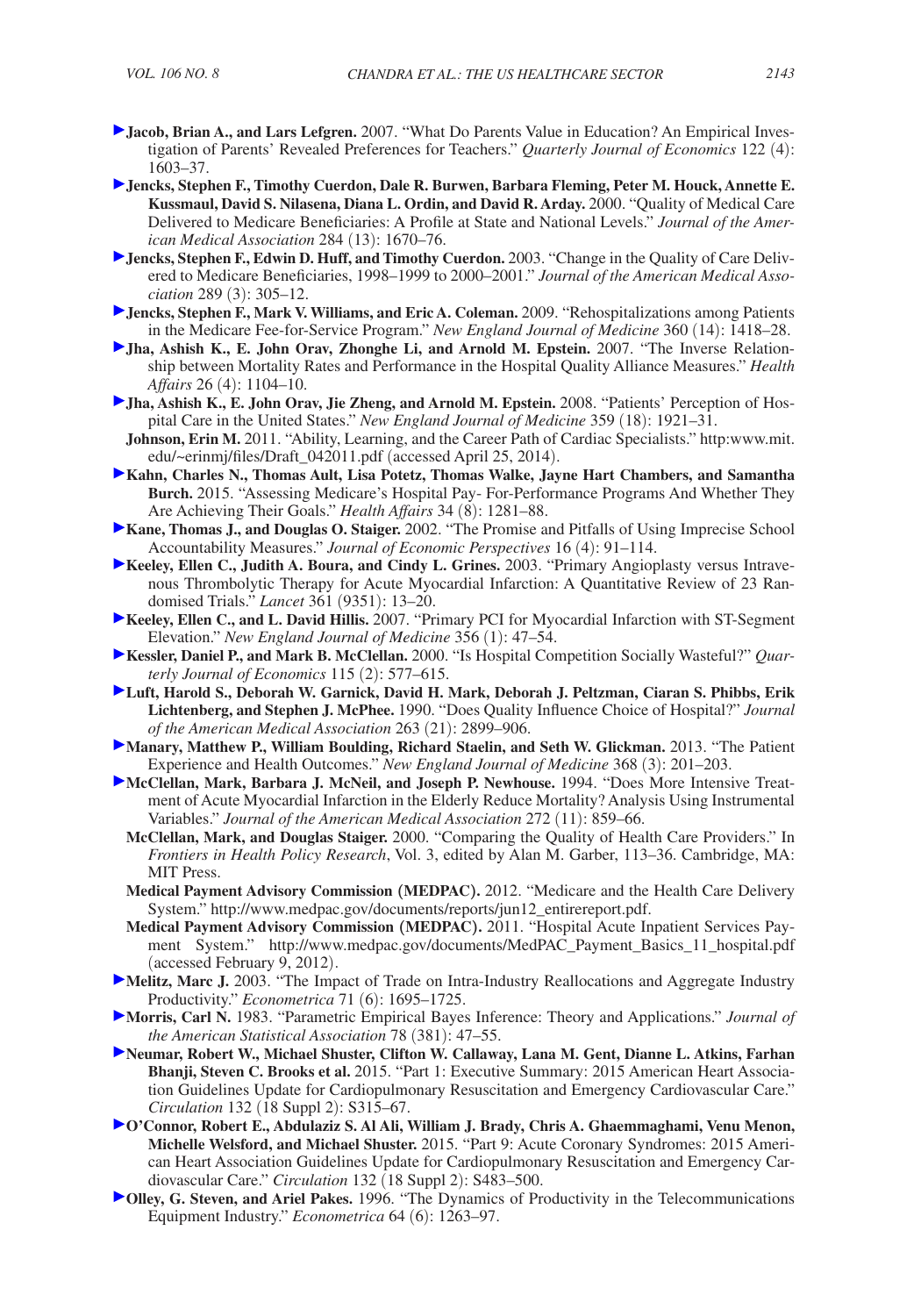- **Pavcnik, Nina.** 2002. "Trade Liberalization, Exit, and Productivity Improvements: Evidence from Chilean Plants." *Review of Economic Studies* 69 (1): 245–76.
- **QualityNet.** 2015. "Hospital Value-Based Purchasing Overview." [https://www.qualitynet.org/dcs/Cont](https://www.qualitynet.org/dcs/ContentServer?c=Page&pagename=QnetPublic%2FPage%2FQnetTier2&cid=1228772039937.) [entServer?c=Page&pagename=QnetPublic%2FPage%2FQnetTier2&cid=1228772039937.](https://www.qualitynet.org/dcs/ContentServer?c=Page&pagename=QnetPublic%2FPage%2FQnetTier2&cid=1228772039937.)
- **Rau, Jordan.** 2013. "Methodology: How Value Based Purchasing Payments Are Calculated." [http://](http://khn.org/news/value-based-purchasing-medicare-methodology/) [khn.org/news/value-based-purchasing-medicare-methodology/.](http://khn.org/news/value-based-purchasing-medicare-methodology/)
- **Romley, John A., and Dana P. Goldman.** 2011. "How Costly Is Hospital Quality? A Revealed-Preference Approach." *Journal of Industrial Economics* 59 (4): 578–608.
	- **Scarpetta, Stefano, Philip Hemmings, Thierry Tressel, and Jaejoon Woo.** 2002. "The Role of Policy and Institutions for Productivity and Firm Dynamics: Evidence from Micro and Industry Data." OECD Economics Working Paper 329.
	- **Skinner, Jonathan.** 2012. "Causes and Consequences of Regional Variations in Health Care." In *Handbook of Health Economics*. Vol. 2, edited by Mark V. Pauly, Thomas G. Mcguire, and Pedro P. Barros, 45–93. Oxford: North-Holland.
	- **Skinner, Jonathan, and Douglas Staiger.** 2007. "Technology Adoption from Hybrid Corn to Beta-Blockers." In *Hard-to-Measure Goods and Services: Essays in Honor of Zvi Griliches*, edited by Ernst R. Berndt and Charles R. Hulten, 545–70. Chicago: University of Chicago Press.
- **Skinner, Jonathan, and Douglas Staiger.** 2015. "Technology Diffusion and Productivity Growth in Health Care." *Review of Economics and Statistics* 97 (5): 951–64.
- **Stone, Gregg W.** 2008. "Angioplasty Strategies in ST-Segment-Elevation Myocardial Infarction: Part I: Primary Percutaneous Coronary Intervention." *Circulation* 118 (5): 538–51.
- **Syverson, Chad.** 2011. "What Determines Productivity?" *Journal of Economic Literature* 49 (2): 326– 65.
- **Tay, Abigail.** 2003. "Assessing Competition in Hospital Care Markets: The Importance of Accounting for Quality Differentiation." *RAND Journal of Economics* 34 (4): 786–814.
- **Town, Robert, and Gregory Vistnes.** 2001. "Hospital Competition in HMO Networks." J*ournal of Health Economics* 20 (5): 733–53.
- **Werner, Rachel M., and Eric T. Bradlow.** 2006. "Relationship between Medicare's Hospital Compare Performance Measures and Mortality Rates." *Journal of the American Medical Association* 296 (22): 2694–702.
- **Williams, Scott C., Stephen P. Schmaltz, David J. Morton, Richard G. Koss, and Jerod M. Loeb.**  2005. "Quality of Care in US Hospitals as Reflected by Standardized Measures, 2002–2004." *New England Journal of Medicine* 353 (3): 255–64.
	- **Wooldridge, Jeffrey M.** 2002. *Econometric Analysis of Cross Section and Panel Data*. Cambridge, MA: MIT Press.